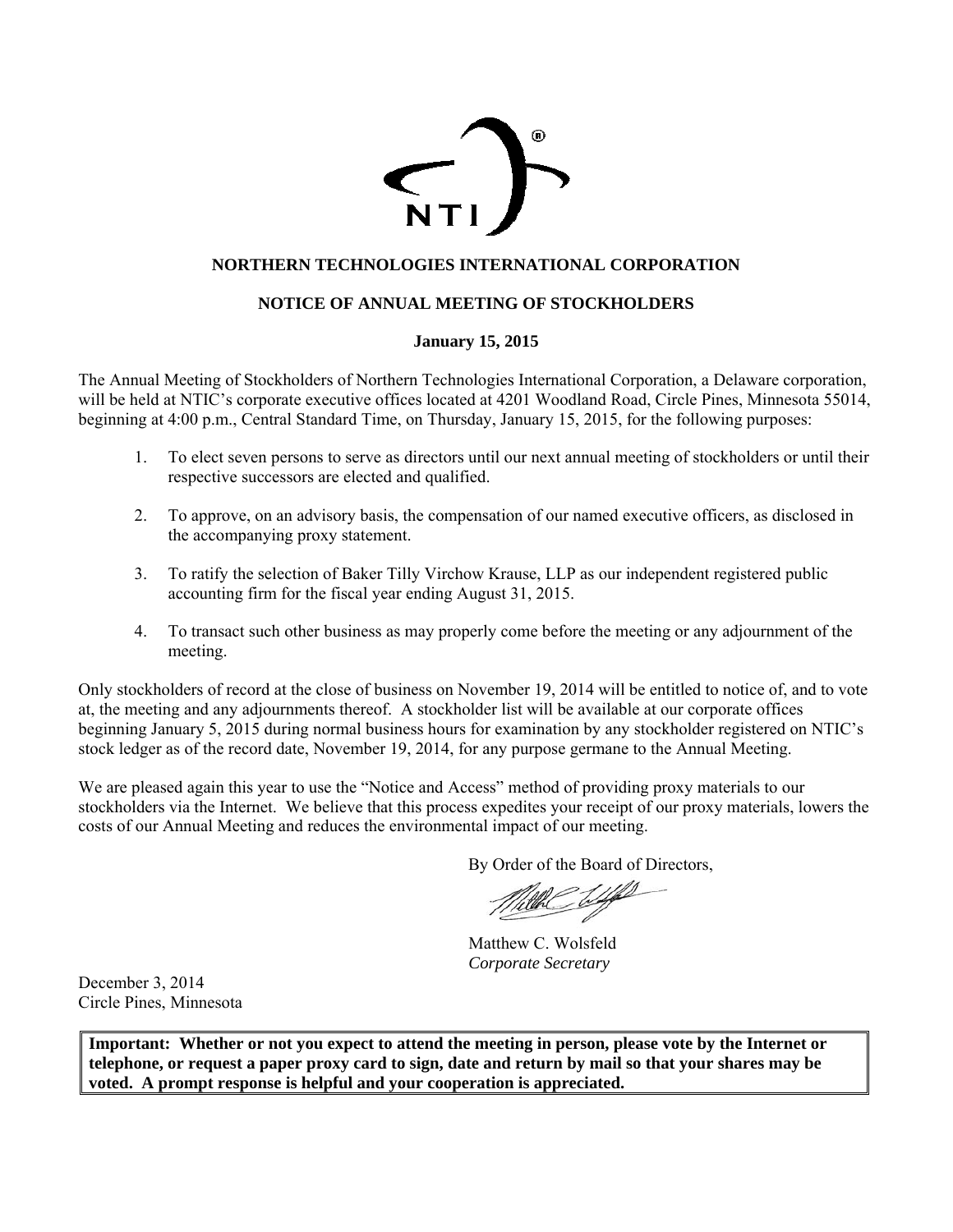## **TABLE OF CONTENTS**

# Page

| PROPOSAL THREE - RATIFICATION OF SELECTION OF INDEPENDENT |  |
|-----------------------------------------------------------|--|
|                                                           |  |
|                                                           |  |
|                                                           |  |
|                                                           |  |
|                                                           |  |
|                                                           |  |
|                                                           |  |
|                                                           |  |
|                                                           |  |
|                                                           |  |
|                                                           |  |
|                                                           |  |
|                                                           |  |
|                                                           |  |
|                                                           |  |
|                                                           |  |
|                                                           |  |
|                                                           |  |
|                                                           |  |
|                                                           |  |
|                                                           |  |
|                                                           |  |
|                                                           |  |
|                                                           |  |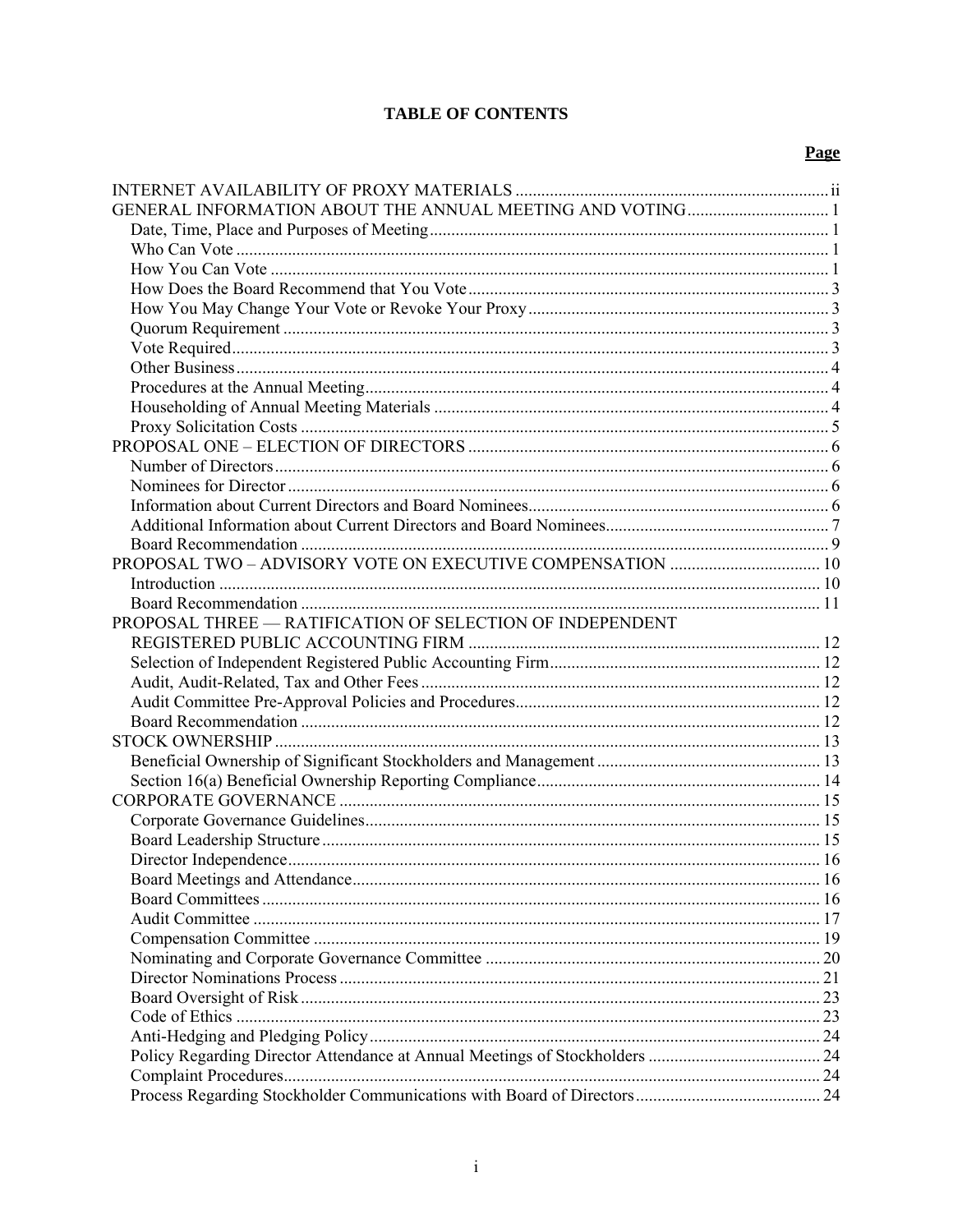#### **TABLE OF CONTENTS**

#### **Page**

| 25 |
|----|
|    |
|    |
|    |
|    |
|    |
|    |
|    |
|    |
|    |
|    |
|    |
|    |
|    |
|    |
|    |
|    |
|    |

## **INTERNET AVAILABILITY OF PROXY MATERIALS \_\_\_\_\_\_\_\_\_\_\_\_\_\_\_\_**

**\_\_\_\_\_\_\_\_\_\_\_\_\_\_\_\_** 

Instead of mailing a printed copy of our proxy materials, including our Annual Report to Stockholders, to each stockholder of record, we have decided again this year to provide access to these materials in a fast and efficient manner via the Internet. We believe that this process expedites your receipt of our proxy materials, lowers the costs of our Annual Meeting and reduces the environmental impact of our meeting. On December 3, 2014, we began mailing a Notice of Internet Availability of Proxy Materials to stockholders of record as of November 19, 2014, and we posted our proxy materials on the website referenced in the Notice of Internet Availability of Proxy Materials (www.proxyvote.com). As more fully described in the Notice of Internet Availability of Proxy Materials, stockholders may choose to access our proxy materials at www.proxyvote.com or may request proxy materials in printed or electronic form. In addition, the Notice of Internet Availability of Proxy Materials and website provide information regarding how you may request to receive proxy materials in printed form by mail or electronically by email on an ongoing basis. For those who previously requested printed proxy materials or electronic materials on an ongoing basis, you will receive those materials as you requested.

**Important Notice Regarding the Availability of Proxy Materials for the Annual Meeting of Stockholders to be Held on January 15, 2015:** 

> **The Notice of Annual Meeting of Stockholders and Proxy Statement and Annual Report to Stockholders, including our Annual Report on Form 10-K for the fiscal year ended August 31, 2014, are available at www.proxyvote.com.**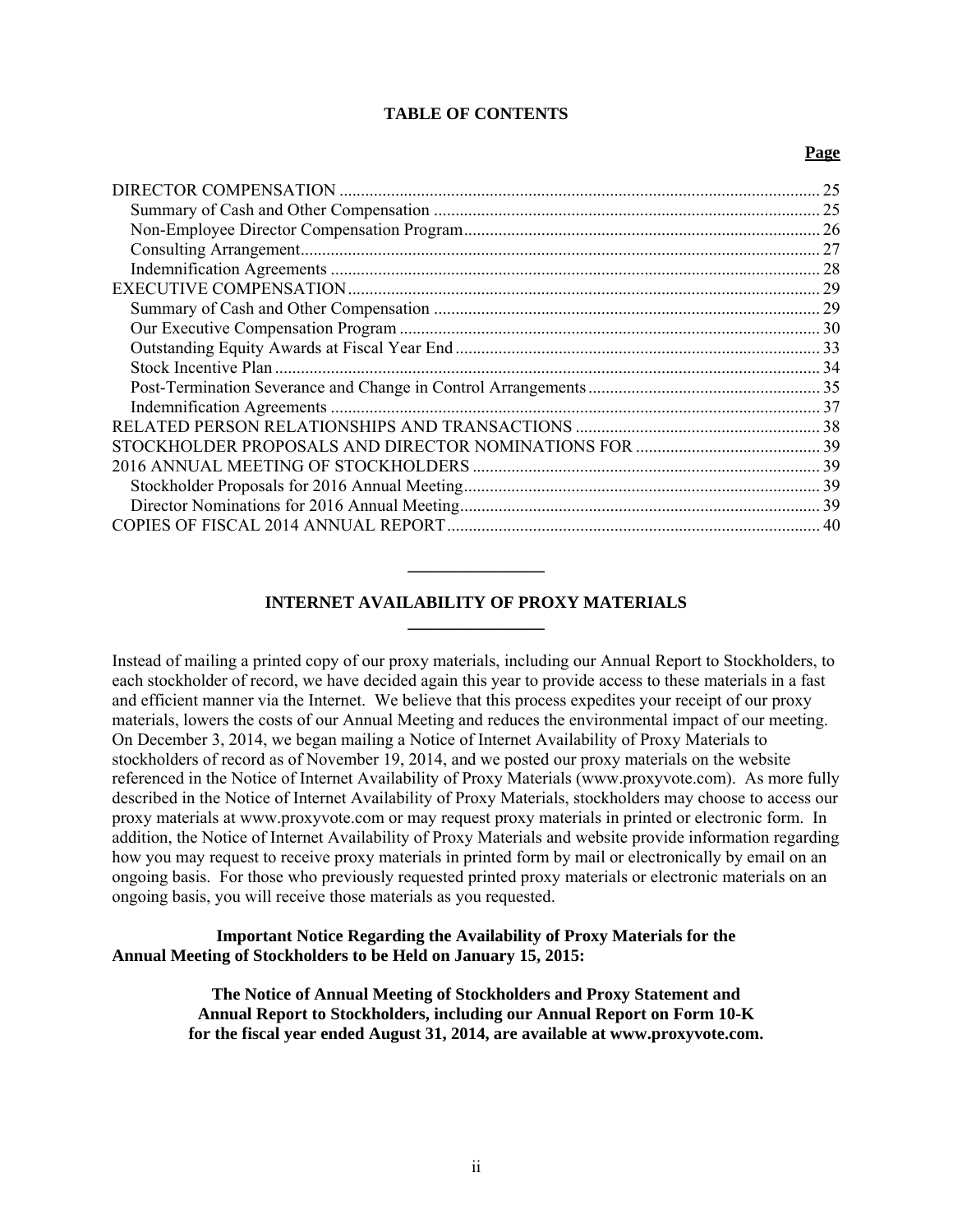

**4201 Woodland Road, Circle Pines, Minnesota 55014** 

## **PROXY STATEMENT FOR ANNUAL MEETING OF STOCKHOLDERS January 15, 2015**

The Board of Directors of Northern Technologies International Corporation is soliciting your proxy for use at the 2015 Annual Meeting of Stockholders to be held on Thursday, January 15, 2015. The Board of Directors expects to make available to our stockholders beginning on or about December 3, 2014 the Notice of Annual Meeting of Stockholders, this proxy statement and a form of proxy on the Internet or has sent these materials to stockholders of NTIC upon their request.

## **GENERAL INFORMATION ABOUT THE ANNUAL MEETING AND VOTING \_\_\_\_\_\_\_\_\_\_\_\_\_\_\_\_**

### **Date, Time, Place and Purposes of Meeting**

 $\overline{a}$ 

 $\overline{a}$ 

The Annual Meeting of Stockholders of Northern Technologies International Corporation (sometimes referred to as "NTIC," "we," "our" or "us" in this proxy statement) will be held on Thursday, January 15, 2015, at 4:00 p.m., Central Standard Time, at the principal executive offices of Northern Technologies International Corporation located at 4201 Woodland Road, Circle Pines, Minnesota 55014, for the purposes set forth in the Notice of Annual Meeting of Stockholders.

### **Who Can Vote**

Stockholders of record at the close of business on November 19, 2014 will be entitled to notice of and to vote at the meeting or any adjournment of the meeting. As of that date, there were 4,521,883 shares of our common stock outstanding. Each share of our common stock is entitled to one vote on each matter to be voted on at the Annual Meeting. Stockholders are not entitled to cumulate voting rights.

#### **How You Can Vote**

Your vote is important. Whether you hold shares directly as a stockholder of record or beneficially in "street name" (through a broker, bank or other nominee), you may vote your shares without attending the Annual Meeting. You may vote by granting a proxy or, for shares held in street name, by submitting voting instructions to your broker, bank or other nominee.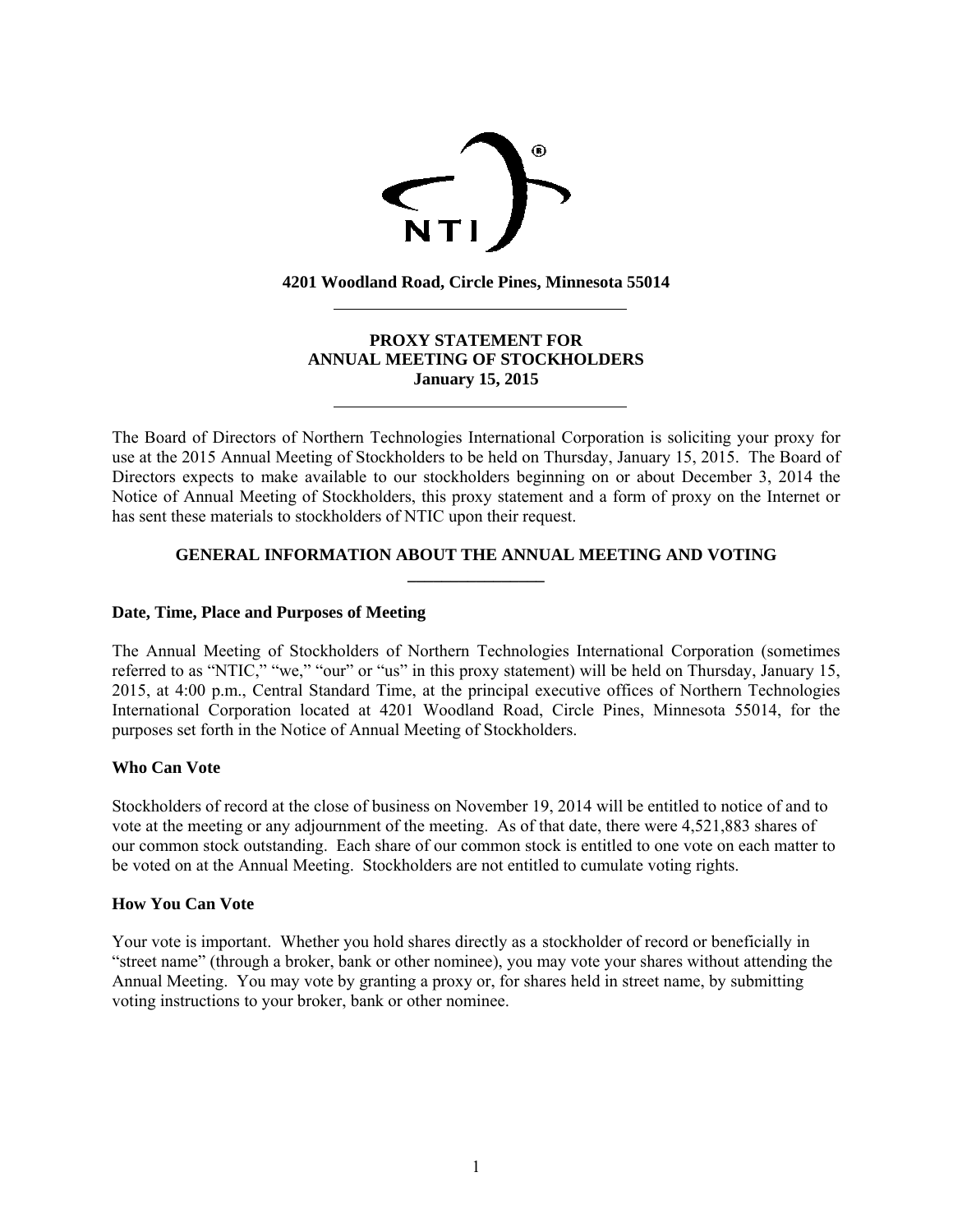If you are a registered stockholder whose shares are registered in your name, you may vote your shares in person at the meeting or by one of the three following methods:

- **Vote by Internet**, by going to the website address http://www.proxyvote.com and following the instructions for Internet voting shown on the Notice of Internet Availability of Proxy Materials or on your proxy card.
- **Vote by Telephone**, by dialing 1-800-690-6903 and following the instructions for telephone voting shown on the Notice of Internet Availability of Proxy Materials or on your proxy card.
- **Vote by Proxy Card**, by completing, signing, dating and mailing the enclosed proxy card in the envelope provided if you received a paper copy of these proxy materials.

If you vote by Internet or telephone, please do not mail your proxy card.

If your shares are held in "street name" (through a broker, bank or other nominee), you may receive a separate voting instruction form with this proxy statement or you may need to contact your broker, bank or other nominee to determine whether you will be able to vote electronically using the Internet or telephone.

The deadline for voting by telephone or by using the Internet is 11:59 p.m., Eastern Standard Time (10:59 p.m., Central Standard Time), on the day before the date of the Annual Meeting or any adjournments thereof. Please see the Notice of Internet Availability of Proxy Materials, your proxy card or the information your bank, broker, or other holder of record provided to you for more information on your options for voting.

If you return your signed proxy card or use Internet or telephone voting before the Annual Meeting, the named proxies will vote your shares as you direct. You have three choices on each matter to be voted on.

For the election of directors, you may:

- Vote **FOR** all seven nominees for director,
- **WITHHOLD** your vote from all seven nominees for director or
- **WITHHOLD** your vote from one or more of the seven nominees for director.

For Proposal Two—Advisory Vote on Executive Compensation and Proposal Three—Ratification of Selection of Independent Registered Public Accounting Firm, you may:

- Vote **FOR** the proposal,
- Vote **AGAINST** the proposal or
- **ABSTAIN** from voting on the proposal.

If you send in your proxy card or use Internet or telephone voting, but do not specify how you want to vote your shares, the proxies will vote your shares **FOR** all seven of the nominees for election to the Board of Directors in Proposal One—Election of Directors, **FOR** Proposal Two—Advisory Vote on Executive Compensation and **FOR** Proposal Three—Ratification of Selection of Independent Registered Public Accounting Firm.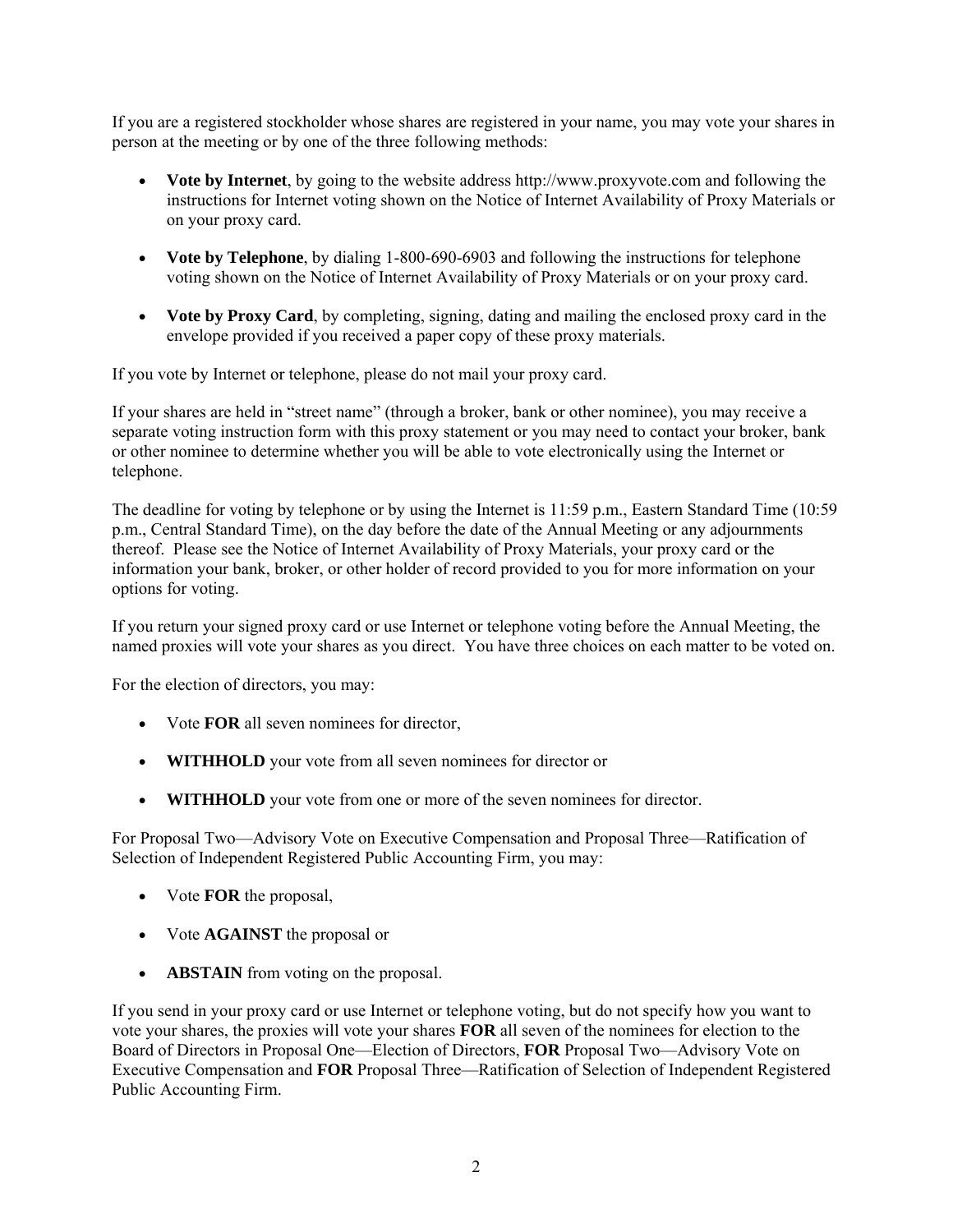### **How Does the Board Recommend that You Vote**

The Board of Directors unanimously recommends that you vote:

- **FOR** all seven of the nominees for election to the Board of Directors in Proposal One—Election of Directors;
- **FOR** Proposal Two—Advisory Vote on Executive Compensation; and
- **FOR** Proposal Three—Ratification of Selection of Independent Registered Public Accounting Firm.

# **How You May Change Your Vote or Revoke Your Proxy**

If you are a stockholder whose shares are registered in your name, you may revoke your proxy at any time before it is voted by one of the following methods:

- Submitting another proper proxy with a more recent date than that of the proxy first given by following the Internet or telephone voting instructions or completing, signing, dating and returning a proxy card to us;
- Sending written notice of your revocation to our Corporate Secretary; or
- Attending the Annual Meeting and voting by ballot.

## **Quorum Requirement**

The presence at the Annual Meeting, in person or by proxy, of the holders of a majority (2,260,942 shares) of the outstanding shares of our common stock as of the record date will constitute a quorum for the transaction of business at the Annual Meeting. In general, shares of our common stock represented by proxies marked "For," "Against," "Abstain" or "Withheld" are counted in determining whether a quorum is present. In addition, a "broker non-vote" is counted in determining whether a quorum is present. A "broker non-vote" is a proxy returned by a broker on behalf of its beneficial owner customer that is not voted on a particular matter because voting instructions have not been received by the broker from the customer, and the broker has no discretionary authority to vote on behalf of such customer on such matter.

# **Vote Required**

Proposal One—Election of Directors will be decided by the affirmative vote of a plurality of shares of our common stock present in person or represented by proxy and entitled to vote at the Annual Meeting. A "plurality" for Proposal One means the individuals who receive the greatest number of votes cast "For" are elected as directors.

Proposal Two—Advisory Vote on Executive Compensation will be decided by the affirmative vote of a majority of shares of our common stock present in person or represented by proxy and entitled to vote at the Annual Meeting. Although this is a non-binding, advisory vote, the Compensation Committee and Board of Directors expect to take into account the outcome of the vote when considering future executive compensation decisions.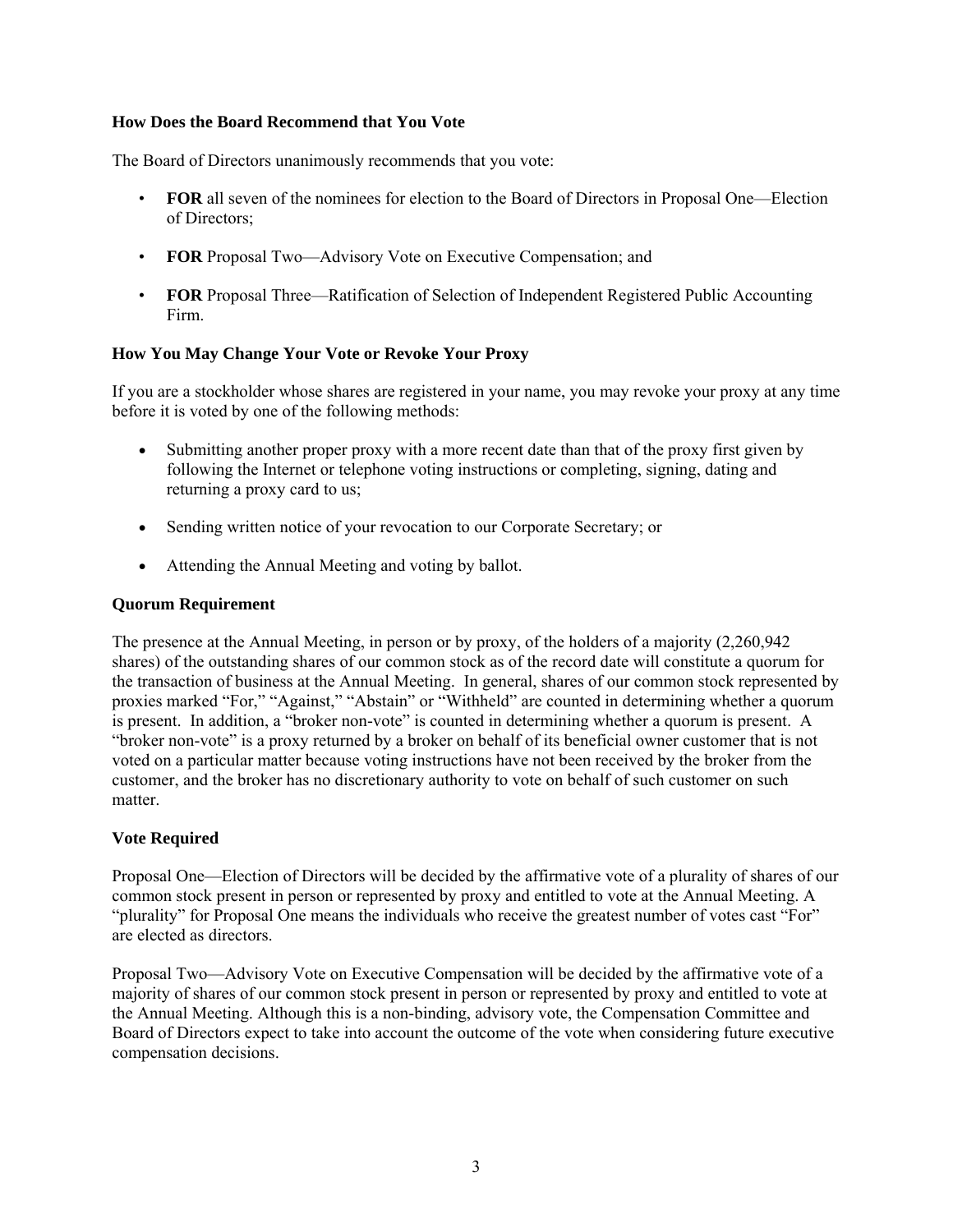Proposal Three—Ratification of Selection of Independent Registered Public Accounting Firm will be decided by the affirmative vote of a majority of shares of our common stock present in person or represented by proxy and entitled to vote at the Annual Meeting.

If your shares are held in "street name" and you do not indicate how you wish to vote, your broker is permitted to exercise its discretion to vote your shares only on certain "routine" matters. Proposal One— Election of Directors and Proposal Two—Advisory Vote on Executive Compensation are not "routine" matters. Accordingly, if you do not direct your broker how to vote, your broker may not exercise discretion and may not vote your shares on either of these two proposals. This is called a "broker nonvote" and although your shares will be considered to be represented by proxy at the meeting, they will not be considered to be shares "entitled to vote" at the meeting and will not be counted as having been voted on the applicable proposal. Proposal Three—Ratification of Selection of Independent Registered Public Accounting Firm is a "routine" matter and, as such, your broker is permitted to exercise its discretion to vote your shares for or against the proposal in the absence of your instruction. Proxies marked "Withheld" on Proposal One—Election of Directors or "Abstain" on Proposal Two—Advisory Vote on Executive Compensation or Proposal Three—Ratification of Section of Independent Registered Public Accounting Firm will be counted in determining the total number of shares "entitled to vote" on such proposal and will have the effect of a vote "Against" a director or a proposal.

#### **Other Business**

Our management does not intend to present other items of business and knows of no items of business that are likely to be brought before the Annual Meeting, except those described in this proxy statement. However, if any other matters should properly come before the Annual Meeting, the persons named in the enclosed proxy will have discretionary authority to vote such proxy in accordance with their best judgment on the matters.

### **Procedures at the Annual Meeting**

The presiding officer at the Annual Meeting will determine how business at the meeting will be conducted. Only matters brought before the Annual Meeting in accordance with our Bylaws will be considered.

Only a natural person present at the Annual Meeting who is either one of our stockholders, or is acting on behalf of one of our stockholders, may make a motion or second a motion. A person acting on behalf of a stockholder must present a written statement executed by the stockholder or the duly authorized representative of the stockholder on whose behalf the person purports to act.

#### **Householding of Annual Meeting Materials**

Some banks, brokers and other nominee record holders may be participating in the practice of "householding" proxy statements and annual reports. This means that only one copy of this proxy statement or our Annual Report to Stockholders may have been sent to multiple stockholders in each household. We will promptly deliver a separate copy of either document to any stockholder upon written or oral request to our Stockholder Information Department, Northern Technologies International Corporation, 4201 Woodland Road, Circle Pines, Minnesota 55014, telephone: (763) 225-6637. Any stockholder who wants to receive separate copies of this proxy statement or our Annual Report to Stockholders in the future, or any stockholder who is receiving multiple copies and would like to receive only one copy per household, should contact the stockholder's bank, broker, or other nominee record holder, or the stockholder may contact us at the above address and phone number.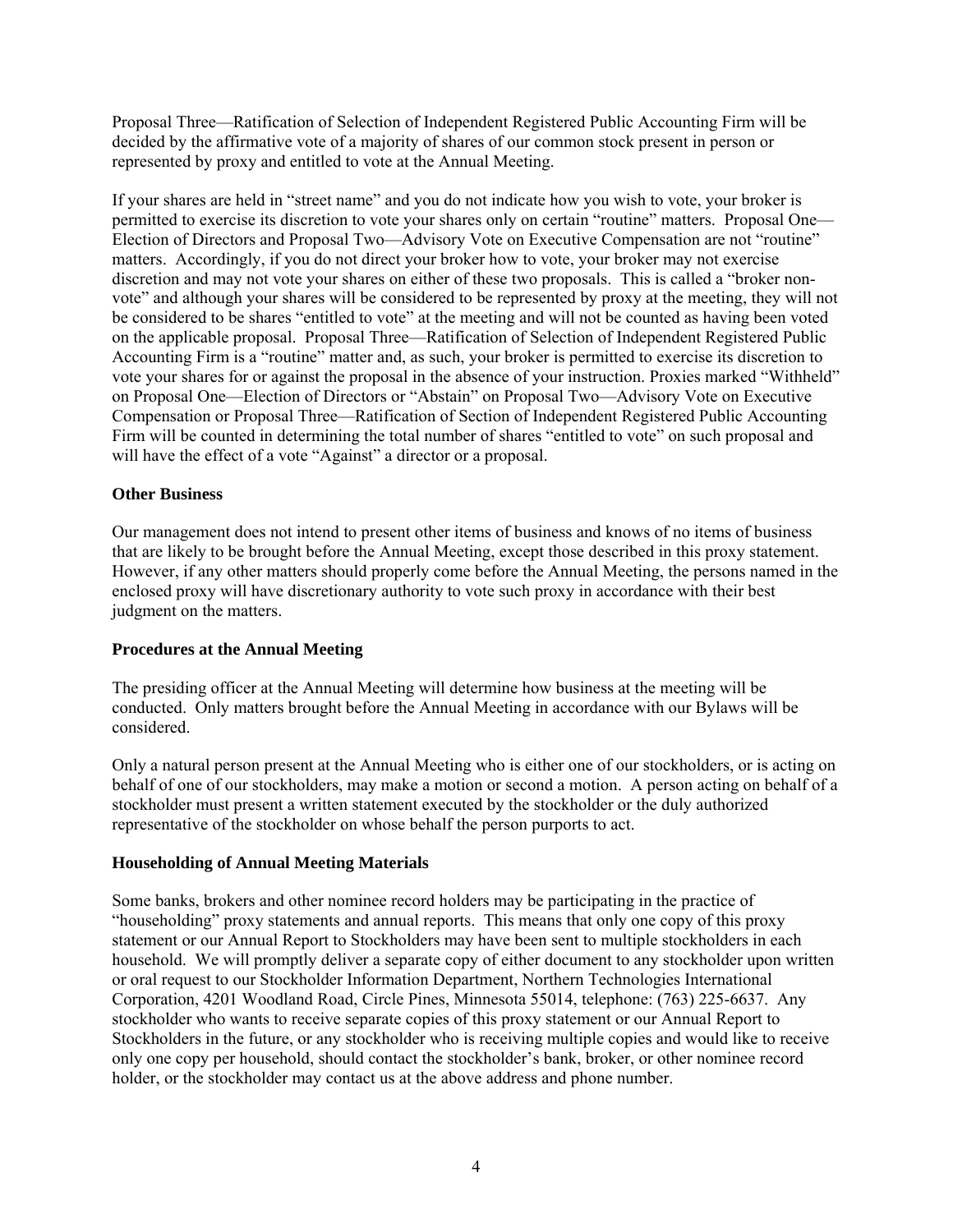#### **Proxy Solicitation Costs**

The cost of soliciting proxies, including the preparation, assembly, electronic availability and mailing of proxies and soliciting material, as well as the cost of making available or forwarding this material to the beneficial owners of our common stock will be borne by NTIC. Our directors, officers and regular employees may, without compensation other than their regular compensation, solicit proxies by telephone, e-mail, facsimile or personal conversation. We may reimburse brokerage firms and others for expenses in making available or forwarding solicitation materials to the beneficial owners of our common stock.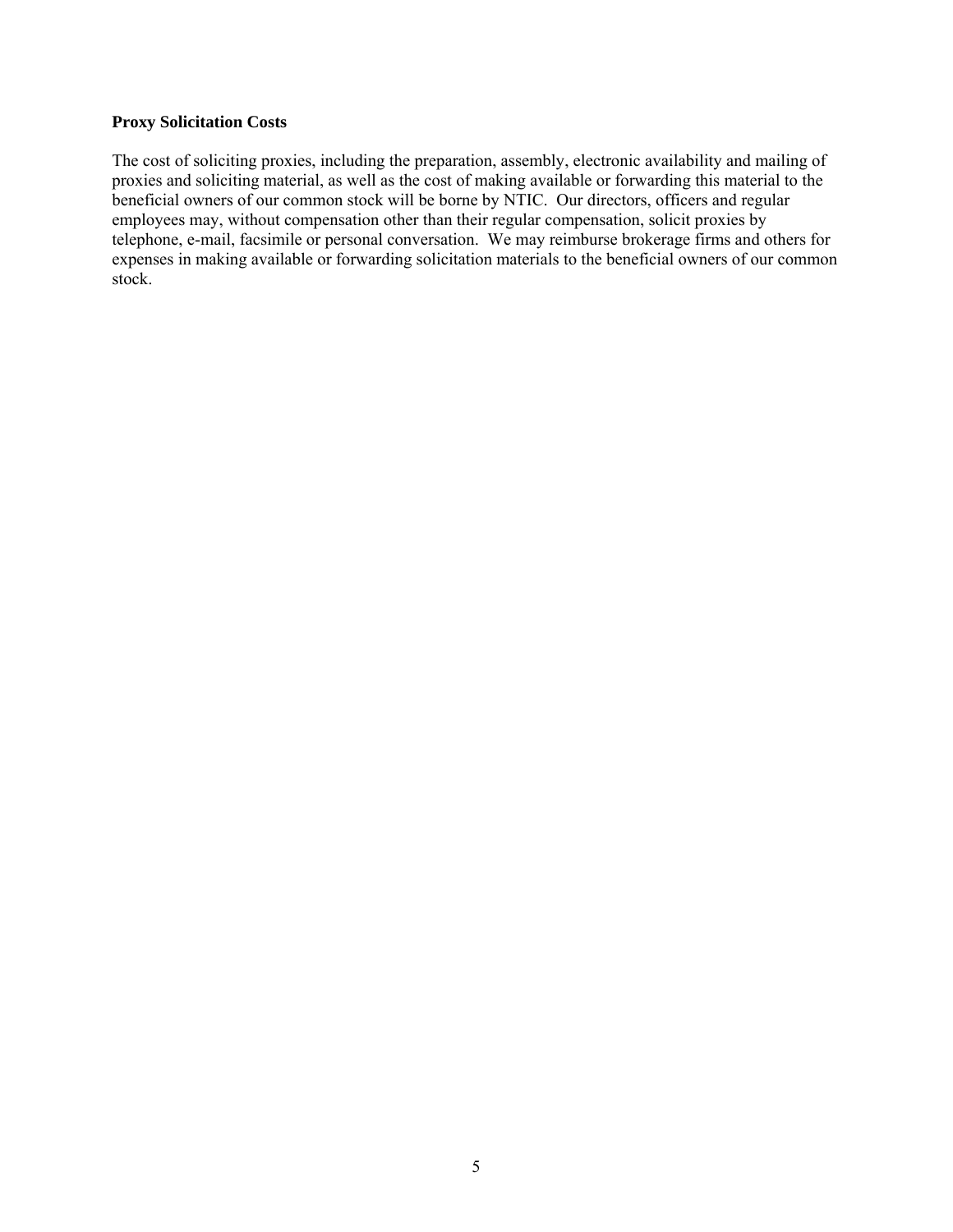#### **PROPOSAL ONE – ELECTION OF DIRECTORS \_\_\_\_\_\_\_\_\_\_\_\_\_\_\_\_**

## **Number of Directors**

Our Bylaws provide that the Board of Directors will consist of at least one member or such other number as may be determined by the Board of Directors from time to time or by the stockholders at an annual meeting. The Board of Directors has fixed the number of directors at seven.

#### **Nominees for Director**

The Board of Directors has nominated the following seven individuals to serve as our directors until the next annual meeting of stockholders or until their successors are elected and qualified. All of the nominees named below are current members of the Board of Directors.

- 
- 
- 
- G. Patrick Lynch
- Barbara D. Colwell Ramani Narayan, Ph.D.
- Soo-Keong Koh Richard J. Nigon
- Sunggyu Lee, Ph.D. Konstantin von Falkenhausen

Proxies can only be voted for the number of persons named as nominees in this proxy statement, which is seven.

#### **Information about Current Directors and Board Nominees**

The following table sets forth as of November 25, 2014 the name, age and principal occupation of each current director and each individual who has been nominated by the Board of Directors to serve as a director of our company, as well as how long each individual has served as a director of NTIC.

| <b>Name</b>                          | Age | <b>Principal Occupation</b>                                                                                                      | <b>Director</b><br><b>Since</b> |
|--------------------------------------|-----|----------------------------------------------------------------------------------------------------------------------------------|---------------------------------|
| Barbara D. Colwell <sup>(1)(2)</sup> | 69  | Director of NTIC and Certain Other Companies and<br>Organizations                                                                | 2013                            |
| Soo-Keong $K \circ h^{(2)}$          | 63  | Managing Director of EcoSave Pte Ltd.                                                                                            | 2008                            |
| Sunggyu Lee, Ph.D. <sup>(3)</sup>    | 62  | Russ Ohio Research Scholar in Syngas Utilization<br>and Professor of Chemical and Biomolecular<br>Engineering at Ohio University | 2004                            |
| G. Patrick Lynch                     | 47  | President and Chief Executive Officer of NTIC                                                                                    | 2004                            |
| Ramani Narayan, Ph.D.                | 65  | Distinguished Professor in the Department of<br>Chemical Engineering & Materials Science at<br>Michigan State University         | 2004                            |
| Richard J. Nigon $(1)(2)(3)$         | 66  | Senior Vice President of Cedar Point Capital, Inc.                                                                               | 2010                            |
| Konstantin von Falkenhausen $(1)(3)$ | 47  | Partner of B Capital Partners AG                                                                                                 | 2012                            |

(1) Member of the Audit Committee

(2) Member of the Nominating and Corporate Governance Committee

(3) Member of the Compensation Committee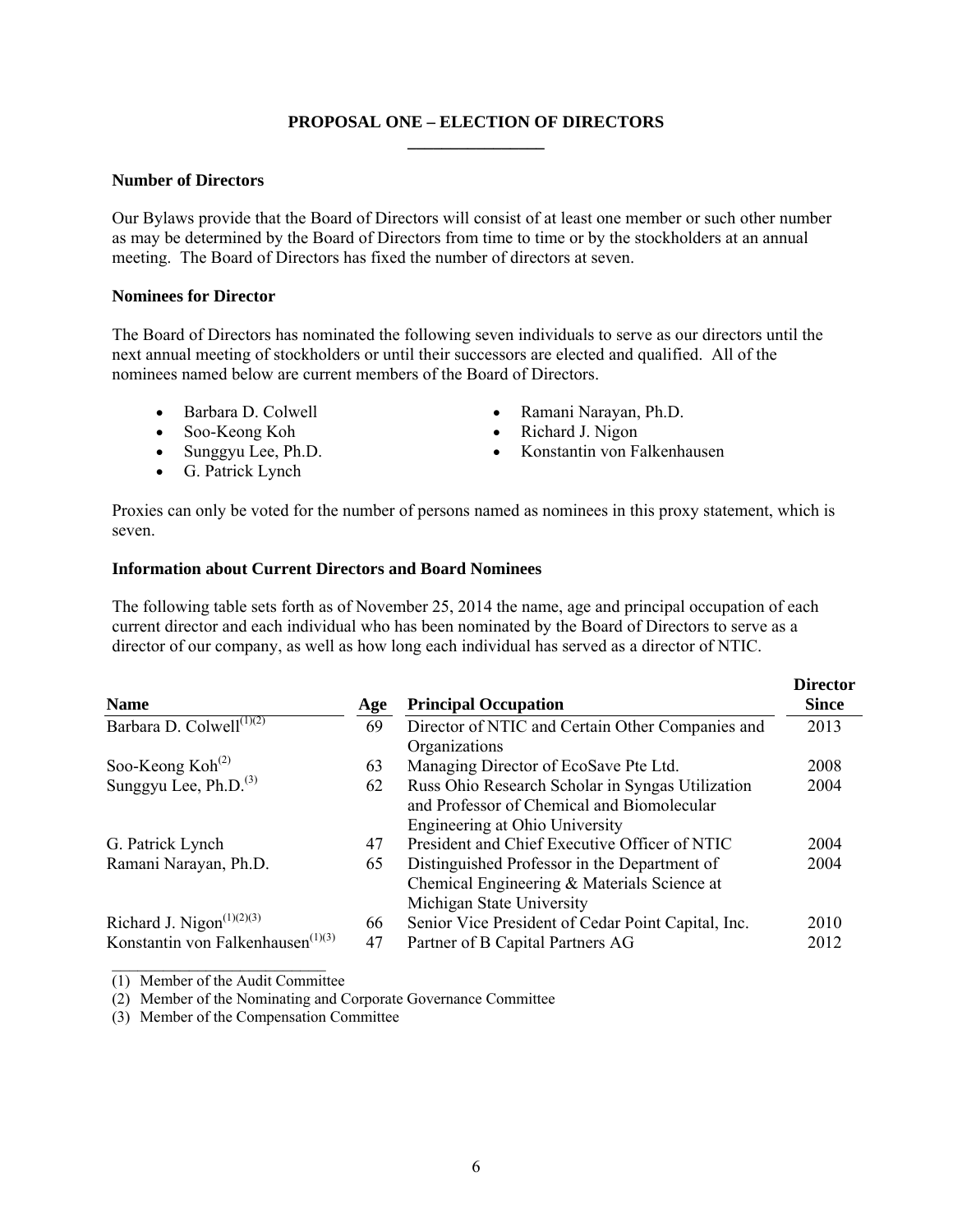#### **Additional Information about Current Directors and Board Nominees**

The following paragraphs provide information about each current director and nominee for director, including all positions he or she holds, his or her principal occupation and business experience for the past five years, and the names of other publicly-held companies of which the director or nominee currently serves as a director or has served as a director during the past five years. We believe that all of our directors and nominees display personal and professional integrity; satisfactory levels of education and/or business experience; broad-based business acumen; an appropriate level of understanding of our business and its industry and other industries relevant to our business; the ability and willingness to devote adequate time to the work of the Board of Directors and its committees; a fit of skills and personality with those of our other directors that helps build a board that is effective, collegial and responsive to the needs of our company; strategic thinking and a willingness to share ideas; a diversity of experiences, expertise and background; and the ability to represent the interests of all of our stockholders. The information presented below regarding each director and nominee also sets forth specific experience, qualifications, attributes and skills that led the Board of Directors to the conclusion that such individual should serve as a director in light of our business and structure.

*Barbara D. Colwell* has been a director of NTIC since November 2013. Ms. Colwell is a member of the board of directors or advisory board of several non-profit organizations and private and mutual companies, including most notably, the Publishers Clearing House, LLC, Mutual Trust Financial Group, WomenCorporateDirectors, IPTAR (Institute for Psychoanalytic Training and Research), the Belizean Grove and POBA: where the arts live. We believe Ms. Colwell's qualifications to sit on the Board of Directors include her current and prior experience on the boards of directors of other organizations and companies and, in particular, her experience serving on the audit committee, governance committee and compensation committee of Publishers Clearing House, LLC, as well as her experience serving on the audit committee and compensation committee of Mutual Trust Financial Group.

*Soo-Keong Koh* has been a director of NTIC since May 2008. Mr. Koh is the Managing Director of Ecosave Pte Ltd., a company whose business is focused on environmental biotech and energy conservation technologies, a position he has held since April 2007. From January 1986 to April 2007, Mr. Koh served as Chief Executive Officer and President of Toll Asia Pte Ltd formerly SembCorp Logistics Ltd (SembLog), a Singapore public listed company, which was acquired by Toll in May 2006. Mr. Koh has over 20 years of experience in the logistics industry. Mr. Koh holds a Bachelor of Engineering, a Master of Business Administration and a Postgraduate Diploma in Business Law from the University of Singapore (now known as the National University of Singapore). We believe Mr. Koh's qualifications to sit on the Board of Directors include his experience on other public company boards of directors and his significant executive experience with companies including those focused on environmental awareness, which has become a focus of NTIC during the past several years, especially in light of NTIC's Natur-Tec® bioplastics business. Mr. Koh's previous board of director experience is helpful in guiding NTIC with respect to corporate governance matters, particularly in his role as Chair of the Nominating and Corporate Governance Committee. Additionally, Mr. Koh has specific executive experience with companies located in Asia, which is where several of NTIC's joint ventures are located.

*Sunggyu Lee, Ph.D.* was elected a director of NTIC in January 2004. Dr. Lee is Russ Ohio Research Scholar in Syngas Utilization and Professor of Chemical and Biomolecular Engineering, Ohio University, Athens, Ohio. Previously, he held positions of Professor of Chemical and Biologic Engineering, Missouri University of Science and Technology, Rolla, Missouri from 2005 to 2010, C.W. LaPierre Professor and Chairman of Chemical Engineering at University of Missouri-Columbia from 1997 to 2005, and Robert Iredell Professor and Head of Chemical Engineering Department at the University of Akron, Akron, Ohio from 1988 to1996. He has authored 12 books and over 550 archival publications and received 35 U.S. patents in a variety of chemical and polymer processes and products. He is currently serving as Editor of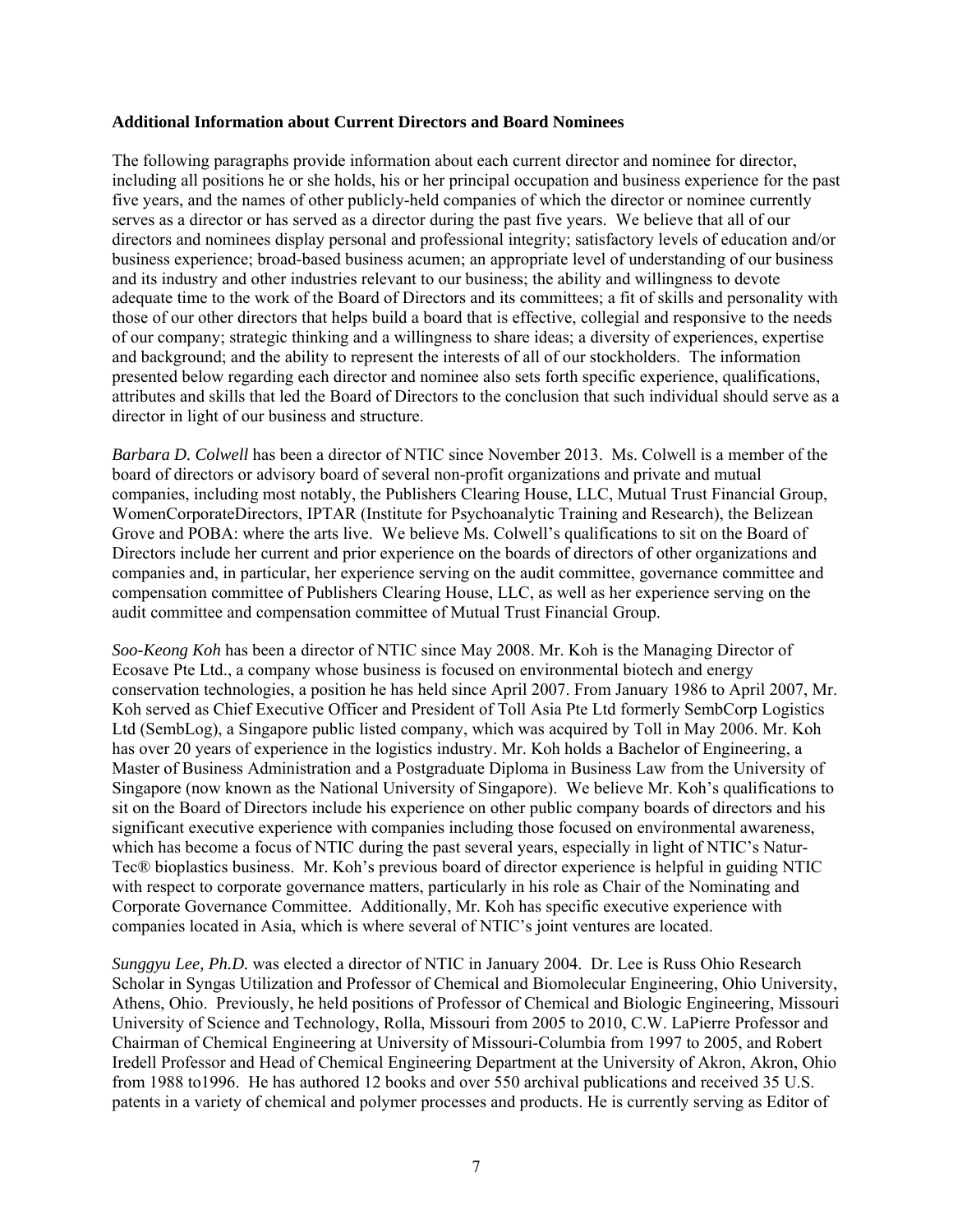Encyclopedia of Chemical Processing, Taylor & Francis, New York, New York and also as Book Series Editor of Green Chemistry and Chemical Engineering, CRC Press, Boca Raton, Florida. Throughout his career, he has served as consultant and technical advisor to a number of national and international companies in the fields of polymers, petrochemicals and energy. He received his Ph.D. from Case Western Reserve University, Cleveland, Ohio in 1980. We believe Dr. Lee's qualifications to sit on the Board of Directors include his significant technical and industrial expertise with chemical and polymer processes and products. Such expertise is particularly with respect to assessing and operating NTIC's Natur-Tec® bioplastics business.

*G. Patrick Lynch*, an employee of NTIC since 1995, has been President since July 2005 and Chief Executive Officer since January 2006 and was appointed a director of NTIC in February 2004. Mr. Lynch served as President of North American Operations of NTIC from May 2004 to July 2005. Prior to May 2004, Mr. Lynch held various positions with NTIC, including Vice President of Strategic Planning, Corporate Secretary and Project Manager. Mr. Lynch is also an officer and director of Inter Alia Holding Company, which is a significant stockholder of NTIC. Prior to joining NTIC, Mr. Lynch held positions in sales management for Fuji Electric Co., Ltd. in Tokyo, Japan, and programming project management for BMW AG in Munich, Germany. Mr. Lynch received an M.B.A. degree from the University of Michigan Ross School of Business. We believe Mr. Lynch's qualifications to sit on the Board of Directors include his depth of knowledge of our company and its day-to-day operations in light of his position as chief executive officer of NTIC, as well as his affiliation with a significant stockholder of NTIC, which the Board of Directors believes generally helps align management's interests with those of our stockholders.

*Ramani Narayan, Ph.D.* has been a director of NTIC since November 2004. He is a Distinguished Professor at Michigan State University in the Department of Chemical Engineering & Materials Science, where he has 105 refereed publications in leading journals to his credit, 18 patents, edited three books and one expert dossier in the area of bio-based polymeric materials. His research encompasses design and engineering of sustainable, biobased products, biodegradable plastics and polymers, biofiber reinforced composites, reactive extrusion polymerization and processing, studies in plastic end-of-life options like biodegradation and composting. He conducts carbon footprint calculations for plastics and products. He also performs LCA (Life Cycle Assessment) for reporting a product's environmental footprint. He serves as Scientific Chair and board member of the Biodegradable Products Institute (BPI), North America. He serves on the Technical Advisory Board of Tate & Lyle. He served on the Board of Directors of ASTM International, an international standards setting organization and currently chairs the committee on Environmentally Degradable Plastics and Biobased Products (D20.96) and the Plastics Terminology Committee D20.92. He is also the technical expert for the United States on ISO (International Standards Organization) TC 61 on Plastics – specifically for Terminology, and Biodegradable Plastics. He has won numerous awards, including the Named MSU University Distinguished Professor in 2007; the Governors University Award for commercialization excellence; Michigan State University Distinguished Faculty Award, 2006, 2005 Withrow Distinguished Scholar award, Fulbright Distinguished Lectureship Chair in Science & Technology Management & Commercialization (University of Lisbon; Portugal); First recipient of the William N. Findley Award, The James Hammer Memorial Lifetime Achievement Award, and Research and Commercialization Award sponsored by ICI Americas, Inc. & the National Corn Growers Association. We believe Dr. Narayan's qualifications to sit on the Board of Directors include his significant technical expertise in the bioplastics area which has been helpful to NTIC's management in assessing and operating NTIC's Natur-Tec® bioplastics business.

*Richard J. Nigon* has been a director of NTIC since February 2010 and non-executive Chairman of the Board since November 2012. Mr. Nigon is the Senior Vice President of Cedar Point Capital, Inc., a private company that raises capital for early stage companies. From February 2001 until May 2007, Mr. Nigon was a Director of Equity Corporate Finance for Miller Johnson Steichen Kinnard ("MJSK"), a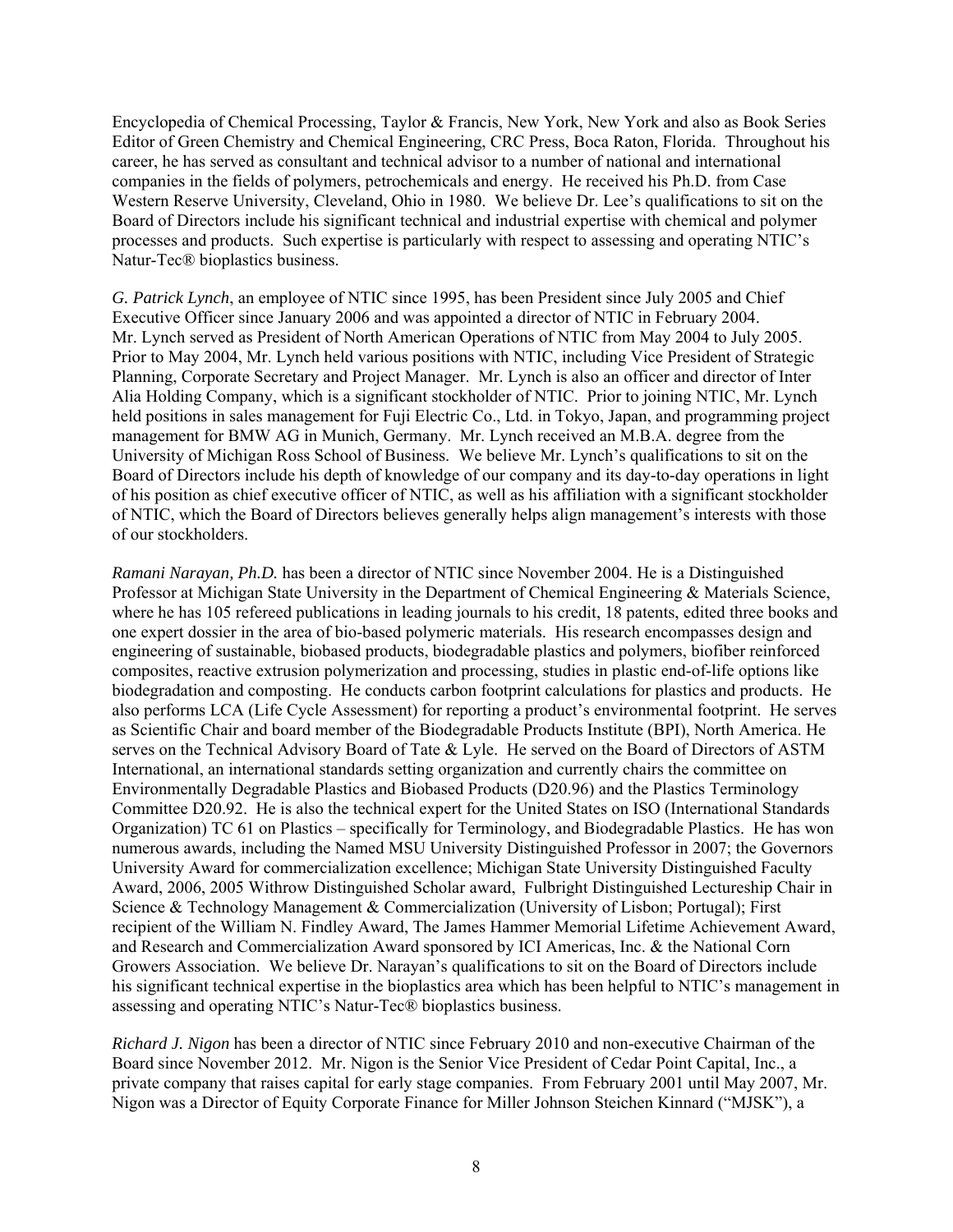privately held investment firm. In December 2006, MJSK was acquired by Stifel Nicolaus and Mr. Nigon was a Managing Director of Private Placements at Stifel Nicolaus. From February 2000 to February 2001, Mr. Nigon served as the Chief Financial Officer of Dantis, Inc., a web hosting company. Prior to joining Dantis, Mr. Nigon was employed by Ernst & Young, LLP from 1970 to 2000, where he served as a partner from 1981 to 2000. While at Ernst & Young, Mr. Nigon served as the Director of Ernst  $\&$ Young's Twin Cities Entrepreneurial Services Group and was the coordinating partner on several publicly-traded companies in the consumer retailing and manufacturing sectors. Mr. Nigon also currently serves as President of NorthStar Education Finance, Inc., a non-profit organization formed to foster, aid, encourage and assist the pursuit of higher education. In addition to NTIC, Mr. Nigon also serves on the board of directors of Vascular Solutions, Inc. and a number of privately-held companies and previously served on the board of directors of Virtual Radiologic Corporation. Through his 30 years of service at Ernst & Young, LLP, Mr. Nigon brings to the Board of Directors, and in particular the Audit Committee, extensive public accounting and auditing experience. The Board of Directors believes Mr. Nigon's strong background in financial controls and reporting, financial management, financial analysis and Securities and Exchange Commission reporting requirements is critical to the Board's oversight responsibilities. In addition, Mr. Nigon's strategic planning expertise and other experiences gained through his management and leadership roles at private investment firms that have invested in early stage companies, is helpful to the Board of Directors in assessing and operating NTIC's newer businesses.

*Konstantin von Falkenhausen* has been a director of NTIC since November 2012. Mr. von Falkenhausen is currently a Partner of B Capital Partners AG, an independent investment advisory boutique focused on infrastructure, public private partnerships and clean energy. From February 2004 to March 2008, Mr. von Falkenhausen served as a Partner of capiton AG, a private equity firm. From March 2003 to February 2004, he served as interim Chief Financial Officer of Neon Products GmbH, a privately held neon lighting company. From May 1999 to February 2003, Mr. von Falkenhausen served as an investment manager of West Private Equity Ltd. and an investment director of its German affiliate West Private Capital GmbH. Prior to May 1999, Mr. von Falkenhausen served in several positions with BankBoston Robertson Stephens International Ltd., an investment banking firm. Mr. von Falkenhausen is a citizen of Germany. He has a Masters degree in economics (lic. oec) from the University of Fribourg (Switzerland) and an MBA from the University of Chicago. We believe Mr. von Falkenhausen's qualifications to sit on the Board of Directors include his experience with several private investment and equity firms that have invested in early stage companies, which the Board of Directors believes is helpful in assessing and operating NTIC's newer businesses, and his financial expertise, which the Board of Directors believes is be helpful in analyzing NTIC's financial performance.

### **Board Recommendation**

The Board of Directors unanimously recommends a vote **FOR** the election of all of the seven nominees named above.

If prior to the Annual Meeting, the Board of Directors should learn that any nominee will be unable to serve for any reason, the proxies that otherwise would have been voted for this nominee will be voted for a substitute nominee as selected by the Board. Alternatively, the proxies, at the Board's discretion, may be voted for that fewer number of nominees as results from the inability of any nominee to serve. The Board of Directors has no reason to believe that any of the nominees will be unable to serve.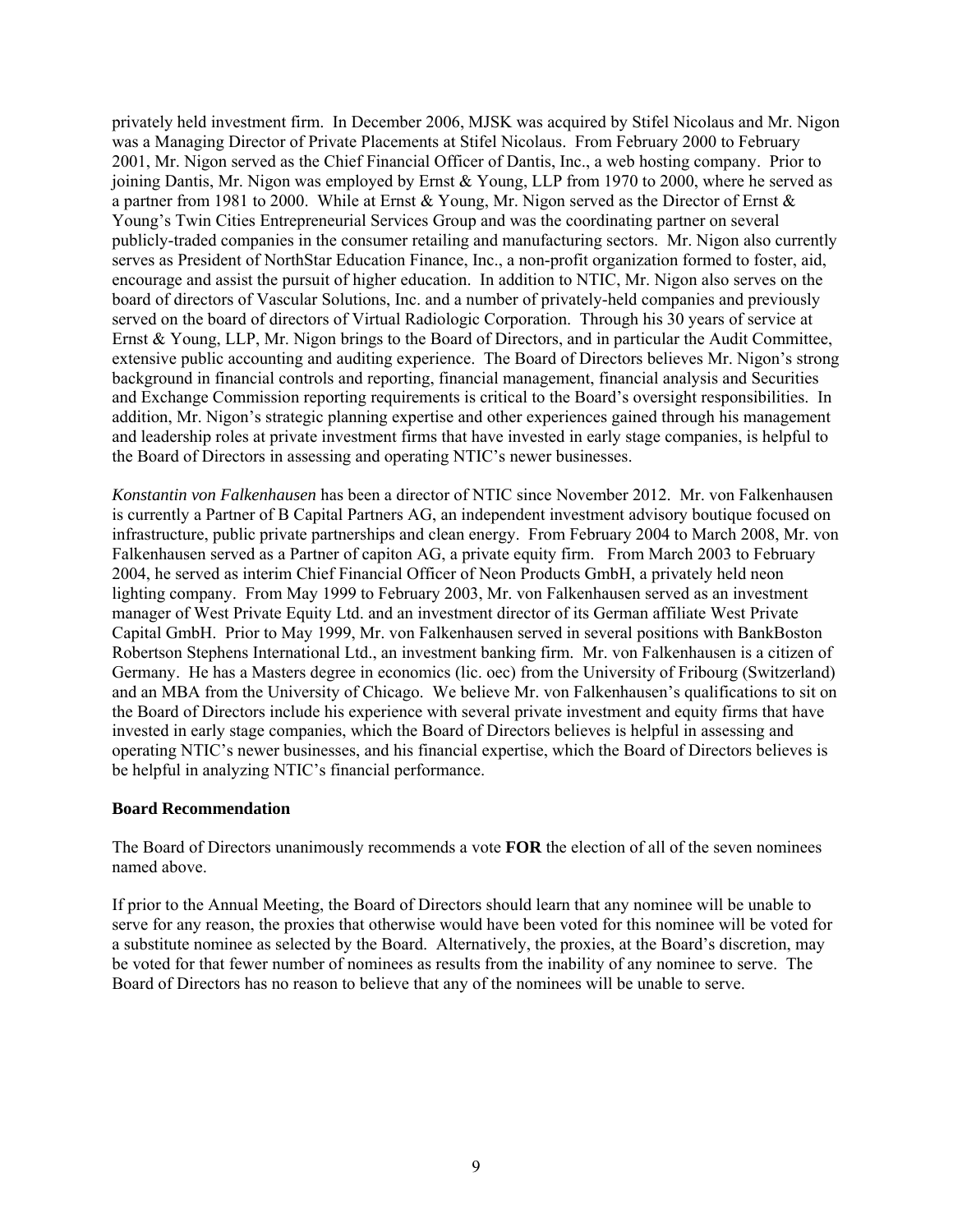## **PROPOSAL TWO – ADVISORY VOTE ON EXECUTIVE COMPENSATION \_\_\_\_\_\_\_\_\_\_\_\_\_\_\_\_**

### **Introduction**

The Board of Directors is providing stockholders with an advisory vote on executive compensation pursuant to the Dodd-Frank Wall Street Consumer Protection Act and Section 14A of the Securities Exchange Act of 1934. This advisory vote, commonly known as a "say-on-pay" vote, is a non-binding vote on the compensation paid to our named executive officers as set forth in the "Executive Compensation" section of this proxy statement beginning on page 29. At the 2014 Annual Meeting of Stockholders held on January 23, 2014, over 97 percent of the votes cast by our stockholders were in favor of our say-on-pay vote. The Compensation Committee generally believes that such results affirmed stockholder support of our approach to executive compensation.

Our executive compensation program is generally designed to attract, retain, motivate and reward highly qualified and talented executive officers. The underlying core principle of our executive compensation program is to link pay to performance and align the interests of our executives with those of our stockholders by providing compensation opportunities that are tied directly to the achievement of financial and other performance goals and long-term stock price performance. The "Executive Compensation" section of this proxy statement, which begins on page 29, describes our executive compensation program and the executive compensation decisions made by the Compensation Committee and Board of Directors in fiscal 2014 in more detail. Important considerations include:

- A significant portion of the compensation paid or awarded to our named executive officers in fiscal 2014 was "performance-based" or "at-risk" compensation that is tied directly to the achievement of financial and other performance goals or long-term stock price performance.
- Equity-based compensation granted to our named executive officers is in the form of stock options that are subject to three-year vesting and aligns the long-term interests of our executives with the long-term interests of our stockholders.
- Our executive officers receive only modest perquisites and have modest severance and change in control arrangements.
- We do not provide any tax "gross-up" payments.

We believe that our executive compensation program and related decisions have appropriately incentivized the achievement of financial goals and produced financial results that have benefited our Company and our stockholders. For example:

- Our fiscal 2014 total net sales were  $$26,826,108$ , an increase of 19.2% over fiscal 2013; and
- $\bullet$  Our net income attributable to NTIC increased 22.0%, to \$4,106,374 or \$0.90 per diluted common share, for fiscal 2014 compared to \$3,366,894, or \$0.75 per diluted common share, for fiscal 2013.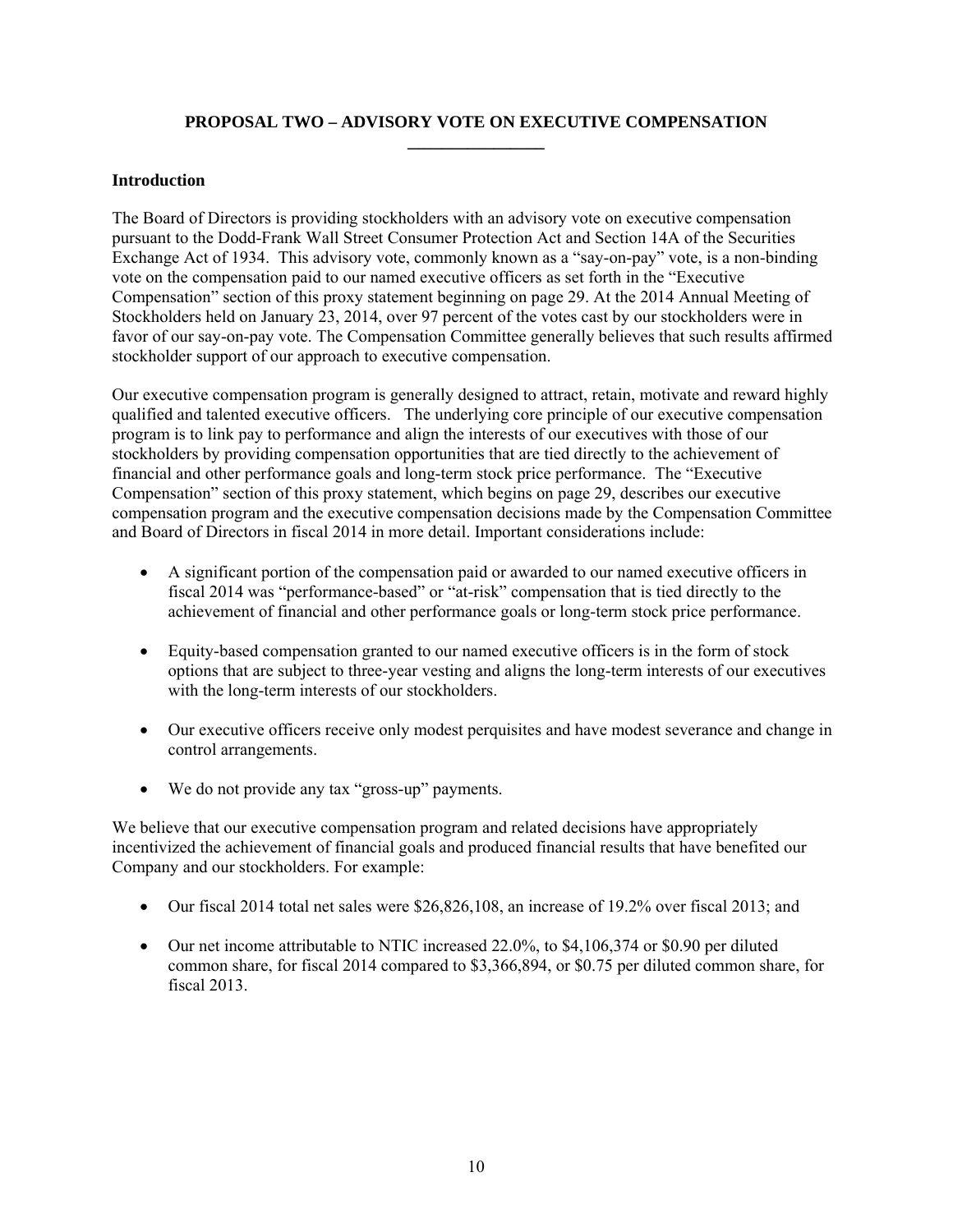Accordingly, the Board of Directors recommends that our stockholders vote in favor of the say-on-pay vote as set forth in the following resolution:

**RESOLVED**, that our stockholders approve, on an advisory basis, the compensation paid to our named executive officers, as disclosed in this proxy statement.

Stockholders are not ultimately voting to approve or disapprove the recommendation of the Board of Directors. As this is an advisory vote, the outcome of the vote is not binding on us with respect to future executive compensation decisions, including those relating to our named executive officers, or otherwise. The Compensation Committee and Board of Directors expect to take into account the outcome of this advisory vote when considering future executive compensation decisions.

In accordance with the result of the advisory vote on the frequency of the say-on-pay vote, which was conducted at our 2014 Annual Meeting of Stockholders, the Board of Directors has determined that we will conduct an executive compensation advisory vote on an annual basis. Accordingly, the next say-onpay vote will occur in 2016 in connection with our 2016 Annual Meeting of Stockholders. We anticipate that the next say-on-frequency vote will occur at our 2020 Annual Meeting of Stockholders.

#### **Board Recommendation**

The Board of Directors unanimously recommends a vote **FOR** approval, on an advisory basis, of the compensation paid to our named executive officers, as disclosed in this proxy statement.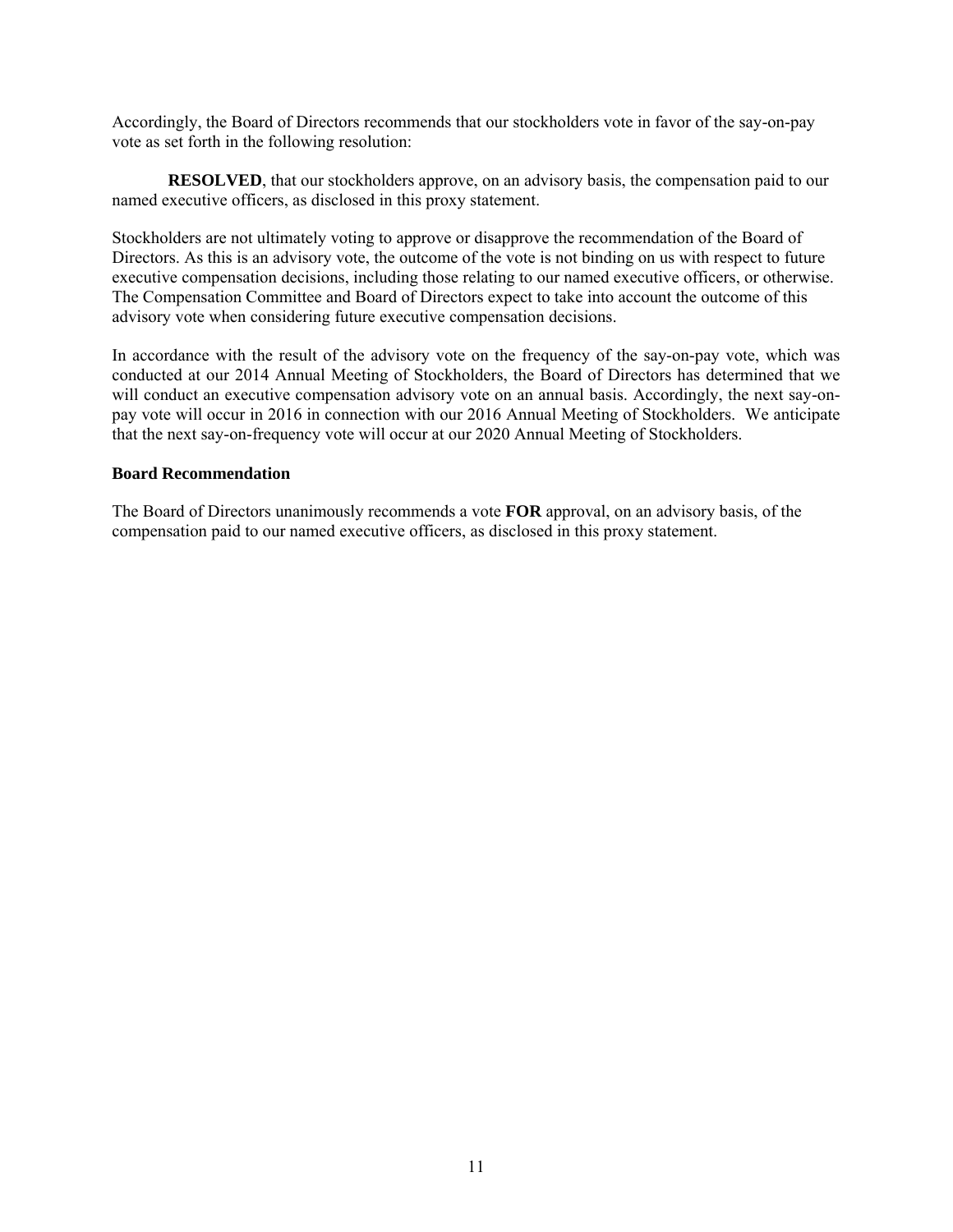## **PROPOSAL THREE — RATIFICATION OF SELECTION OF INDEPENDENT REGISTERED PUBLIC ACCOUNTING FIRM \_\_\_\_\_\_\_\_\_\_\_\_\_\_\_\_\_**

#### **Selection of Independent Registered Public Accounting Firm**

The Audit Committee of the Board of Directors has selected Baker Tilly Virchow Krause, LLP to serve as our independent registered public accounting firm for the fiscal year ending August 31, 2015. Although it is not required to do so, the Board of Directors is asking our stockholders to ratify the Audit Committee's selection of Baker Tilly Virchow Krause, LLP. If our stockholders do not ratify the selection of Baker Tilly Virchow Krause, LLP, another independent registered public accounting firm will be considered by the Audit Committee. Even if the selection is ratified by our stockholders, the Audit Committee in its discretion may change the appointment at any time during the year, if it determines that such a change would be in the best interests of NTIC and our stockholders. Representatives of Baker Tilly Virchow Krause, LLP will be present at the Annual Meeting to respond to appropriate questions. They also will have the opportunity to make a statement if they wish to do so.

### **Audit, Audit-Related, Tax and Other Fees**

The following table presents the aggregate fees billed to us by Baker Tilly Virchow Krause, LLP for the fiscal years ended August 31, 2014 and August 31, 2013.

|             | <b>Aggregate Amount Billed by</b><br><b>Baker Tilly Virchow Krause, LLP (\$)</b> |
|-------------|----------------------------------------------------------------------------------|
| Fiscal 2014 | <b>Fiscal 2013</b>                                                               |
| \$313,543   | $\frac{\$}{237,241}$                                                             |
|             |                                                                                  |
|             |                                                                                  |
|             |                                                                                  |

 $\mathcal{L}_\text{max}$  , where  $\mathcal{L}_\text{max}$  and  $\mathcal{L}_\text{max}$ (1) These fees consisted of the audit of our annual financial statements by year, review of financial statements included in our quarterly reports on Form 10-Q and other services normally provided in connection with statutory and regulatory filings or engagements.

### **Audit Committee Pre-Approval Policies and Procedures**

All services rendered by Baker Tilly Virchow Krause, LLP to NTIC were permissible under applicable laws and regulations and all services provided to NTIC, other than de minimis non-audit services allowed under applicable law, were approved in advance by the Audit Committee. The Audit Committee has not adopted any formal pre-approval policies and procedures.

#### **Board Recommendation**

The Board of Directors unanimously recommends that stockholders vote **FOR** ratification of the selection of Baker Tilly Virchow Krause, LLP, as our independent registered public accounting firm for the fiscal year ending August 31, 2015.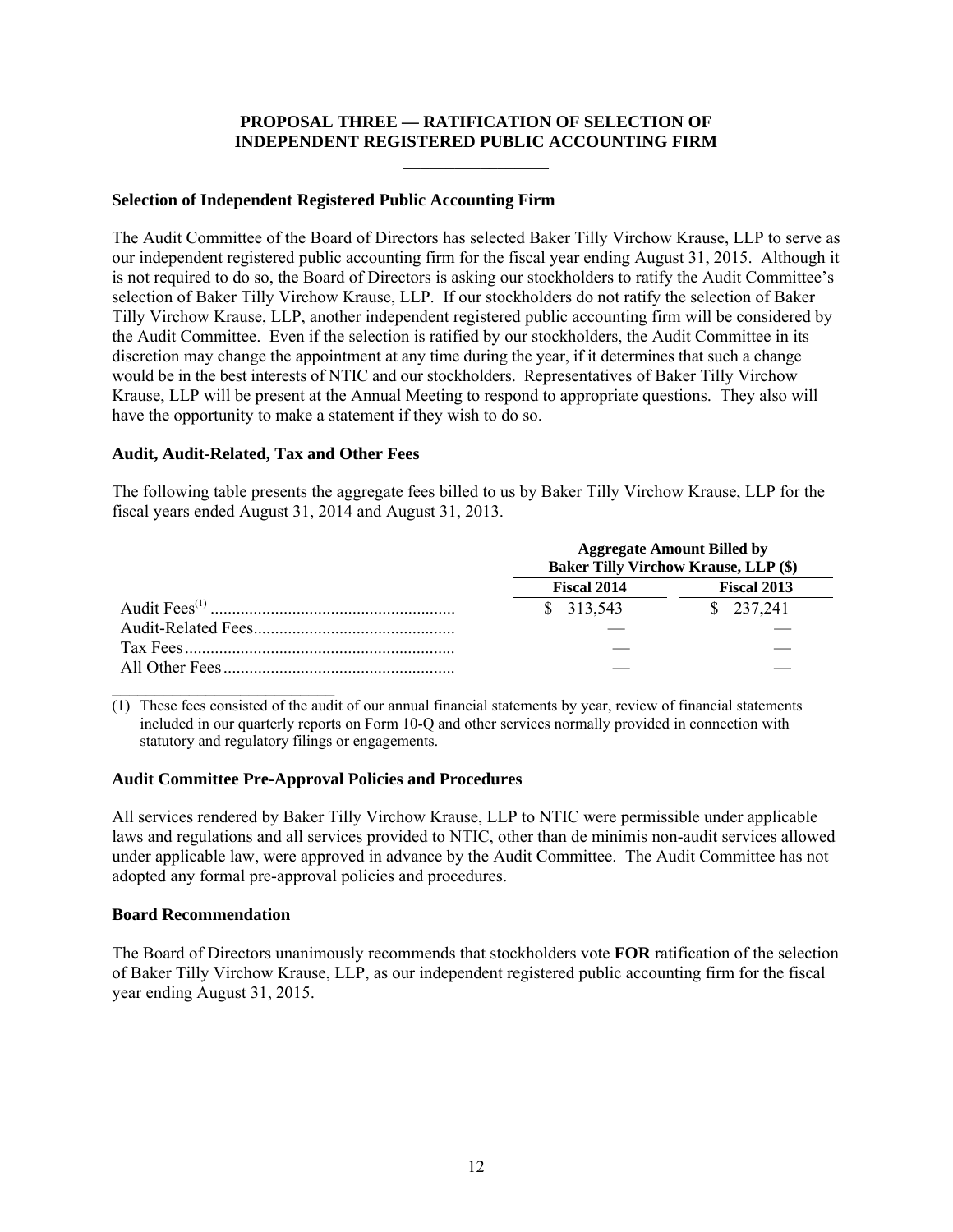#### **STOCK OWNERSHIP \_\_\_\_\_\_\_\_\_\_\_\_\_\_\_\_**

#### **Beneficial Ownership of Significant Stockholders and Management**

The following table sets forth information known to us with respect to the beneficial ownership of our common stock as of November 19, 2014, the record date for the Annual Meeting, for:

- each person known by us to beneficially own more than five percent of the outstanding shares of our common stock;
- each of our directors;
- each of the executive officers named in the Summary Compensation Table included later in this proxy statement under the heading "Executive Compensation" and
- all of our current directors and executive officers as a group.

Shares are deemed to be "beneficially owned" by a person if such person, directly or indirectly, has sole or shared power to vote or to direct the voting of such shares or sole or shared power to dispose or direct the disposition of such shares. Except as otherwise indicated, we believe that each of the beneficial owners of our common stock listed below, based on information provided by these owners, has sole dispositive and voting power with respect to its shares, subject to community property laws where applicable. Shares not outstanding but deemed beneficially owned by virtue of the right of a person or member of a group to acquire them within 60 days are treated as outstanding only when determining the amount and percent owned by such person or group.

| <b>Name</b>                                    | <b>Shares Subject to Options</b><br><b>Immediately Exercisable or</b><br><b>Exercisable Within 60 Days</b> | <b>Total Number of Shares</b><br>of Common Stock<br><b>Beneficially Owned</b> | <b>Percent of</b><br><b>Total Voting</b><br><b>Power</b> |
|------------------------------------------------|------------------------------------------------------------------------------------------------------------|-------------------------------------------------------------------------------|----------------------------------------------------------|
| <b>Stockholders Owning 5 Percent or More:</b>  |                                                                                                            |                                                                               |                                                          |
|                                                | 0                                                                                                          | 601,668                                                                       | 13.3%                                                    |
| <b>Directors and Named Executive Officers:</b> |                                                                                                            |                                                                               |                                                          |
|                                                | 3,000                                                                                                      | 3,500                                                                         | $\ast$                                                   |
|                                                | 16,000                                                                                                     | 24,666                                                                        | $\ast$                                                   |
|                                                | 16,000                                                                                                     | 16.000                                                                        | $\ast$                                                   |
|                                                | 17,572                                                                                                     | 656,292                                                                       | 14.5%                                                    |
|                                                | 16,000                                                                                                     | 27,500                                                                        | $\ast$                                                   |
|                                                | 21,833                                                                                                     | 28.833                                                                        | $\ast$                                                   |
|                                                | 7,000                                                                                                      | 7,000                                                                         | $\ast$                                                   |
|                                                | 12,988                                                                                                     | 79,968                                                                        | 1.8%                                                     |
| Directors and executive officers as a group    |                                                                                                            |                                                                               |                                                          |
|                                                | 110,393                                                                                                    | 843,759                                                                       | 18.7%                                                    |

Represents beneficial ownership of less than one percent of our common stock.

- (1) According to a Schedule 13D/A filed with the Securities and Exchange Commission on December 2, 2011, Inter Alia Holding Company is an entity of which G. Patrick Lynch, our President and Chief Executive Officer, is a 25 percent stockholder. G. Patrick Lynch shares equal voting and dispositive power over such shares with three other members of his family. Inter Alia Holding Company's address is 23205 Mercantile Road, Beachwood, Ohio 44122.
- (2) Includes 601,668 shares held by Inter Alia Holding Company. See note (1) above. Mr. Lynch's address is 4201 Woodland Road, Circle Pines, Minnesota 55014.
- (3) The amount beneficially owned by all current directors and executive officers as a group includes 601,668 shares held of record by Inter Alia Holding Company. See notes (1) and (2) above.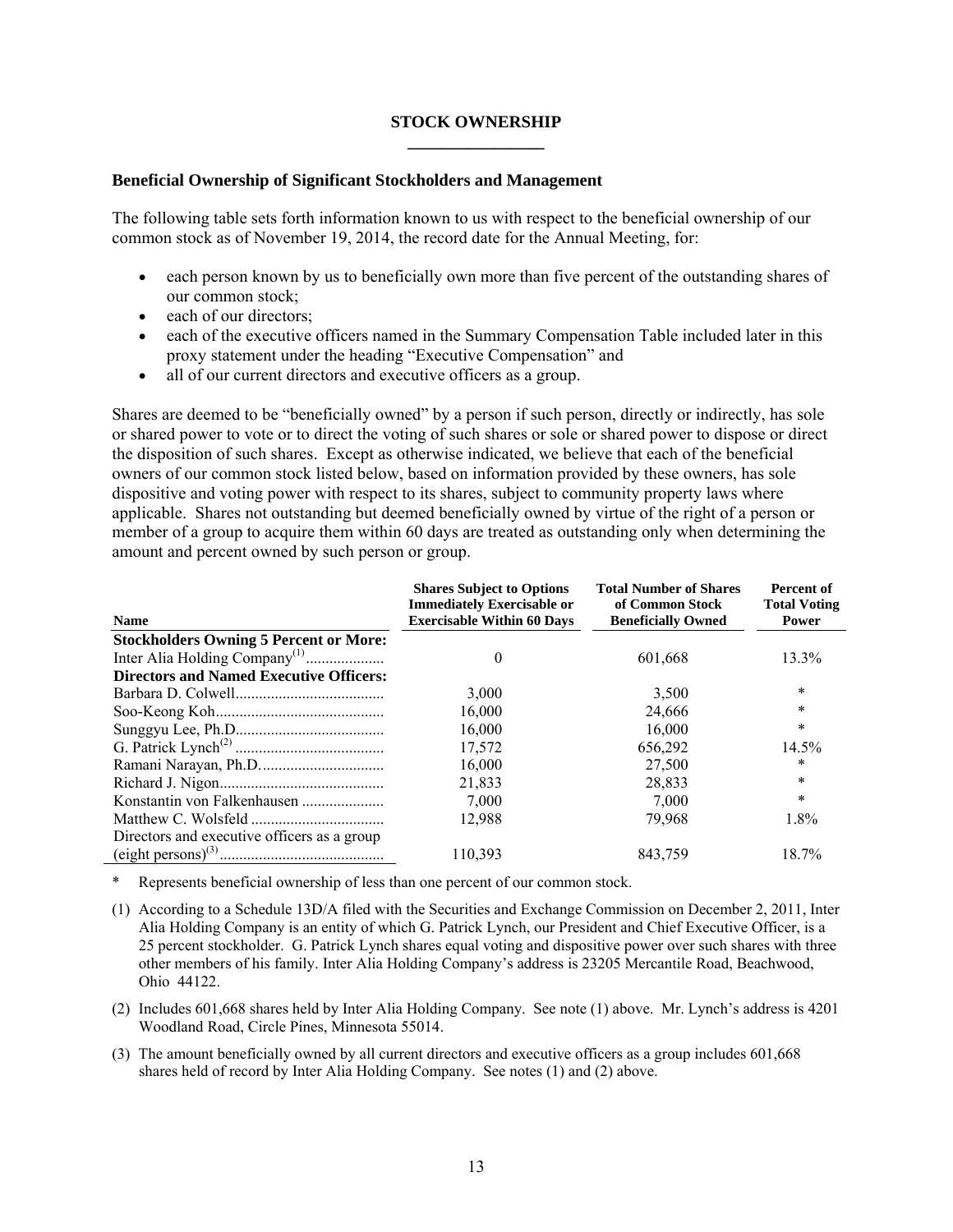#### **Section 16(a) Beneficial Ownership Reporting Compliance**

Section 16(a) of the Securities Exchange Act of 1934, as amended, requires our directors, executive officers and all persons who beneficially own more than 10 percent of the outstanding shares of our common stock to file with the Securities and Exchange Commission initial reports of ownership and reports of changes in ownership of our common stock. Executive officers, directors and greater than 10 percent beneficial owners are also required to furnish NTIC with copies of all Section 16(a) forms they file. To our knowledge, based upon a review of the copies of such reports furnished to us and written representations that no other reports were required, during the fiscal year ended August 31, 2014, none of our directors or executive officers or beneficial owners of greater than 10 percent of our common stock failed to file on a timely basis the forms required by Section 16 of the Exchange Act.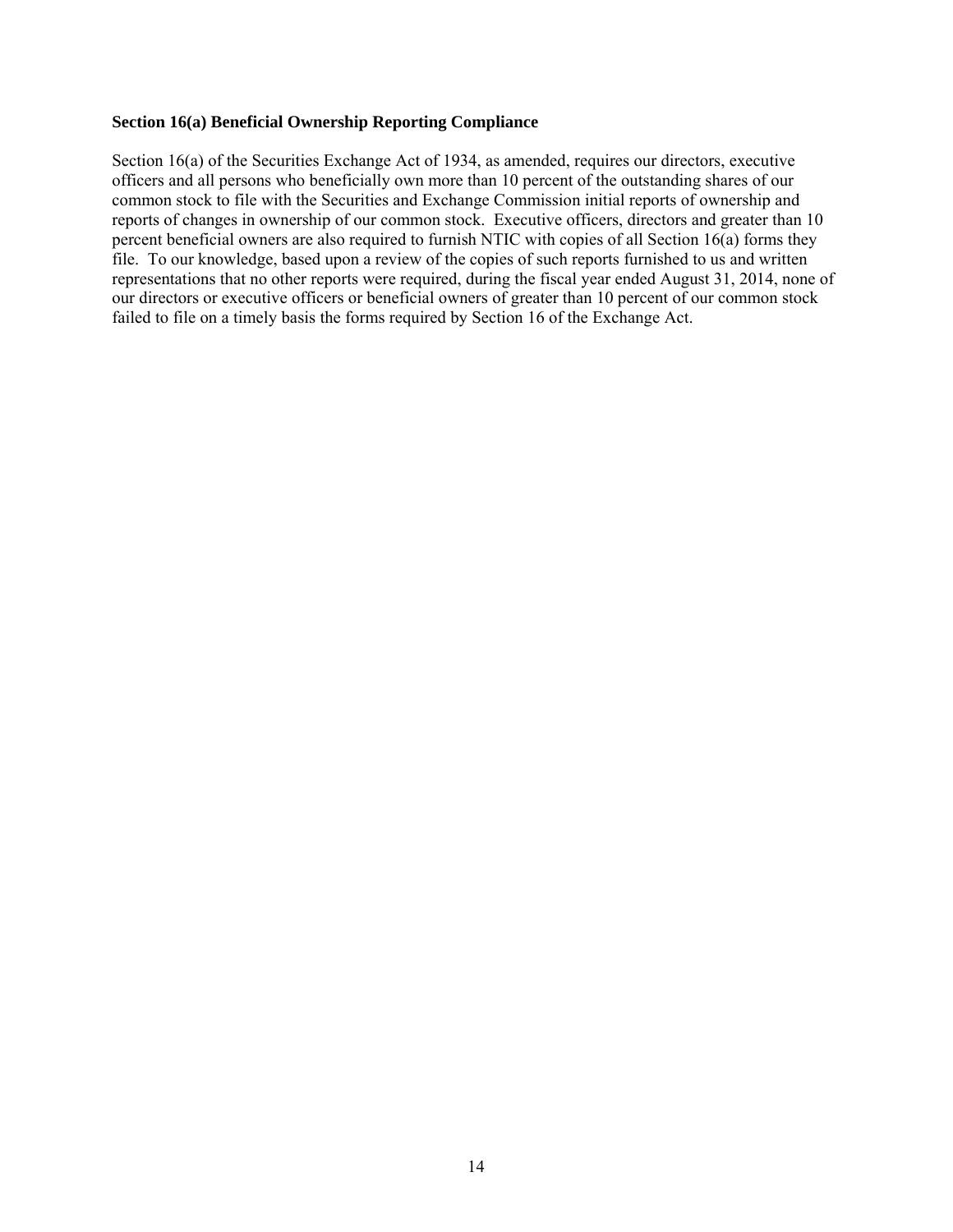### **CORPORATE GOVERNANCE \_\_\_\_\_\_\_\_\_\_\_\_\_\_\_\_**

## **Corporate Governance Guidelines**

The Board of Directors has adopted Corporate Governance Guidelines. A copy of these Corporate Governance Guidelines can be found on the "Investor Relations—Corporate Governance" section of our corporate website *www.ntic.com*. Among the topics addressed in our Corporate Governance Guidelines are:

- Board size, composition and qualifications;
- Selection of directors;
- Board leadership;
- Board committees;
- Board and committee meetings;
- Executive sessions of outside directors:
- Meeting attendance by directors and non-directors;
- Appropriate information and access;
- Ability to retain advisors;
- Conflicts of interest and director independence;
- Board interaction with corporate constituencies;
- Change of principal occupation and board memberships;
- Retirement and term limits;
- Retirement and resignation policy;
- Board compensation;
- Stock ownership by directors and executive officers;
- Loans to directors and executive officers;
- CEO evaluation:
- Board and committee evaluation:
- Director continuing education;
- Succession planning; and
- Communications with directors.

### **Board Leadership Structure**

Under our Corporate Governance Guidelines, the office of Chairman of the Board and Chief Executive Officer may or may not be held by one person. The Board of Directors believes it is best not to have a fixed policy on this issue and that it should be free to make this determination based on what it believes is best under the circumstances. However, the Board of Directors strongly endorses the concept of an independent director being in a position of leadership. Under our Corporate Governance Guidelines, if at any time the Chief Executive Officer and Chairman of the Board positions are held by the same person, the Board of Directors will elect an independent director as a lead independent director.

G. Patrick Lynch currently serves as our President and Chief Executive Officer and Richard J. Nigon serves as our non-executive Chairman of the Board. Because the Chief Executive Officer and Chairman of the Board positions currently are not held by the same person, we do not have a lead independent director. We currently believe this leadership structure is in the best interests of our company and our stockholders and strikes the appropriate balance between the Chief Executive Officer's responsibility for the strategic direction, day-to-day-leadership and performance of our company and the Chairman's responsibility to provide oversight of our company's corporate governance and guidance to our Chief Executive Officer and to set the agenda for and preside over Board of Directors meetings.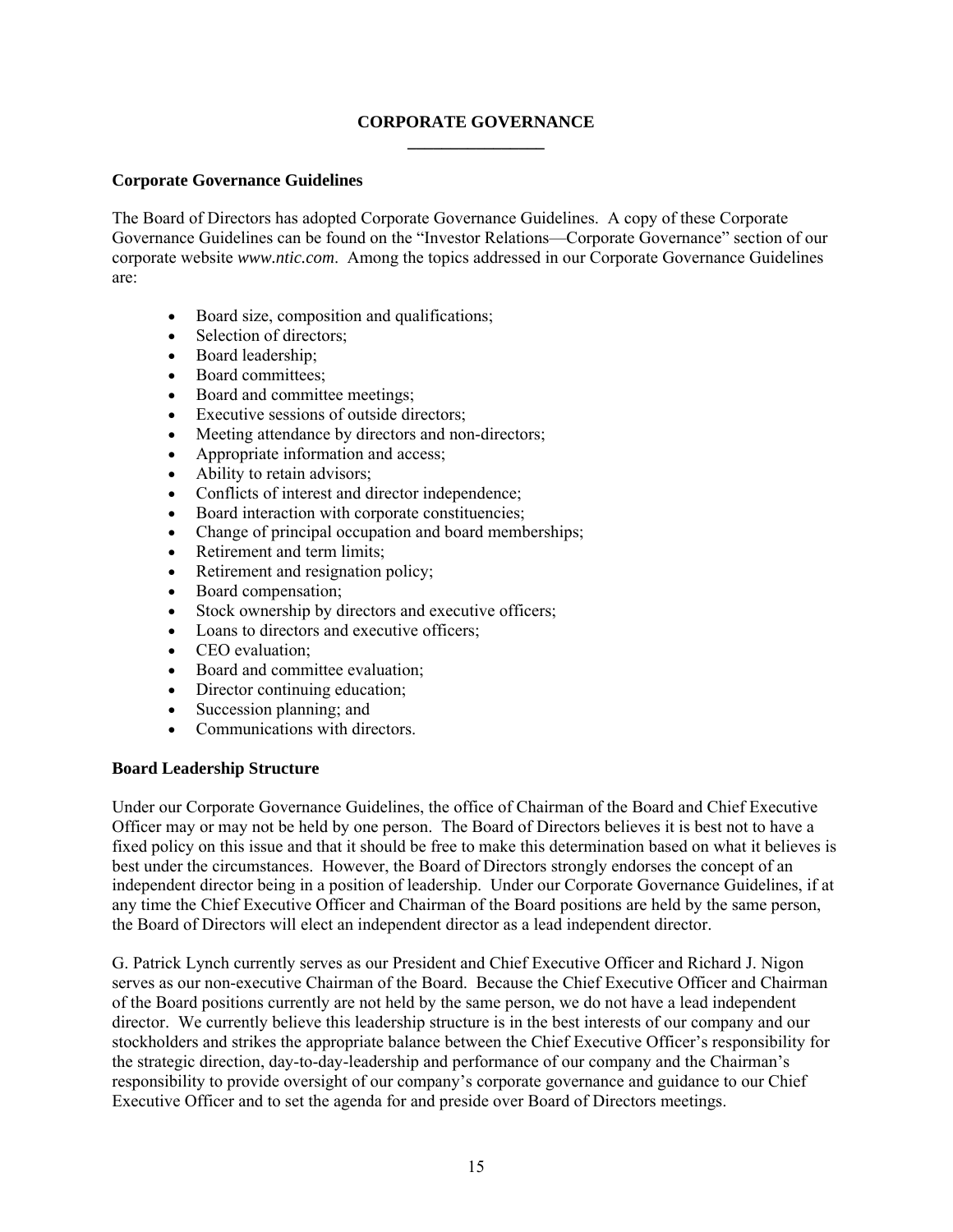At each regular Board of Directors meeting, our independent directors meet in executive session with no company management or non-independent directors present during a portion of the meeting. After each such executive session, our Chairman of the Board provides our Chief Executive Officer with any actionable feedback from our independent directors.

### **Director Independence**

The Board of Directors has affirmatively determined that five of NTIC's current seven directors are "independent directors" under the Listing Rules of the NASDAQ Stock Market: Barbara D. Colwell, Soo-Keong Koh, Sunggyu Lee, Ph.D., Richard J. Nigon and Konstantin von Falkenhausen.

In making these affirmative determinations that such individuals are "independent directors," the Board of Directors reviewed and discussed information provided by the directors and by NTIC with regard to each director's business and personal activities as they may relate to NTIC and NTIC's management.

#### **Board Meetings and Attendance**

The Board of Directors met four times during the fiscal year ended August 31, 2014. Each of the directors attended at least 75 percent of the aggregate of the total number of meetings of the Board and the total number of meetings held by all Board committees on which the director served.

#### **Board Committees**

The Board of Directors has a standing Audit Committee, Compensation Committee and Nominating and Corporate Governance Committee, each of which has the composition and responsibilities described below. The Board of Directors from time to time may establish other committees to facilitate the management of our company and may change the composition and responsibilities of our existing committees. Each of the Audit Committee, Compensation Committee and Nominating and Corporate Governance Committee operates under a written charter adopted by the Board of Directors, which can be found on the "Investor Relations—Corporate Governance" section of our corporate website *www.ntic.com*.

The following table summarizes the current membership of each of our three Board committees.

| <b>Director</b>             | Audit | <b>Compensation</b> | Nominating and<br><b>Corporate Governance</b> |
|-----------------------------|-------|---------------------|-----------------------------------------------|
| Barbara D. Colwell          |       |                     |                                               |
| Soo-Keong Koh               |       |                     | Chair                                         |
| Sunggyu Lee, Ph.D.          |       |                     |                                               |
| G. Patrick Lynch            |       |                     |                                               |
| Ramani Narayan, Ph.D.       |       |                     |                                               |
| Richard J. Nigon            | Chair | Chair               |                                               |
| Konstantin von Falkenhausen | V     | N                   |                                               |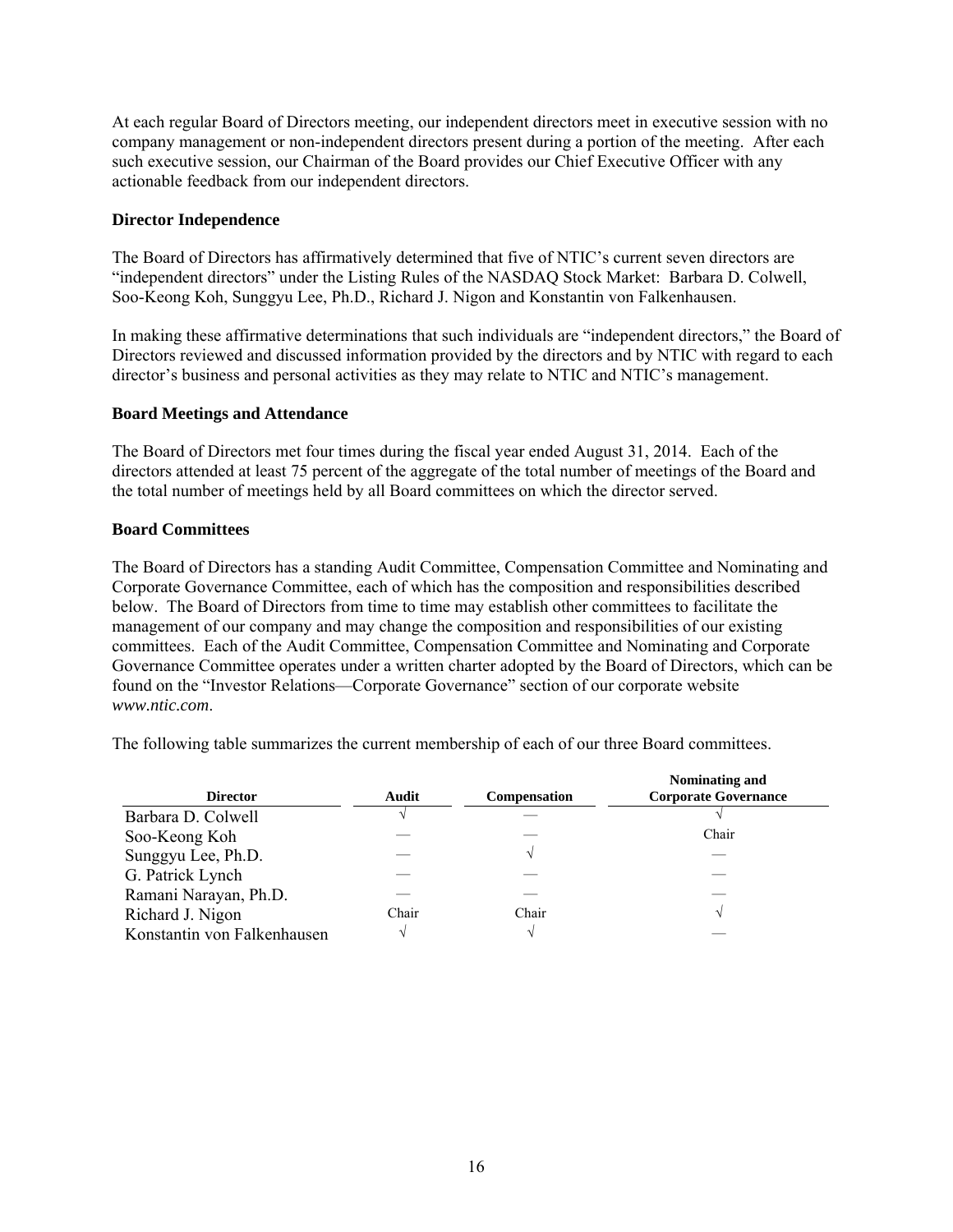### **Audit Committee**

*Responsibilities*. The Audit Committee provides assistance to the Board of Directors in fulfilling its responsibilities for oversight, for quality and integrity of the accounting, auditing, reporting practices, systems of internal accounting and financial controls, the annual independent audit of our financial statements, and the legal compliance and ethics programs of NTIC as established by management. The Audit Committee's primary responsibilities include:

- Overseeing our financial reporting process, internal control over financial reporting and disclosure controls and procedures on behalf of the Board of Directors;
- Having sole authority to appoint, retain and oversee the work of our independent registered public accounting firm and establish the compensation to be paid to the firm;
- Reviewing and pre-approving all audit services and permissible non-audit services to be provided to NTIC by our independent registered public accounting firm;
- Establishing procedures for the receipt, retention and treatment of complaints regarding accounting, internal accounting controls or auditing matters and for the confidential, anonymous submission by our employees of concerns regarding questionable accounting or auditing matters; and
- Overseeing the establishment and administration of (including the grant of any waiver from) a written code of ethics applicable to our principal executive officer, principal financial officer, principal accounting officer or controller, or persons performing similar functions.

The Audit Committee has the authority to engage the services of outside experts and advisors as it deems necessary or appropriate to carry out its duties and responsibilities.

*Composition*. The current members of the Audit Committee are Ms. Colwell, Mr. Nigon and Mr. von Falkenhausen. Mr. Nigon is the chair of the Audit Committee.

Each current member of the Audit Committee qualifies as "independent" for purposes of membership on audit committees pursuant to the Listing Rules of the NASDAQ Stock Market and the rules and regulations of the Securities and Exchange Commission and is "financially literate" as required by the Listing Rules of the NASDAQ Stock Market. In addition, the Board of Directors has determined that Mr. Nigon qualifies as an "audit committee financial expert" as defined by the rules and regulations of the Securities and Exchange Commission and meets the qualifications of "financial sophistication" under the Listing Rules of the NASDAQ Stock Market as a result of his extensive financial background and various financial positions he has held throughout his career. Stockholders should understand that these designations related to our Audit Committee members' experience and understanding with respect to certain accounting and auditing matters do not impose upon any of them any duties, obligations or liabilities that are greater than those generally imposed on a member of the Audit Committee or of the Board of Directors.

*Meetings*. The Audit Committee met four times during fiscal 2014, one time outside the presence of management and one time face to face with Baker Tilly Virchow Krause, LLP, our independent registered public accounting firm.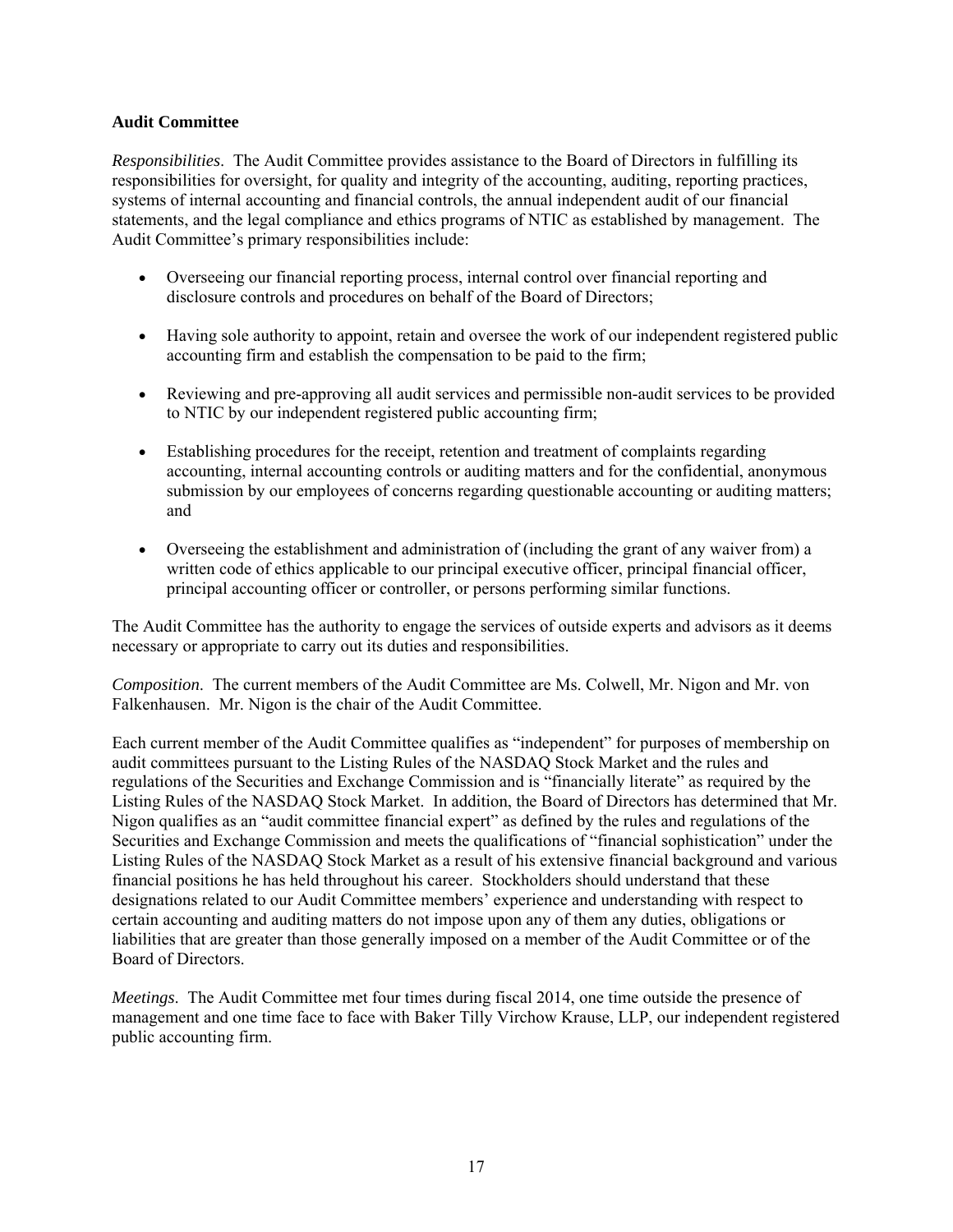*Audit Committee Report*. This report is furnished by the Audit Committee of the Board of Directors with respect to NTIC's financial statements for the fiscal year ended August 31, 2014.

One of the purposes of the Audit Committee is to oversee NTIC's accounting and financial reporting processes and the audit of NTIC's annual financial statements. NTIC's management is responsible for the preparation and presentation of complete and accurate financial statements. NTIC's independent registered public accounting firm, Baker Tilly Virchow Krause, LLP, is responsible for performing an independent audit of NTIC's financial statements in accordance with the standards of the Public Company Accounting Oversight Board (United States) and for issuing a report on their audit.

In performing its oversight role, the Audit Committee has reviewed and discussed NTIC's audited financial statements for the fiscal year ended August 31, 2014 with NTIC's management. Management represented to the Audit Committee that NTIC's financial statements were prepared in accordance with generally accepted accounting principles. The Audit Committee has discussed with Baker Tilly Virchow Krause, LLP, NTIC's independent registered public accounting firm, the matters required to be discussed under Public Company Accounting Oversight Board standards. The Audit Committee has received the written disclosures and the letter from Baker Tilly Virchow Krause, LLP required by applicable requirements of the Public Company Accounting Oversight Board regarding the Baker Tilly Virchow Krause, LLP's communications with the Audit Committee concerning independence. The Audit Committee has discussed with Baker Tilly Virchow Krause, LLP its independence and concluded that the independent registered public accounting firm is independent from NTIC and NTIC's management.

Based on the review and discussions of the Audit Committee described above, in reliance on the unqualified opinion of Baker Tilly Virchow Krause, LLP regarding NTIC's audited financial statements, and subject to the limitations on the role and responsibilities of the Audit Committee discussed above and in the Audit Committee's charter, the Audit Committee recommended to the Board of Directors that NTIC's audited financial statements for the fiscal year ended August 31, 2014 be included in its Annual Report on Form 10-K for the fiscal year ended August 31, 2014 for filing with the Securities and Exchange Commission.

This report is dated as of November 3, 2014.

Audit Committee

Richard J. Nigon, Chair Barbara D. Colwell Konstantin von Falkenhausen

*Other Information*. Additional information regarding the Audit Committee and our independent registered public accounting firm is disclosed under the "Proposal Three—Ratification of Selection of Independent Registered Public Accounting Firm" section of this proxy statement.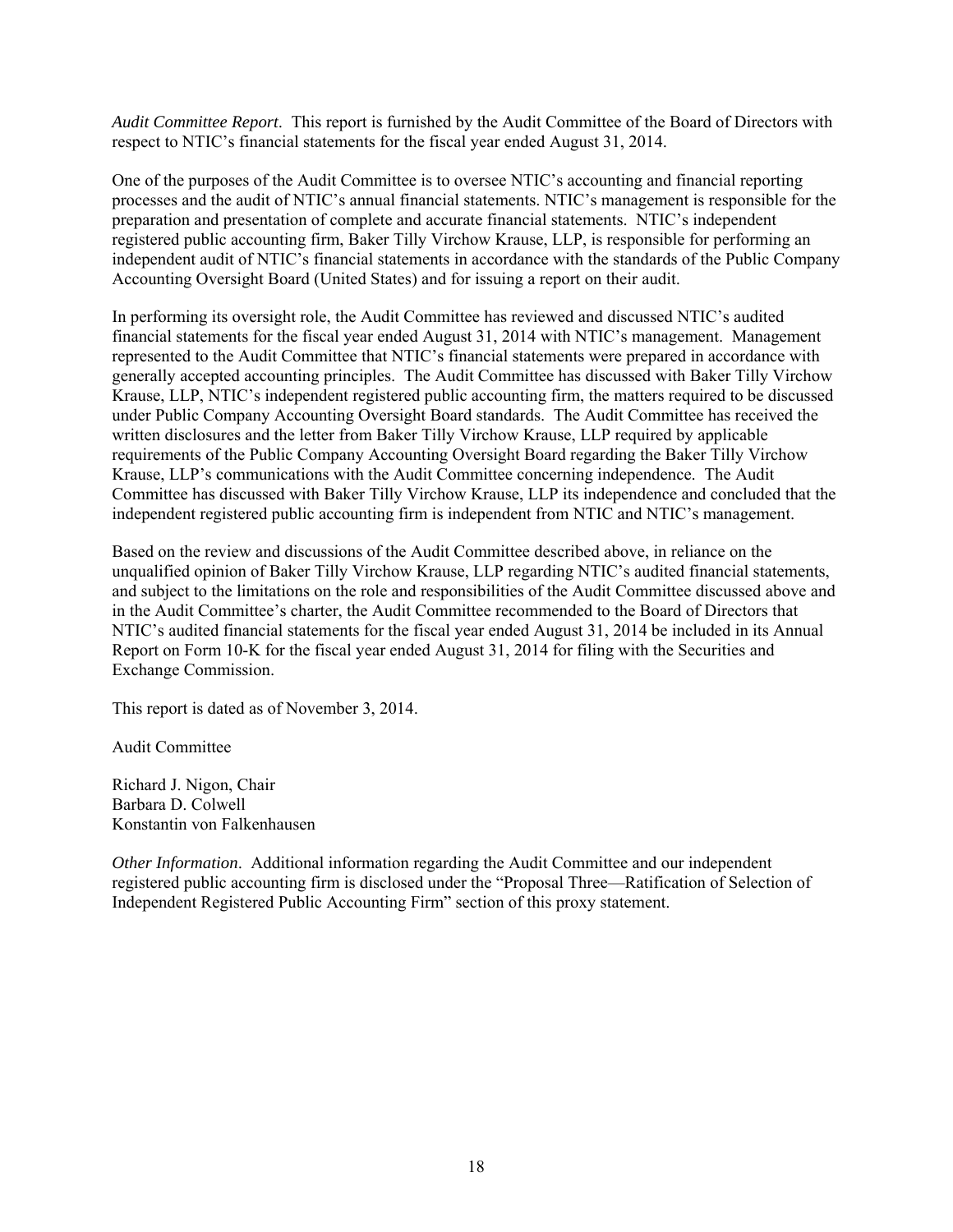## **Compensation Committee**

*Responsibilities*. The Compensation Committee provides assistance to the Board of Directors in fulfilling its oversight responsibility relating to compensation of our chief executive officer and other executive officers and administers our equity compensation plans. The Compensation Committee's primary responsibilities include:

- recommending to the Board of Directors for its determination, the annual salaries, incentive compensation, long-term compensation and any and all other compensation applicable to our executive officers;
- establishing, and from time to time, reviewing and revising, corporate goals and objectives with respect to compensation for our executive officers and establishing and leading a process for the full Board of Directors to evaluate the performance of our executive officers in light of those goals and objectives;
- administering our equity compensation plans and recommending to the Board of Directors for its determination grants of options or other equity-based awards for executive officers, employees and independent consultants under our equity compensation plans;
- reviewing our policies with respect to employee benefit plans; and
- establishing, and from time to time, reviewing and revising processes and procedures for the consideration and determination of executive compensation.

The Compensation Committee has the authority to engage the services of outside experts and advisors as it deems necessary or appropriate to carry out its duties and responsibilities, and prior to doing so, assesses the independence of such experts and advisors from management.

*Composition*. The current members of the Compensation Committee are Dr. Lee, Mr. Nigon and Mr. von Falkenhausen. Mr. Nigon is the Chair of the Compensation Committee. The Board of Directors has determined that each of the members of the Compensation Committee is considered an "independent director" under the Listing Rules of the NASDAQ Stock Market, a "non-employee director" within the meaning of Rule 16b-3 under the Securities Exchange Act of 1934, as amended, an "outside director" within the meaning of Section 162(m) under the Internal Revenue Code of 1986, as amended, and otherwise independent under the rules and regulations of the Securities and Exchange Commission.

*Processes and Procedures for Consideration and Determination of Executive Compensation*. As described in more detail above under the heading "—Responsibilities," the Board of Directors has delegated to the Compensation Committee the responsibility, among other things, to recommend to the Board of Directors any and all compensation payable to our executive officers, including annual salaries, incentive compensation and long-term incentive compensation, and to administer our equity and incentive compensation plans applicable to our executive officers. Decisions regarding executive compensation made by the Compensation Committee are not considered final and are subject to final review and approval by the entire Board of Directors. Under the terms of its formal written charter, the Compensation Committee has the power and authority, to the extent permitted by our Bylaws and applicable law, to delegate all or a portion of its duties and responsibilities to a subcommittee of the Compensation Committee. The Compensation Committee has not generally delegated any of its duties and responsibilities to subcommittees, but rather has taken such actions as a committee, as a whole.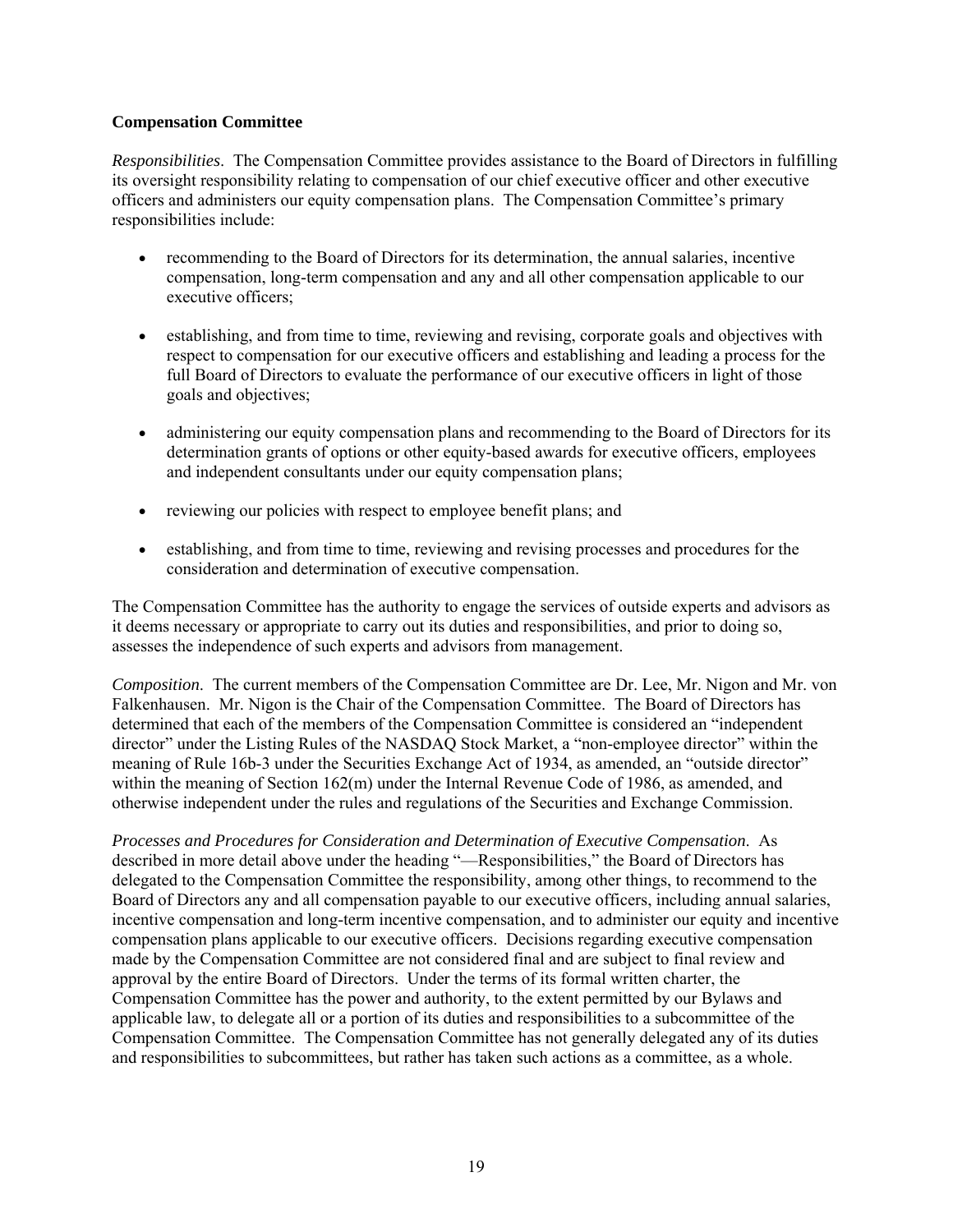Our President and Chief Executive Officer and our Chief Financial Officer assist the Compensation Committee in gathering compensation related data regarding our executive officers and making recommendations to the Compensation Committee regarding the form and amount of compensation to be paid to each executive officer. In making final recommendations to the Board of Directors regarding compensation to be paid to our executive officers, the Compensation Committee considers the recommendations of our President and Chief Executive Officer and our Chief Financial Officer, but also considers other factors, such as its own views as to the form and amount of compensation to be paid, the achievement by the company of pre-established performance objectives, the general performance of the company and the individual officers, the performance of the company's stock price and other factors that may be relevant.

Final deliberations and decisions by the Compensation Committee regarding its recommendations to the Board of Directors of the form and amount of compensation to be paid to our executive officers are made by the Compensation Committee, without the presence of any executive officer of our company. In making final decisions regarding compensation to be paid to our executive officers, the Board of Directors considers the same factors and gives considerable weight to the recommendations of the Compensation Committee.

*Meetings*. The Compensation Committee met three times during fiscal 2014.

## **Nominating and Corporate Governance Committee**

*Responsibilities*. The primary responsibilities of the Nominating and Corporate Governance Committee include:

- identifying individuals qualified to become members of the Board of Directors;
- recommending director nominees for each annual meeting of our stockholders and director nominees to fill any vacancies that may occur between meetings of stockholders;
- being aware of best practices in corporate governance matters;
- developing and overseeing an annual Board of Directors and Board committee evaluation process; and
- establishing and leading a process for determination of the compensation applicable to the nonemployee directors on the Board.

The Nominating and Corporate Governance Committee has the authority to engage the services of outside experts and advisors as it deems necessary or appropriate to carry out its duties and responsibilities.

*Composition*. The current members of the Nominating and Corporate Governance Committee are Mr. Koh, Ms. Colwell and Mr. Nigon. Mr. Koh is the chair of the Nominating and Corporate Governance Committee. The Board of Directors has determined that each of the members of the Nominating and Corporate Governance Committee is considered an "independent director" under the Listing Rules of the NASDAQ Stock Market.

*Processes and Procedures for Consideration and Determination of Director Compensation*. As mentioned above under the heading "—Responsibilities," the Board of Directors has delegated to the Nominating and Corporate Governance Committee the responsibility, among other things, to review and make recommendations to the Board of Directors concerning compensation for non-employee members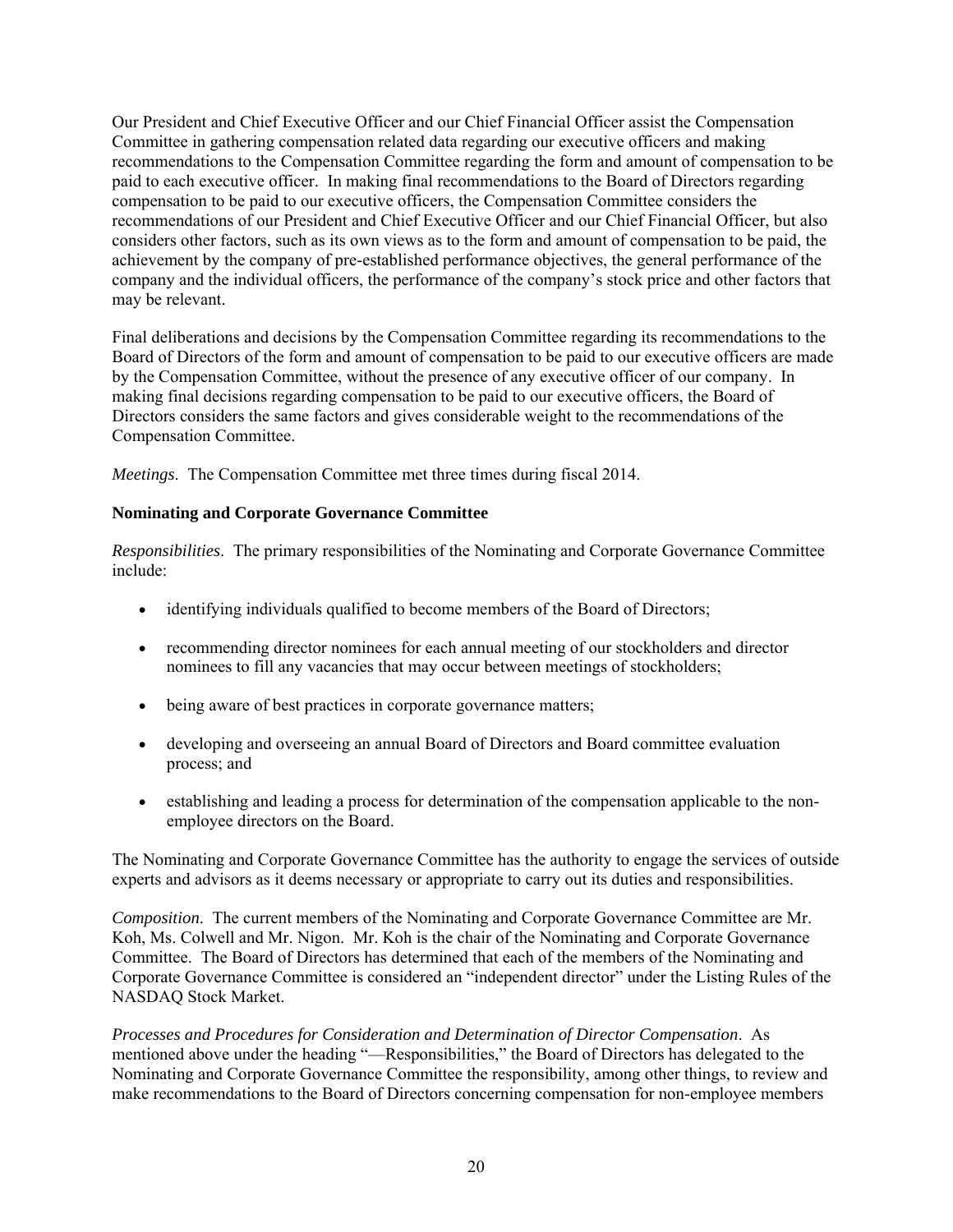of the Board of Directors, including but not limited to retainers, meeting fees, committee chair and member retainers and equity compensation. Decisions regarding director compensation made by the Nominating and Corporate Governance Committee are not considered final and are subject to final review and approval by the entire Board of Directors. Under the terms of its formal written charter, the Nominating and Corporate Governance Committee has the power and authority, to the extent permitted by our Bylaws and applicable law, to delegate all or a portion of its duties and responsibilities to a subcommittee of the Nominating and Corporate Governance Committee. The Nominating and Corporate Governance Committee has not generally delegated any of its duties and responsibilities to subcommittees, but rather has taken such actions as a committee, as a whole.

In making recommendations to the Board of Directors regarding compensation to be paid to our nonemployee directors, the Nominating and Corporate Governance Committee considers fees and other compensation paid to directors of comparable public companies, the number of board and committee meetings that our directors are expected to attend, and other factors that may be relevant. In making final decisions regarding non-employee director compensation, the Board of Directors considers the same factors and the recommendation of the Nominating and Corporate Governance Committee.

*Meetings*. The Nominating and Corporate Governance Committee met once during fiscal 2014.

# **Director Nominations Process**

Pursuant to a Director Nominations Process adopted by the Board of Directors, in selecting nominees for the Board of Directors, the Nominating and Corporate Governance Committee first determines whether the incumbent directors are qualified to serve, and wish to continue to serve, on the Board. The Nominating and Corporate Governance Committee believes that NTIC and its stockholders benefit from the continued service of qualified incumbent directors because those directors have familiarity with and insight into NTIC's affairs that they have accumulated during their tenure with the company. Appropriate continuity of Board membership also contributes to the Board's ability to work as a collective body. Accordingly, it is the practice of the Nominating and Corporate Governance Committee, in general, to renominate an incumbent director if the director wishes to continue his or her service with the Board, the director continues to satisfy the criteria for membership on the Board that the Nominating and Corporate Governance Committee generally views as relevant and considers in deciding whether to re-nominate an incumbent director or nominate a new director, the Nominating and Corporate Governance Committee believes the director continues to make important contributions to the Board, and there are no special, countervailing considerations against re-nomination of the director.

Pursuant to a Director Nominations Process adopted by the Board of Directors, in identifying and evaluating new candidates for election to the Board, the Nominating and Corporate Governance Committee solicits recommendations for nominees from persons whom the Nominating and Corporate Governance Committee believes are likely to be familiar with qualified candidates having the qualifications, skills and characteristics required for Board nominees from time to time. Such persons may include members of the Board of Directors and our senior management and advisors to our company. In addition, from time to time, if appropriate, the Nominating and Corporate Governance Committee may engage a search firm to assist it in identifying and evaluating qualified candidates.

The Nominating and Corporate Governance Committee reviews and evaluates each candidate whom it believes merits serious consideration, taking into account available information concerning the candidate, any qualifications or criteria for Board membership established by the Nominating and Corporate Governance Committee, the existing composition of the Board, and other factors that it deems relevant. In conducting its review and evaluation, the Nominating and Corporate Governance Committee solicits the views of our management, other Board members, and other individuals it believes may have insight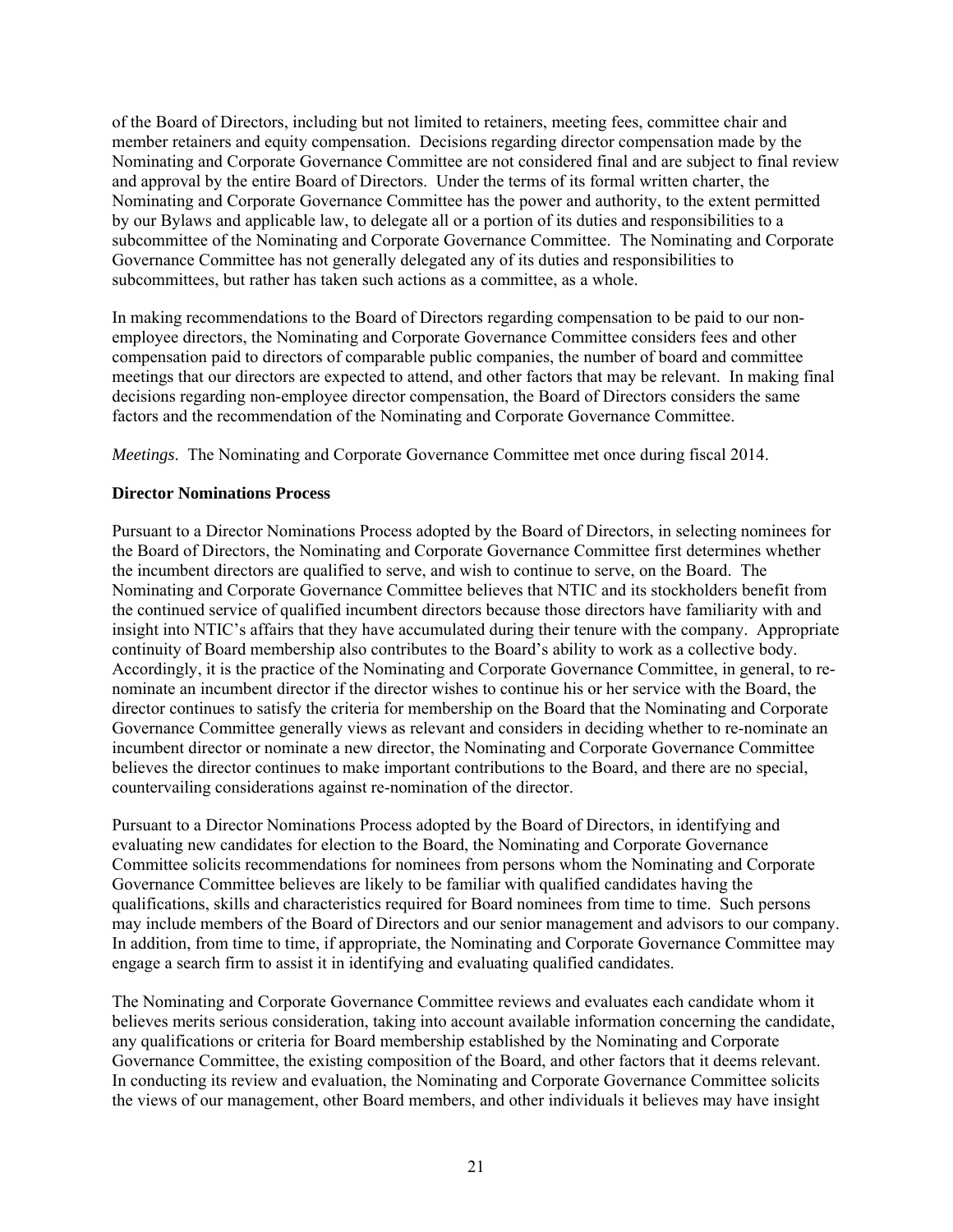into a candidate. The Nominating and Corporate Governance Committee may designate one or more of its members and/or other Board members to interview any proposed candidate.

The Nominating and Corporate Governance Committee will consider recommendations for the nomination of directors submitted by our stockholders. For more information, see the information set forth under the heading "Stockholder Proposals and Director Nominations for the 2016 Annual Meeting of Stockholders ─ Director Nominations for 2016 Annual Meeting." The Nominating and Corporate Governance Committee will evaluate candidates recommended by stockholders in the same manner as those recommended as stated above.

There are no formal requirements or minimum qualifications that a candidate must meet in order for the Nominating and Corporate Governance Committee to recommend the candidate to the Board. The Nominating and Corporate Governance Committee believes that each nominee should be evaluated based on his or her merits as an individual, taking into account the needs of our company and the Board of Directors. However, in evaluating candidates, there are a number of criteria that the Nominating and Corporate Governance Committee generally views as relevant and is likely to consider. Some of these factors include whether the candidate is an "independent director" under the Listing Rules of the NASDAQ Stock Market and meets any other applicable independence tests under the federal securities laws and rules and regulations of the Securities and Exchange Commission; whether the candidate is "financially literate" and otherwise meets the requirements for serving as a member of an audit committee under the Listing Rules of the NASDAQ Stock Market; whether the candidate is "financially sophisticated" under the Listing Rules of the NASDAQ Stock Market and an "audit committee financial expert" under the federal securities laws and the rules and regulations of the Securities and Exchange Commission; the needs of our company with respect to the particular talents and experience of its directors; the personal and professional integrity and reputation of the candidate; the candidate's level of education and business experience; the candidate's broad-based business acumen; the candidate's level of understanding of our business and its industry; the candidate's ability and willingness to devote adequate time to work of the Board and its committees; the fit of the candidate's skills and personality with those of other directors and potential directors in building a board that is effective, collegial and responsive to the needs of our company; whether the candidate possesses strategic thinking and a willingness to share ideas; the candidate's diversity of experiences, expertise and background; and the candidate's ability to represent the interests of all stockholders and not a particular interest group.

We do not have a formal stand-alone diversity policy in considering whether to recommend any director nominee, including candidates recommended by stockholders. As discussed above, the Nominating and Corporate Governance Committee will consider the factors described above, including the candidate's diversity of experiences, expertise and background. The Nominating and Corporate Governance Committee seeks nominees with a broad diversity of experience, expertise and backgrounds. The Nominating and Corporate Governance Committee does not assign specific weights to particular criteria and no particular criterion is necessarily applicable to all prospective nominees. The Board of Directors believes that the backgrounds and qualifications of directors, considered as a group, should provide a significant mix of experience, knowledge and abilities that will allow the Board of Directors to fulfill its responsibilities. While the Nominating and Corporate Governance Committee focuses on obtaining a diversity of experiences, expertise and background on the Board of Directors rather than a diversity of personal characteristics, it recognizes the desirability of racial, ethnic, gender, age and other personal diversity and considers it an additional benefit when a new director can also increase the personal diversity of the Board of Directors as a whole. The Nominating and Corporate Governance Committee evaluates its effectiveness in achieving diversity in a broad sense on the Board of Directors through its annual review of Board member composition prior to recommending nominees for election each year.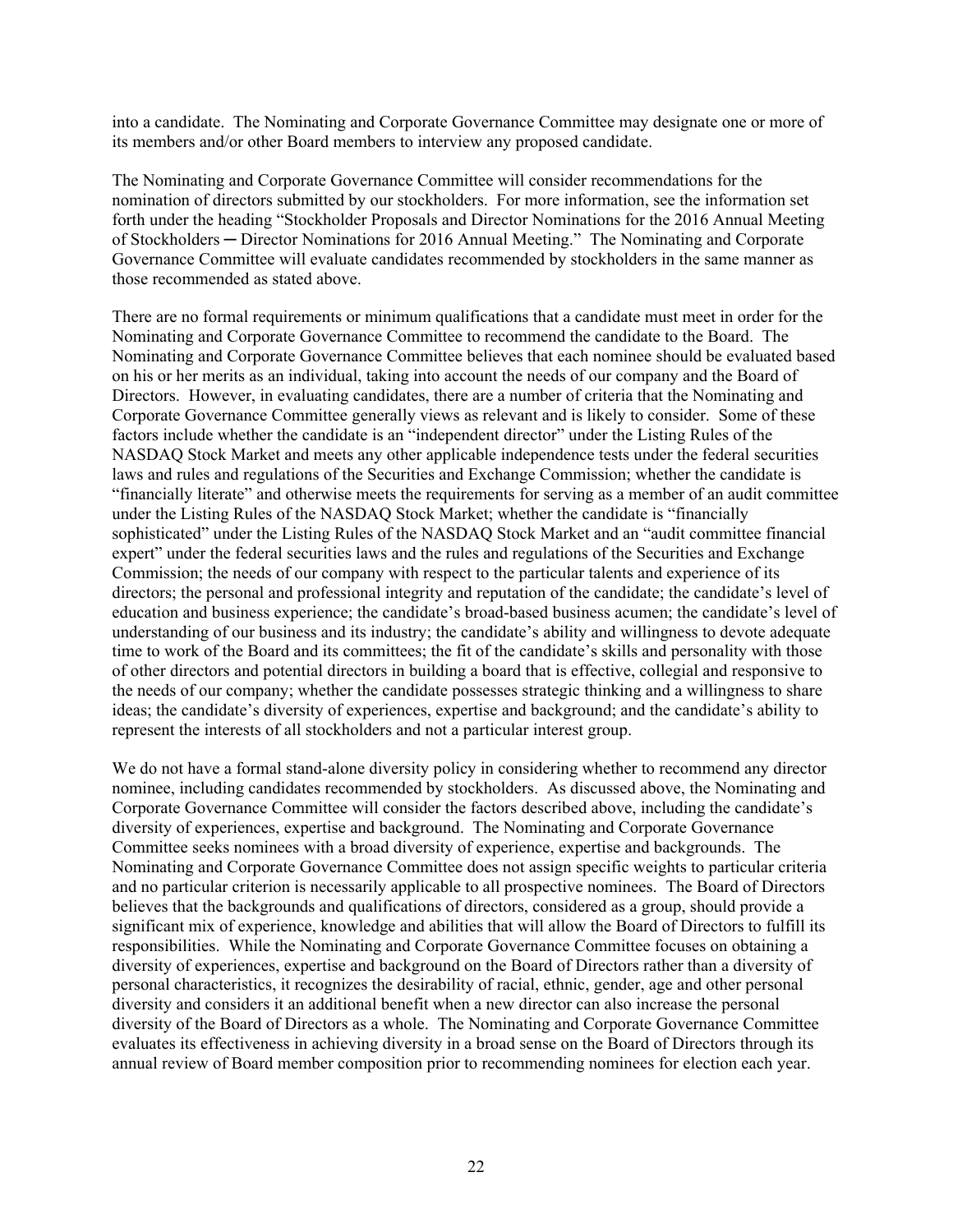#### **Board Oversight of Risk**

The Board of Directors as a whole has responsibility for risk oversight, with more in-depth reviews of certain areas of risk being conducted by the relevant Board committees that report on their deliberations to the full Board of Directors. The oversight responsibility of the Board and its committees is enabled by management reporting processes that are designed to provide information to the Board about the identification, assessment and management of critical risks and management's risk mitigation strategies. The areas of risk that we focus on include operational, financial (accounting, credit, liquidity and tax), legal, compensation, competitive, health, safety, environmental, economic, political and reputational risks.

The standing committees of the Board of Directors oversee risks associated with their respective principal areas of focus. The Audit Committee's role includes a particular focus on the qualitative aspects of financial reporting, on our processes for the management of business and financial risk, our financial reporting obligations and for compliance with significant applicable legal, ethical and regulatory requirements. The Audit Committee, along with management, is also responsible for developing and participating in a process for review of important financial and operating topics that present potential significant risk to our company. The Compensation Committee is responsible for overseeing risks and exposures associated with our executive compensation programs and arrangements and management succession planning. The Nominating and Corporate Governance Committee oversees risks relating to our corporate governance matters, director compensation programs and director succession planning.

We recognize that a fundamental part of risk management is understanding not only the risks a company faces and what steps management is taking to manage those risks, but also understanding what level of risk is appropriate for the company. The involvement of the full Board of Directors each year in establishing our key corporate business strategies and annual fiscal budget is a key part of the Board's assessment of management's appetite for risk and also a determination of what constitutes an appropriate level of risk for our company.

We believe our current Board leadership structure is appropriate and helps ensure proper risk oversight for our company for a number of reasons, including: (1) general risk oversight by the full Board of Directors in connection with its role in reviewing our key business strategies and monitoring on an ongoing basis the implementation of our key business strategies; (2) more detailed oversight by our standing Board committees that are currently comprised of and chaired by our independent directors, and (3) the focus of our Chairman of the Board on allocating appropriate Board agenda time for discussion regarding the implementation of our key business strategies and specifically risk management.

### **Code of Ethics**

The Board of Directors has adopted a Code of Ethics, which applies to all of our directors, executive officers, including our Chief Executive Officer and Chief Financial Officer, and other employees, and meets the requirements of the Securities and Exchange Commission and the NASDAQ Stock Market. A copy of our Code of Ethics is available on the "Investor Relations—Corporate Governance" section of our corporate website *www.ntic.com*.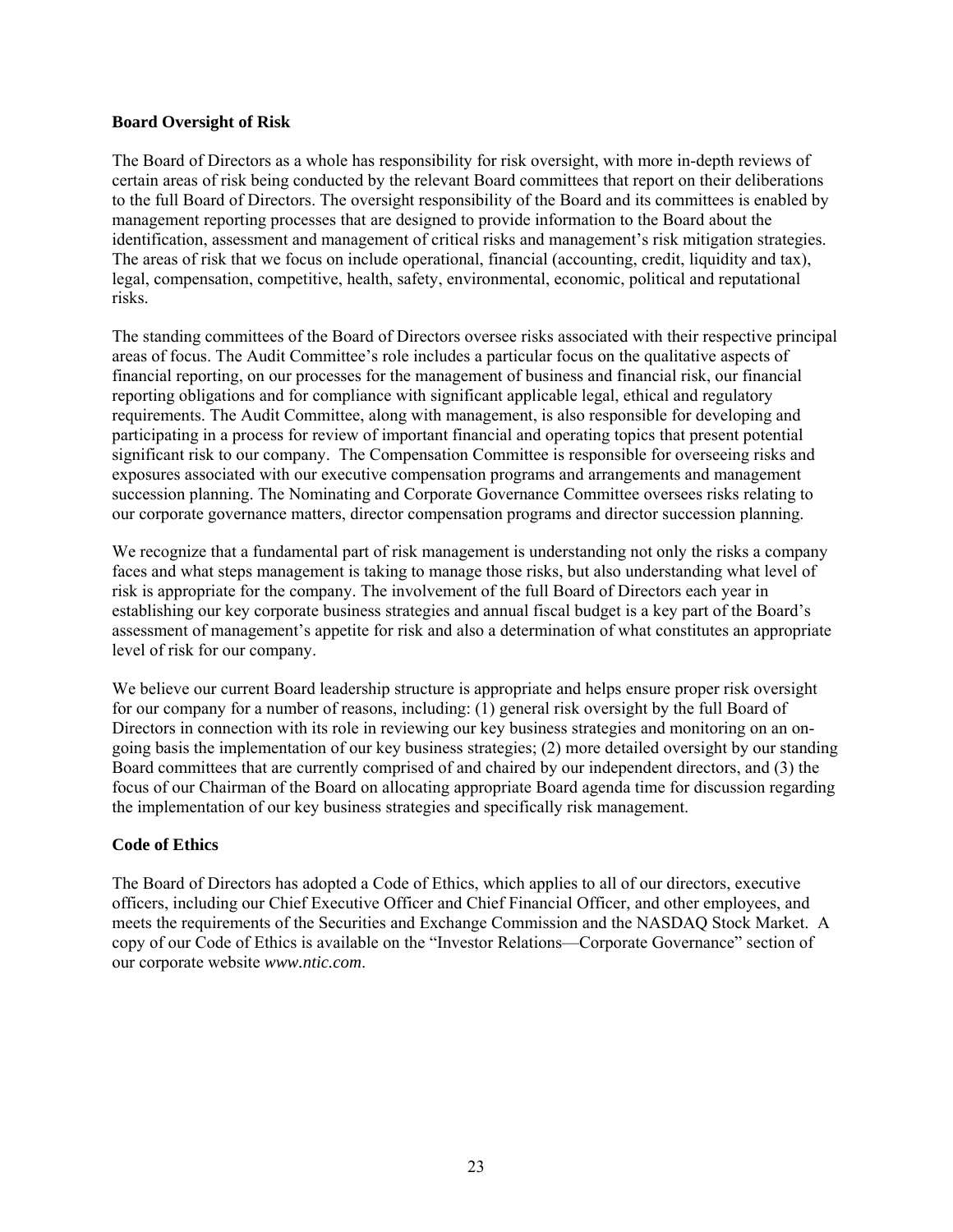### **Anti-Hedging and Pledging Policy**

The Board of Directors has adopted an insider trading policy, which applies to all of our directors, officers and employees. The insider trading policy prohibits our directors and officers from engaging in hedging transactions, such as short sales, transactions in publicly traded options, such as puts, calls and other derivatives, and pledging our shares in any significant respect.

#### **Policy Regarding Director Attendance at Annual Meetings of Stockholders**

Although a regular Board of Directors meeting is generally held on the day of each annual meeting of stockholders, this meeting may be held by telephone. It is the policy of the Board of Directors that if a regular Board of Directors meeting occurs on the day of the annual meeting of stockholders and if directors standing for re-election attend this Board of Directors meeting in person, such directors should attend our annual meeting of stockholders, if their schedules permit. The only directors that attended the 2014 Annual Meeting of Stockholders were Mr. Nigon and Mr. Lynch.

#### **Complaint Procedures**

The Audit Committee has established procedures for the receipt, retention and treatment of complaints received by NTIC regarding accounting, internal accounting controls or auditing matters, and the submission by our employees, on a confidential and anonymous basis, of concerns regarding questionable accounting or auditing matters. Our personnel with such concerns are encouraged to discuss their concerns with our outside legal counsel, who in turn will be responsible for informing the Audit **Committee** 

#### **Process Regarding Stockholder Communications with Board of Directors**

Stockholders may communicate with the Board or any one particular director by sending correspondence, addressed to NTIC's Corporate Secretary, Northern Technologies International Corporation, 4201 Woodland Road, Circle Pines, MN 55014 with an instruction to forward the communication to the Board or one or more particular directors. NTIC's Corporate Secretary will promptly forward all such stockholder communications to the Board or the one or more particular directors, with the exception of any advertisements, solicitations for periodical or other subscriptions and other similar communications.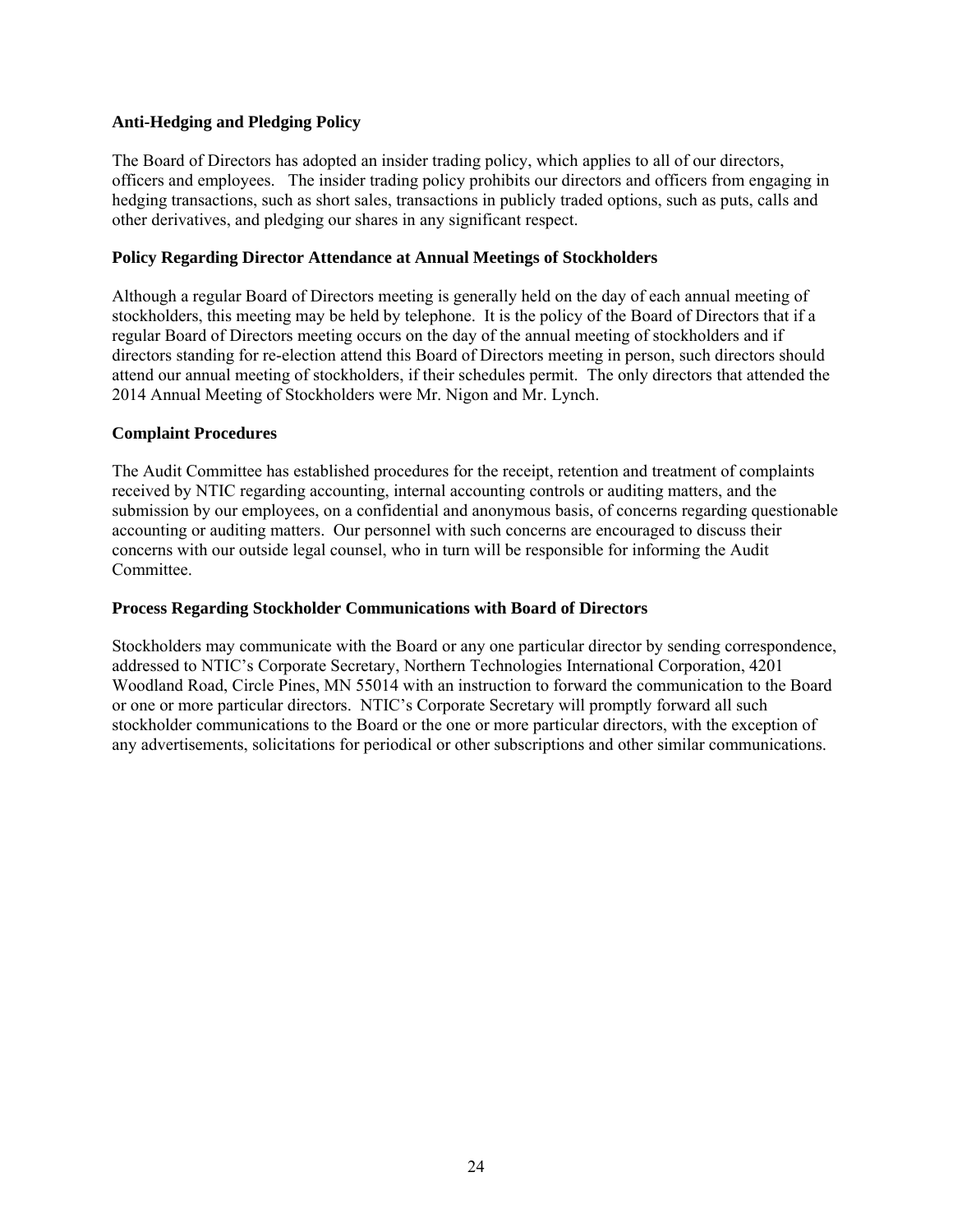#### **DIRECTOR COMPENSATION \_\_\_\_\_\_\_\_\_\_\_\_\_\_\_\_**

#### **Summary of Cash and Other Compensation**

The table set forth below provides summary information concerning the compensation of each individual who served as a director of our company during the fiscal year ended August 31, 2014, other than G. Patrick Lynch, our President and Chief Executive Officer, who was not compensated separately for serving on the Board of Directors during fiscal 2014. His compensation during fiscal 2014 for serving as an executive officer of our company is set forth under the heading "Executive Compensation" included elsewhere in this proxy statement.

| <b>Name</b>                       | <b>Fees Earned or</b><br>Paid in Cash (\$) | Option<br><b>Awards</b> $(\$)^{(1)(2)}$ | <b>All Other</b><br>Compensation $(\text{$\$})^{(3)}$ | Total $(\$)$ |
|-----------------------------------|--------------------------------------------|-----------------------------------------|-------------------------------------------------------|--------------|
|                                   | 6,750                                      | $\theta$                                | S                                                     | \$<br>6,750  |
| Barbara D. Colwell <sup>(5)</sup> | 29,000                                     | 29,520                                  |                                                       | 58,520       |
|                                   | 22,000                                     | 34,000                                  |                                                       | 56,000       |
| Sunggyu Lee, Ph.D                 | 22,000                                     | 34,000                                  |                                                       | 56,000       |
| Ramani Narayan, Ph.D              | 22,000                                     | 34,000                                  | 114,387                                               | 170,387      |
|                                   | 45,000                                     | 51,000                                  |                                                       | 96,000       |
| Konstantin von Falkenhausen       | 34,000                                     | 34,000                                  |                                                       | 68,000       |

#### **DIRECTOR COMPENSATION – FISCAL 2014**

(1) The amounts in this column do not reflect compensation actually received by the directors nor do they reflect the actual value that will be recognized by the directors. Instead, the amounts reflect the grant date fair value for option grants made by us in fiscal 2014, as calculated in accordance with Financial Accounting Standards Board (FASB) Accounting Standards Codification (ASC) Topic 718.

On September 1, 2013, each then current director, other than Mr. Lynch and Pierre Chenu, received a stock option to purchase 4,000 shares of our common stock at an exercise price of \$14.70 per share granted under the Northern Technologies International Corporation Amended and Restated 2007 Stock Incentive Plan, the material terms of which are described in more detail under the heading "Executive Compensation—Stock Incentive Plan." These options vested in full on September 1, 2014 and will expire on August 31, 2023 or earlier in the case of a director whose service as a director is terminated prior to such date. In addition, on September 1, 2013, Mr. Nigon received an additional stock option to purchase 2,000 shares of our common stock in consideration for his service as Chairman of the Board. The terms of this stock option are identical to the other director stock options granted on that date. See "-Non-Employee Director Compensation Program-Stock Options." The grant date fair value associated with these awards and as calculated in accordance with FASB ASC Topic 718 is determined based on our Black-Scholes option pricing model. The grant date fair value per share for the options granted on September 1, 2013 was \$8.50 and was determined using the following specific assumptions: risk free interest rate: 1.4%; expected life: 10.0 years; expected volatility: 47.4%; and expected dividend yield: 0%.

On November 18, 2013, Ms. Colwell received a stock option to purchase 3,000 shares of our common stock in consideration for her service as a new director. This option has an exercise price of \$17.11 per share and was granted under the Northern Technologies International Corporation Amended and Restated 2007 Stock Incentive Plan. This option vested in full on November 18, 2014 and will expire on November 17, 2023 or earlier in the event her service as a director is terminated prior to such date. The grant date fair value associated with this award and as calculated in accordance with FASB ASC Topic 718 is determined based on our Black-Scholes option pricing model. The grant date fair value per share for the option granted on November 18, 2013 was \$9.84 and was determined using the following specific assumptions: risk free interest rate: 1.32%; expected life: 10.0 years; expected volatility: 47.3%; and expected dividend yield: 0%.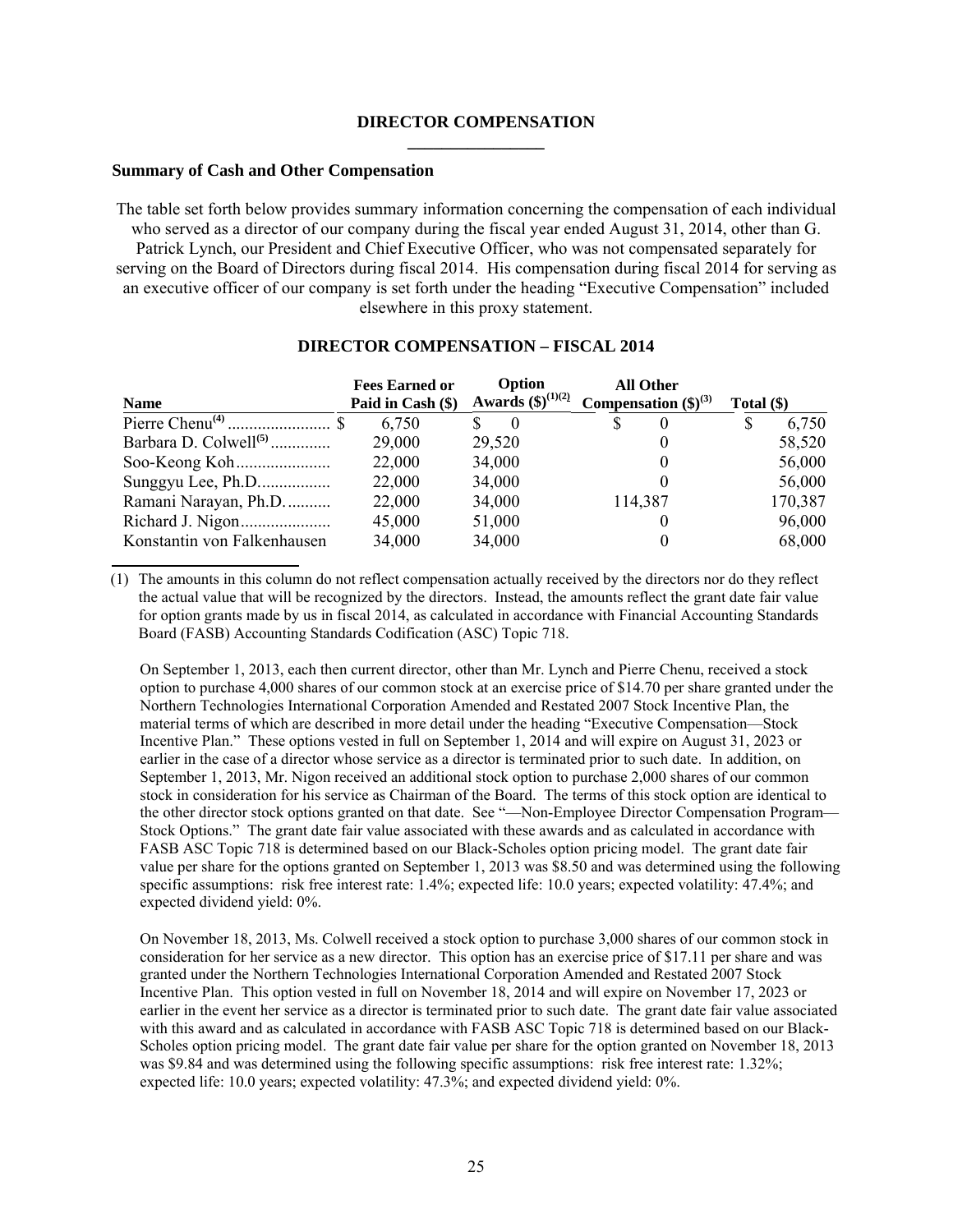(2) The table below provides information regarding the aggregate number of options to purchase shares of our common stock outstanding at August 31, 2014 and held by each of the directors listed in the Director Compensation Table. Note that because of the grant date, neither the Director Compensation Table nor the table below reflects option grants on September 1, 2014. See "—Non-Employee Director Compensation Program— Stock Options."

|                             | <b>Aggregate Number</b>                           |                               |                             |                              |
|-----------------------------|---------------------------------------------------|-------------------------------|-----------------------------|------------------------------|
| <b>Name</b>                 | <b>Of Securities</b><br><b>Underlying Options</b> | Exercisable/<br>Unexercisable | <b>Exercise</b><br>Price(s) | <b>Expiration</b><br>Date(s) |
|                             | 18,000                                            | 18,000/0                      | $$9.76 - 16.45$             | $8/31/2015 - 1/23/2016$      |
|                             | 3,000                                             | 0/3.000                       | 17.11                       | 11/17/2023                   |
|                             | 16,000                                            | 12,000/4,000                  | $9.76 - 16.45$              | $8/31/2015 - 8/31/2023$      |
| Sunggyu Lee, Ph.D           | 16,000                                            | 12,000/4,000                  | $9.76 - 16.45$              | $8/31/2015 - 8/31/2023$      |
| Ramani Narayan, Ph.D        | 16,000                                            | 12,000/4,000                  | $9.76 - 16.45$              | $8/31/2015 - 8/31/2023$      |
|                             | 21,833                                            | 15,833/6,000                  | $9.76 - 16.45$              | $2/1/2015 - 8/31/2023$       |
| Konstantin von Falkenhausen | 7,000                                             | 3.000/4.000                   | $10.25 - 14.70$             | $11/15/2022 - 8/31/2023$     |

- (3) We do not provide perquisites or other personal benefits to our directors. The amounts reflected for Dr. Narayan reflects consulting fees and royalties paid during the fiscal year ended August 31, 2014 as described in more detail below under the heading "-Consulting Arrangement."
- (4) Mr. Chenu served as a director until January 23, 2014, the date of the 2014 Annual Meeting of Stockholders.
- (5) Ms. Colwell joined the Board of Directors commencing on November 18, 2013.

#### **Non-Employee Director Compensation Program**

*Overview.* Our non-employee directors for purposes of our director compensation program currently consist of Barbara D. Colwell, Soo-Keong Koh, Sunggyu Lee, Ph.D., Ramani Narayan, Ph.D., Richard J. Nigon and Konstantin von Falkenhausen. Pierre Chenu served as a non-employee director of NTIC during a portion of fiscal 2014 until the date of our 2014 Annual Meeting of Stockholders.

We use a combination of cash and long-term equity-based incentive compensation in the form of annual stock option grants to attract and retain qualified candidates to serve on the Board of Directors. In setting non-employee director compensation, we follow the process and procedures described under the heading "Corporate Governance—Nominating and Corporate Governance Committee—Processes and Procedures for the Determination of Director Compensation."

*Cash Retainers and Meeting Fees*. Each of our non-employee directors receives annual cash retainers and meeting fees. In November 2013, the annual cash retainer for a non-employee director was increased from \$10,000 to \$15,000. The following table sets forth the current annual cash retainers paid to our nonemployee directors:

| <b>Description</b> | Annual Cash<br><b>Retainer</b> |
|--------------------|--------------------------------|
|                    | 15.000                         |
|                    | 15,000                         |
|                    | 5,000                          |
|                    | 4.000                          |

Each of our non-employee directors also receives \$1,000 for each Board, Board committee and strategy review meeting attended. No director, however, earns more than \$1,000 per day in Board, Board committee and strategy review meeting fees.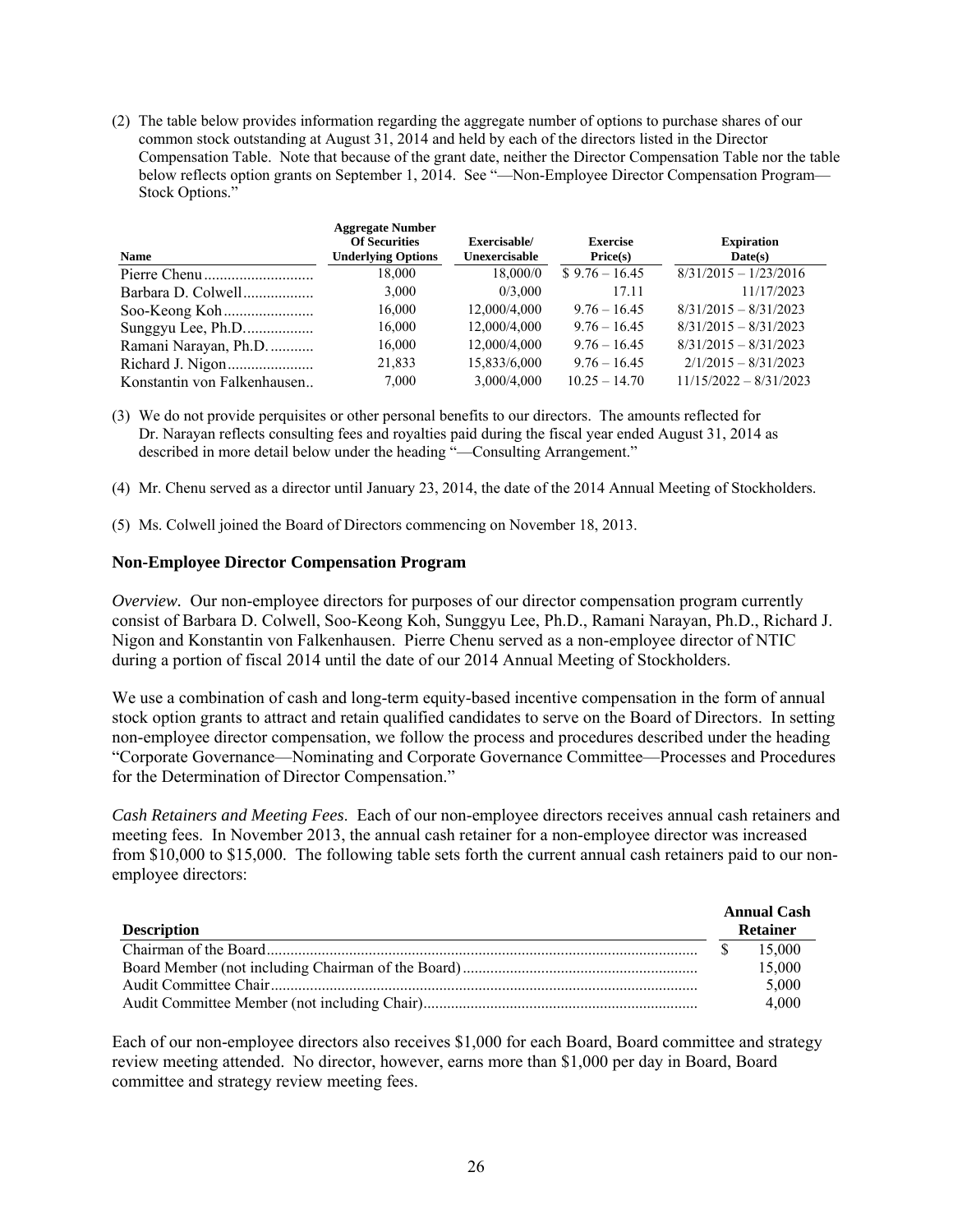*Stock Options*. Each of our non-employee directors, other than a director who will not stand for reelection at the next annual meeting of stockholders, is automatically granted a ten-year non-qualified option to purchase 4,000 shares of our common stock on the first day of each fiscal year in consideration for his or her service as a director of NTIC and the Chairman of the Board is automatically granted an additional ten-year non-qualified option to purchase 2,000 shares of our common stock on the first day of each fiscal year in consideration for his services as Chairman. In addition, each new non-employee director is automatically granted a ten-year non-qualified option to purchase a pro rata portion of 4,000 shares of our common stock calculated by dividing the number of months remaining in the fiscal year at the time of election or appointment by 12 on the date the director is first elected or appointed as a director of NTIC. Each automatically granted option becomes exercisable, on a cumulative basis, on the one-year anniversary of the date of its grant. The exercise price of such options is equal to the fair market value of a share of our common stock on the date of grant.

Under the terms of our stock incentive plan, unless otherwise provided in a separate agreement or modified in connection with the termination of a director's service, if a director's service with our company terminates for any reason, the unvested portion of options then held by the director will immediately terminate and the director's right to exercise the then vested portion will:

- immediately terminate if the director's service relationship with our company terminated for "cause";
- continue for a period of 12 months if the director's service relationship with our company terminates as a result of the director's death, disability or retirement; or
- continue for a period of three months if the director's service relationship with our company terminates for any reason, other than for cause or upon the director's death, disability or retirement.

In November 2013, the Board of Directors extended the post-termination exercise period for stock options held by Mr. Chenu to two years but no later than the expiration date of his options in light of his long and dedicated service to NTIC.

We refer you to note (1) to the Director Compensation Table for a summary of all option grants to our non-employee directors during the fiscal year ended August 31, 2014 and note (2) to the Director Compensation Table for a summary of all options to purchase shares of our common stock held by our non-employee directors as of August 31, 2014.

*Reimbursement of Expenses*. All of our directors are reimbursed for travel expenses for attending meetings and other miscellaneous out-of-pocket expenses incurred in performing their Board functions.

### **Consulting Arrangement**

We paid consulting fees to Bioplastic Polymers LLC which is owned by Ramani Narayan, Ph.D. in the aggregate amount of \$100,000 and royalty fees in an aggregate amount of \$14,387 during the fiscal year ended August 31, 2014 and \$100,000 and royalty fees in an aggregate amount of \$10,244 during the fiscal year ended August 31, 2013. The consulting services rendered by Bioplastic Polymers LLC related to research and development associated with various new technologies. The royalty fees were paid pursuant to an oral agreement pursuant to which we have agreed to pay Bioplastic Polymers LLC and Dr. Narayan in consideration of the transfer and assignment by Biopolymer Plastics LLC and Dr. Narayan of certain biodegradable polymer technology to us, an aggregate of three percent of the gross margin on any net sales of products incorporating the biodegradable polymer technology transferred to us by Bioplastic Polymers LLC and Dr. Narayan for a period of 10 years, provided that if a patent for or with respect to biodegradable polymer technology is issued before the expiration of such 10 year period, then until the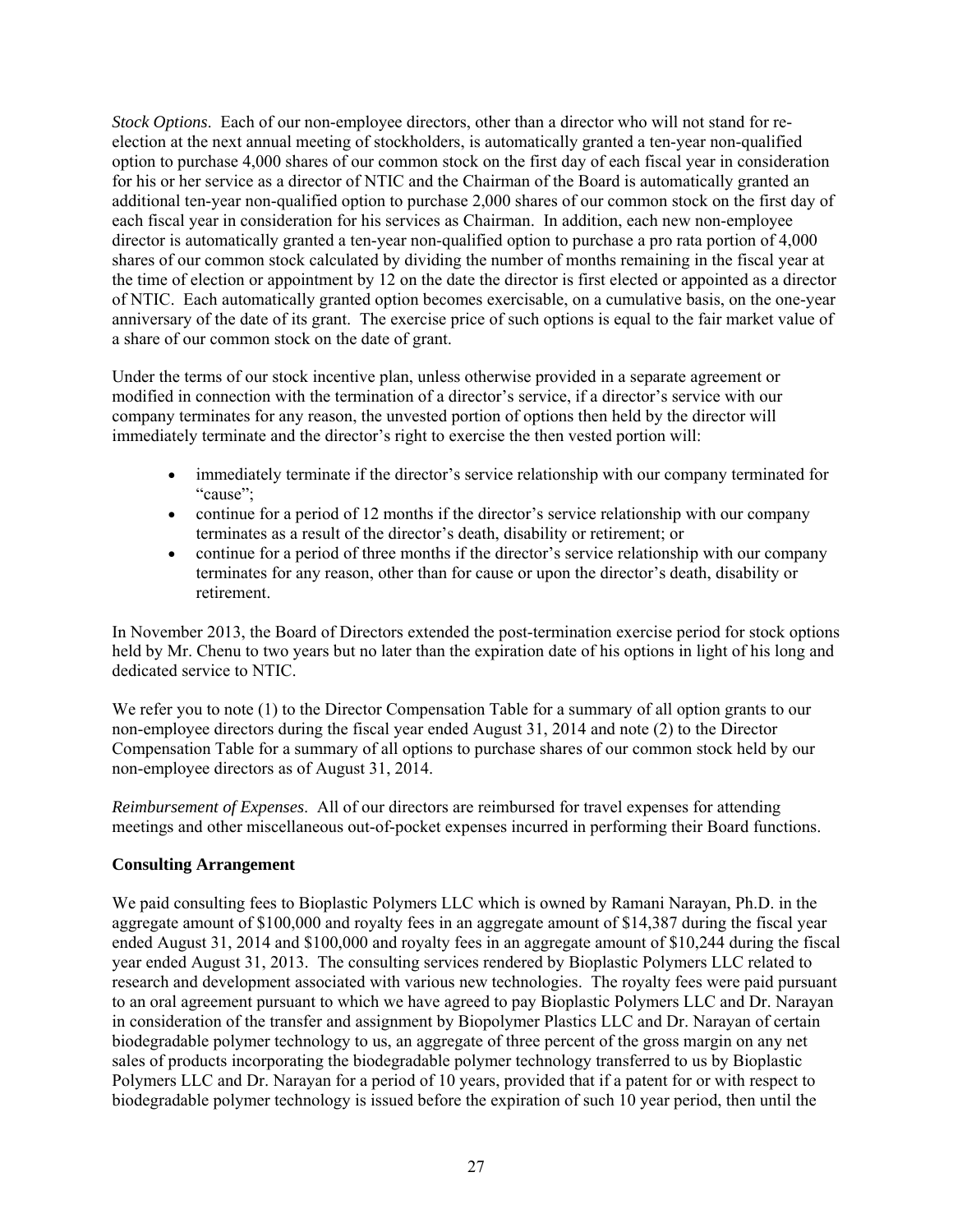expiration of such patent we will pay to Bioplastic Polymers LLC and Dr. Narayan an aggregate of three percent of the biodegradable polymer technology gross margin attributable to such patent.

### **Indemnification Agreements**

We have entered into agreements with all of our directors under which we are required to indemnify them against expenses, judgments, penalties, fines, settlements and other amounts actually and reasonably incurred, including expenses of a derivative action, in connection with an actual or threatened proceeding if any of them may be made a party because he or she is or was one of our directors. We will be obligated to pay these amounts only if the director acted in good faith and in a manner that he or she reasonably believed to be in or not opposed to our best interests. With respect to any criminal proceeding, we will be obligated to pay these amounts only if the director had no reasonable cause to believe his or her conduct was unlawful. The indemnification agreements also set forth procedures that will apply in the event of a claim for indemnification.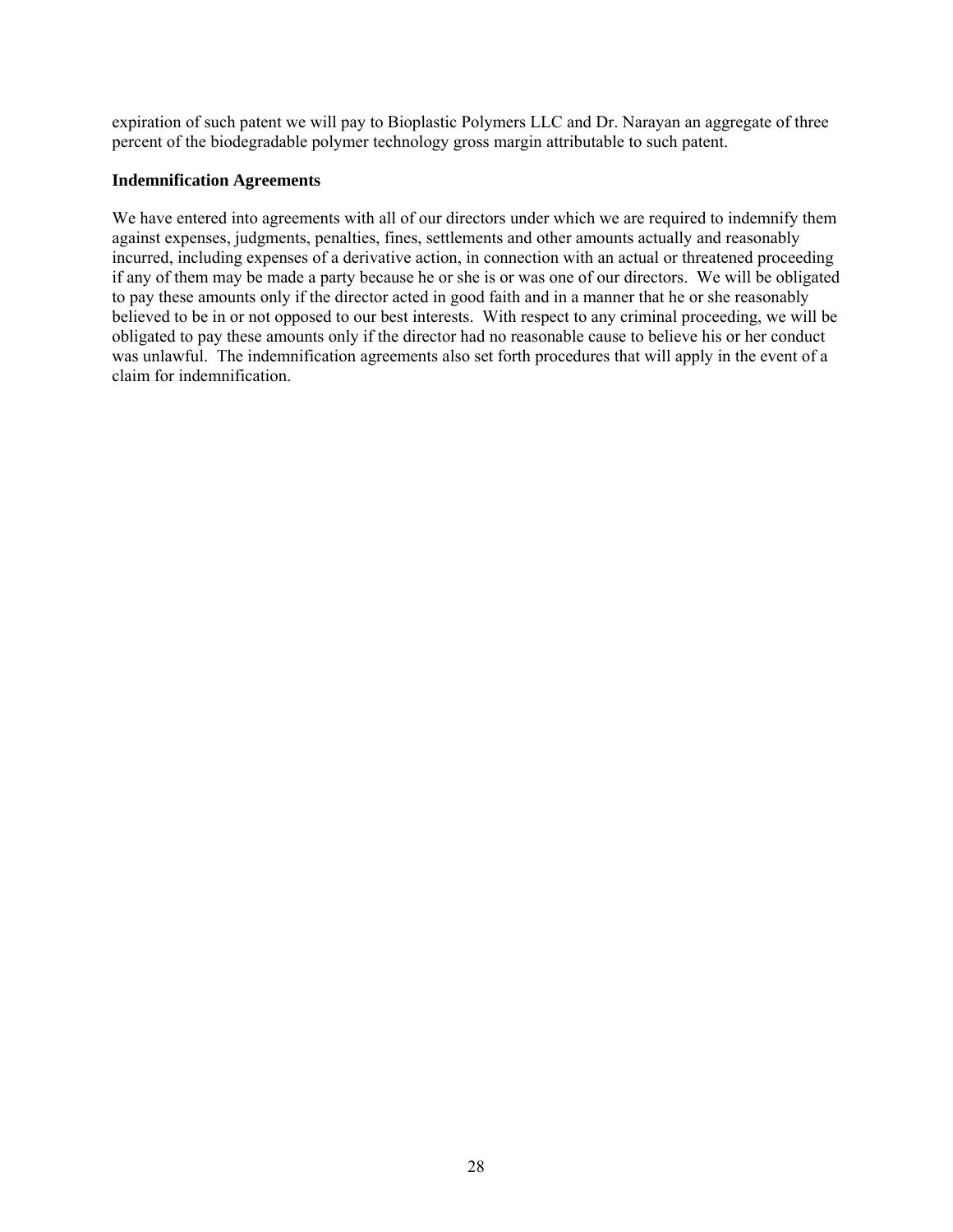#### **EXECUTIVE COMPENSATION \_\_\_\_\_\_\_\_\_\_\_\_\_\_\_\_**

#### **Summary of Cash and Other Compensation**

The table set forth below provides summary information concerning all compensation awarded to, earned by or paid to G. Patrick Lynch, our President and Chief Executive Officer who serves as our principal executive officer, and Matthew C. Wolsfeld, our Chief Financial Officer and Corporate Secretary who serves as our principal financial officer. Mr. Lynch and Mr. Wolsfeld are the only two individuals who have been designated by our Board of Directors as "executive officers" of our company. We refer to these individuals in this proxy statement as our "named executive officers" or "executives."

| <b>Name and Principal Position</b>                                        | <b>Fiscal</b><br>Year | <b>Salary</b>      |     | <b>Non-Equity</b><br><b>Incentive Plan</b><br>Compensation <sup>(1)</sup> |   | Option<br>Awards <sup><math>(2)</math></sup> |   | <b>All Other</b><br>Compensation <sup>(3)</sup> | <b>Total</b>         |
|---------------------------------------------------------------------------|-----------------------|--------------------|-----|---------------------------------------------------------------------------|---|----------------------------------------------|---|-------------------------------------------------|----------------------|
| <b>President and Chief Executive</b><br><i>Officer</i>                    | 2014<br>2013          | 300.464<br>278,208 | \$. | 267,362<br>152,716                                                        | S | 49.343<br>106,977                            | S | 12.161<br>11.911                                | \$629,328<br>549,812 |
| Matthew C. Wolsfeld<br>Chief Financial Officer and<br>Corporate Secretary | 2014<br>2013          | 222,082<br>205,632 |     | 197,615<br>112,877                                                        |   | 36,474<br>79,070                             |   | 11.918<br>11,668                                | 468,085<br>409,247   |

### **SUMMARY COMPENSATION TABLE – FISCAL 2014**

(1) The amounts reflected in the column entitled "Non-Equity Incentive Plan Compensation" reflect the cash amount of bonus earned by each of the officers in consideration for their fiscal 2014 and 2013 performance, respectively, but paid to such officers during fiscal 2015 and 2014, respectively. We refer you to the information under the heading "—Executive Compensation Program—Annual Incentive Compensation" for a discussion of the factors taken into consideration by the Board of Directors, upon recommendation of the Compensation Committee, in determining the amount of bonus paid to each named executive officer.

- (2) On September 1, 2013, each of the named executive officers was granted a stock option under the Northern Technologies International Corporation Amended and Restated 2007 Stock Incentive Plan. We refer you to the information under the heading "—Executive Compensation Program—Long-Term Incentive Compensation" for a discussion of the option grants and their terms. The amounts reflected in the column entitled "Option Awards" for each officer represent the aggregate grant date fair value for the option awards, as computed in accordance with FASB ASC Topic 718. The grant date fair value is determined based on a Black-Scholes option pricing model. The grant date fair value per share for the options granted on September 1, 2013 was \$8.50 and was determined using the following specific assumptions: risk free interest rate: 1.4%; expected life: 10.0 years; expected volatility: 47.4%; and expected dividend yield: 0%.
- (3) The amounts shown in the column entitled "All Other Compensation" for fiscal 2014 include the following with respect to each named executive officer:

|             |                | <b>Personal Use</b> |
|-------------|----------------|---------------------|
| <b>Name</b> | $401(k)$ Match | of Auto             |
|             | \$ 8.500       | $\frac{1}{2}$ 3.411 |
|             | 8.500          | 3.168               |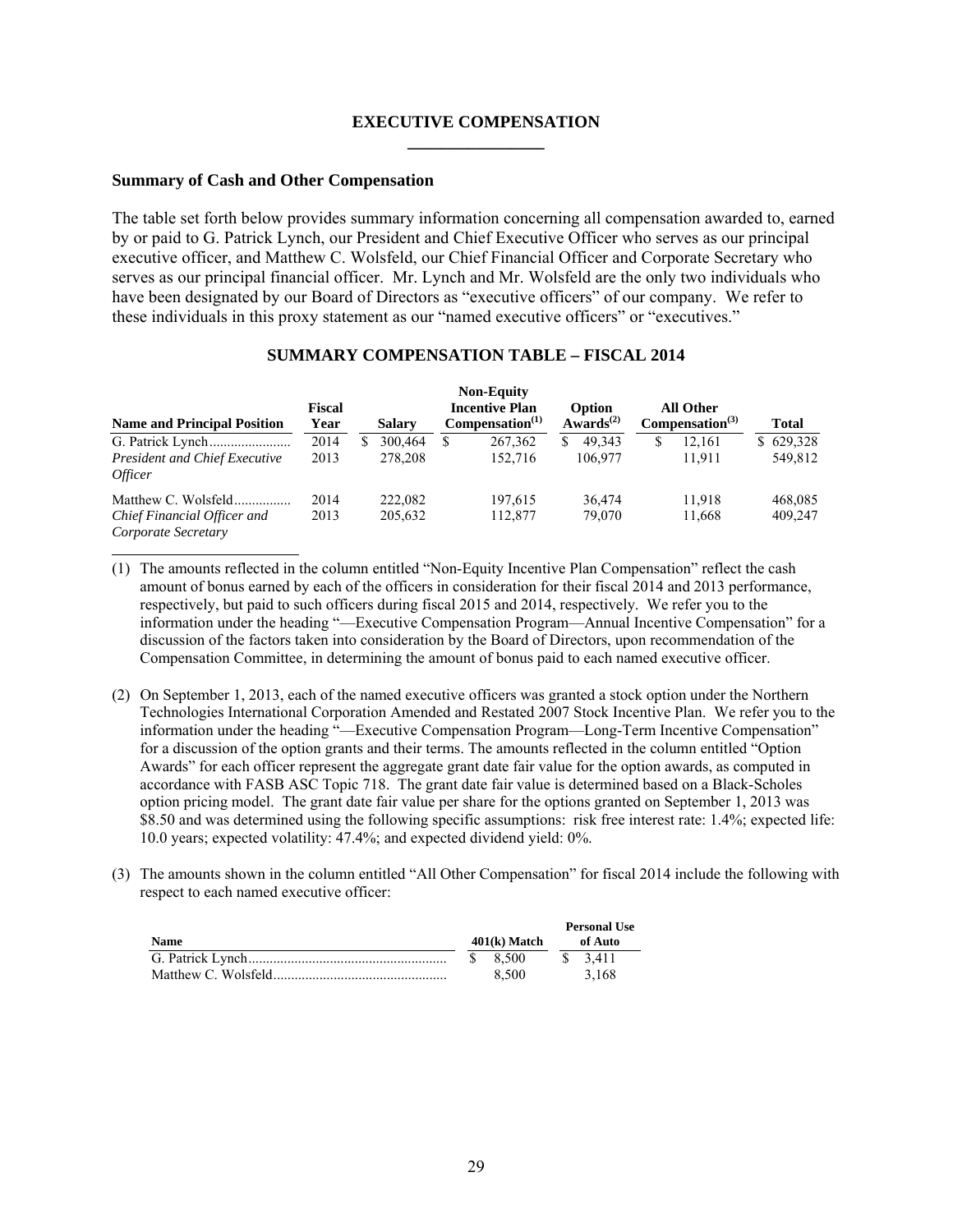### **Our Executive Compensation Program**

Our executive compensation program for the fiscal year ended August 31, 2014 consisted of:

- Base salary;
- Annual incentive compensation;
- Long-term equity-based incentive compensation, in the form of stock options; and
- All other compensation.

*Base Salary*. We provide a base salary for our named executive officers, which, unlike some of the other elements of our executive compensation program, is not subject to company or individual performance risk. We recognize the need for most executives to receive at least a portion of their total compensation in the form of a guaranteed base salary that is paid in cash regularly throughout the year.

We initially fix base salaries for our executives at a level that we believe enable us to hire and retain them in a competitive environment and to reward satisfactory individual performance and a satisfactory level of contribution to our overall business objectives. The Compensation Committee reviews base salaries for our named executive officers each year beginning in July and generally recommends to the Board of Directors any increases for the following fiscal year in July or August or as soon as practicable thereafter. Regardless of when the final decision regarding base salaries for a fiscal year is made by the Board of Directors, any increases in base salaries are effective as of September 1 of that year, which depending upon the timing of the final decision could result in a retroactive payment to the executive shortly after the final decision is made.

The Compensation Committee's recommendations to the Board of Directors regarding the base salaries of our named executive officers are based on a number of factors, including: the executive's level of responsibility, prior experience and base salary for the prior year, the skills and experiences required by the position, length of service with our company, past individual performance, cost of living increases and other considerations the Compensation Committee deems relevant. The Compensation Committee also recognizes that in addition to the typical responsibilities and duties held by our executives, by virtue of their positions, our executives, due to the small number of our employees, often possess additional responsibilities and perform additional duties that would be typically delegated to others in most organizations with additional personnel and resources.

Annualized base salary rates for fiscal 2013 and fiscal 2014 for our named executive officers were as follows:

| <b>Name</b> | <b>Fiscal</b><br>2013 | <b>Fiscal</b><br>2014 | % Change From<br><b>Fiscal 2013</b> |
|-------------|-----------------------|-----------------------|-------------------------------------|
|             | \$278.208             | \$300.464             | $8.0\%$                             |
|             | 205.632               | 222.082               | 8.0%                                |

Mr. Lynch's base salary for fiscal 2015 is \$324,502, and Mr. Wolsfeld's base salary for fiscal 2015 is \$239,849, representing base salary increases of eight percent over their respective base salaries for fiscal 2014.

*Annual Incentive Compensation*. In addition to base compensation, we provide our named executive officers the opportunity to earn annual incentive compensation based on the achievement of certain company and individual related performance goals. Our annual bonus program directly aligns the interests of our executive officers and stockholders by providing an incentive for the achievement of key corporate and individual performance measures that are critical to the success of our company and linking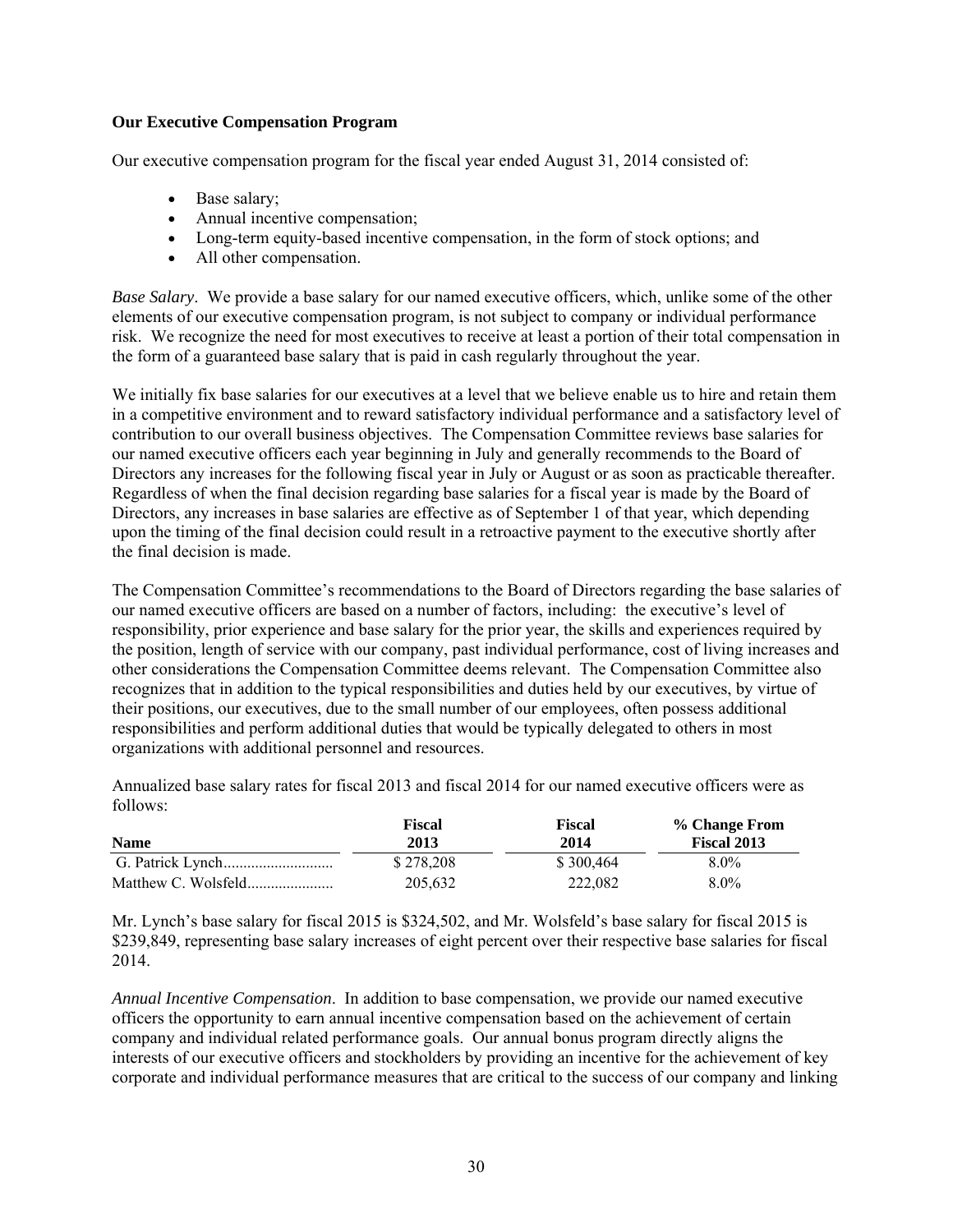a significant portion of each executive officer's annual compensation to the achievement of such measures.

Under the annual bonus plan for fiscal 2014, the total amount available under the bonus plan for all plan participants, including executives, as in past years, was a percent of NTIC's earnings before interest, taxes and other income, as adjusted to take into account amounts to be paid under the bonus plan and certain other adjustments (Adjusted EBITOI). For fiscal 2014, these other adjustments included amounts paid under NTIC's sales and management bonus plan and profit sharing plan. For each plan participant, 50 percent of the amount of their individual bonus payout was determined based upon their individual allocation percentage of the total amount available under the bonus plan and 50 percent of their individual payout was determined based upon their achievement of certain pre-established but more qualitative individual performance objectives.

A plan participant's individual allocation percentage of the total amount available under the bonus plan was based on the number of plan participants, the individual's annual base salary and the individual's position and level of responsibility within the company. Mr. Lynch's individual allocation percentage for fiscal 2014 was 16.9 percent and Mr. Wolsfeld's individual allocation percentage for fiscal 2014 was 12.5 percent.

Mr. Lynch's individual performance objectives for fiscal 2014 related primarily to the improvement and maintenance of key joint venture relationships, the commercial launch of new ZERUST products, oversight of NTIC's Zerust Brazil subsidiary, improvement and maintenance of investors relations and retention and improvement of key personnel. Mr. Wolsfeld's individual performance objectives for fiscal 2014 related primarily to financial oversight of the subsidiary in India, continued oversight of NTIC's Zerust Brazil subsidiary, integration of NTIC's ZERUST® Oil & Gas business operations into NTIC's operations in Circle Pines and improvement and maintenance of investor relations. In the case of both Mr. Lynch and Mr. Wolsfeld, the Compensation Committee determined each executive achieved his individual performance objectives at a 95 percent achievement level.

Mr. Lynch received a total bonus of \$267,362 for fiscal 2014 and Mr. Wolsfeld received a total bonus of \$197,615 for fiscal 2014. The Board of Directors, upon recommendation of the Compensation Committee, determined to pay all bonuses in cash this year as opposed to a mix of cash and NTIC common stock in light of NTIC's cash and cash equivalent balance which is higher than in past years and the implementation of a long-term incentive plan component to NTIC's executive compensation, payable in annual NTIC stock option grants, as described in more detail below.

The structure and material terms of the annual bonus plan for fiscal 2015 are similar to the annual bonus plan for fiscal 2014. As in past years, the payment of bonuses under the plan will be discretionary and may be paid to participants in cash and/or shares of NTIC common stock.

*Long-Term Equity-Based Incentive Compensation*. In November 2012, NTIC adopted and began to implement a long-term equity-based incentive compensation component to its executive compensation program. The long-term equity-based incentive compensation component consists of annual option grants to NTIC's executives and certain other employees, which options vest on an annual basis over a three-year period. The stock options are typically granted on the first business day of each fiscal year.

Accordingly, on September 1, 2013, NTIC granted Mr. Lynch an option to purchase 5,805 shares of common stock and Mr. Wolsfeld an option to purchase 4,291 shares of common stock. On September 1, 2014, NTIC granted Mr. Lynch an option to purchase 5,244 shares of common stock and Mr. Wolsfeld an option to purchase 3,876 shares of common stock. In determining the number of stock options to grant to our executives and other employees, the Board of Directors, upon recommendation of the Compensation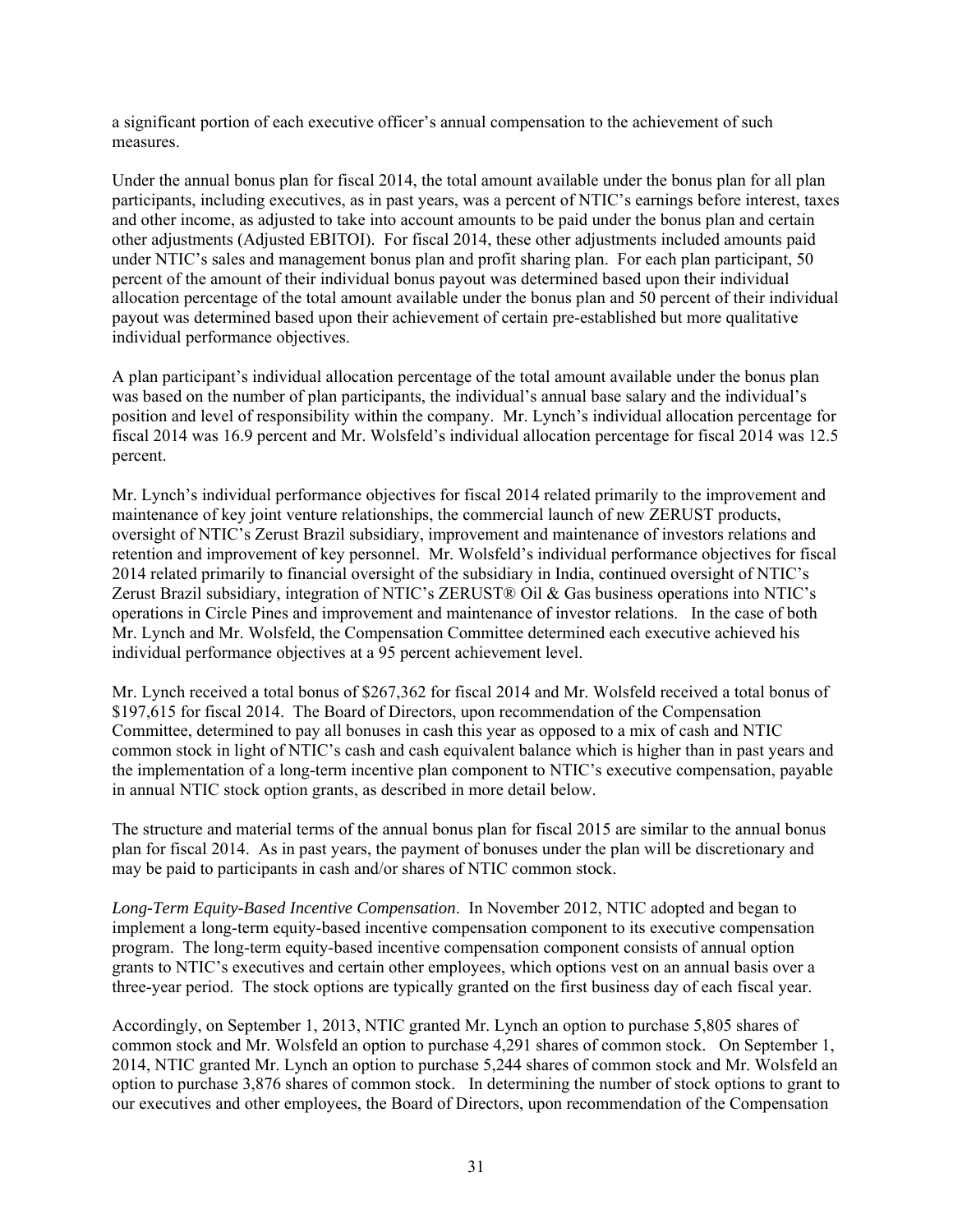Committee, considered the total amount of stock-based compensation expense budgeted for such options and divided that amount by the grant date fair value per share to obtain a total option pool. Of the total option pool, the number of options to be granted to each executive and employee receiving options was then determined based on the individual's base salary as a percentage of the total aggregate base salaries of all executive and employees receiving option grants.

The Compensation Committee's primary objectives with respect to long-term equity-based incentive compensation are to align the interests of our executives with the long-term interests of our stockholders, promote stock ownership and create significant incentives for executive retention. Long-term equitybased incentives are intended to comprise a significant portion of each executive's compensation package, consistent with our executive compensation objective to align the interests of our executives with the interests of our stockholders. For fiscal 2014, equity-based compensation comprised eight percent of the total compensation for Mr. Lynch and Mr. Wolsfeld, assuming grant date fair value for equity awards. All equity-based compensation granted to our executives and other employees is granted under the Northern Technologies International Corporation Amended and Restated 2007 Stock Incentive Plan, which was approved by the Board of Directors and our stockholders.

The Compensation Committee uses stock options as opposed to other equity-based incentive awards since the Compensation Committee believes that options effectively incentivize employees to maximize company performance, as the value of awards is directly tied to an appreciation in the value of our common stock. Stock options also provide an effective retention mechanism because of vesting provisions. An important objective of our long-term equity-based incentive program is to strengthen the relationship between the long-term value of our common stock and the potential financial gain for employees. Stock options provide recipients with the opportunity to purchase our common stock at a price fixed on the grant date regardless of future market price. As described above, the vesting of our stock options is time-based – over a three-year period. Our policy is to grant options only with an exercise price equal to or more than the fair market value of our common stock on the grant date. Under the terms of our incentive plan, fair market value is defined as the mean between the reported high and low sale prices of our common stock as of the grant date during the regular daily trading session, as reported on the NASDAQ Global Market. Because stock options become valuable only if the share price increases above the exercise price and the option holder remains employed during the period required for the option to vest, they provide an incentive for an executive to remain employed. In addition, stock options link a portion of an employee's compensation to the interests of our stockholders by providing an incentive to achieve corporate goals and increase the market price of our common stock over the threeyear vesting period.

Although we do not have any stock retention or ownership guidelines, the Board of Directors encourages our executives to have a financial stake in our company in order to align the interests of our stockholders and management. We believe that stock options align the interests of our executives with the interests of our stockholders and long-term value creation and enable our executives to achieve meaningful equity ownership in our company. Through the grant of stock options, we seek to align the long-term interests of our executives with the long-term interests of our stockholders by creating a strong and direct linkage between compensation and long-term stockholder return. When our executives deliver returns to our stockholders, in the form of increases in our stock price or otherwise, stock options permit an increase in their compensation. Under the term of our insider trading policy, our executives are prohibited from engaging in any hedging or significant pledging of their shares of our common stock. We believe stock options also may enable us to attract, retain and motivate our executives by maintaining competitive levels of total compensation.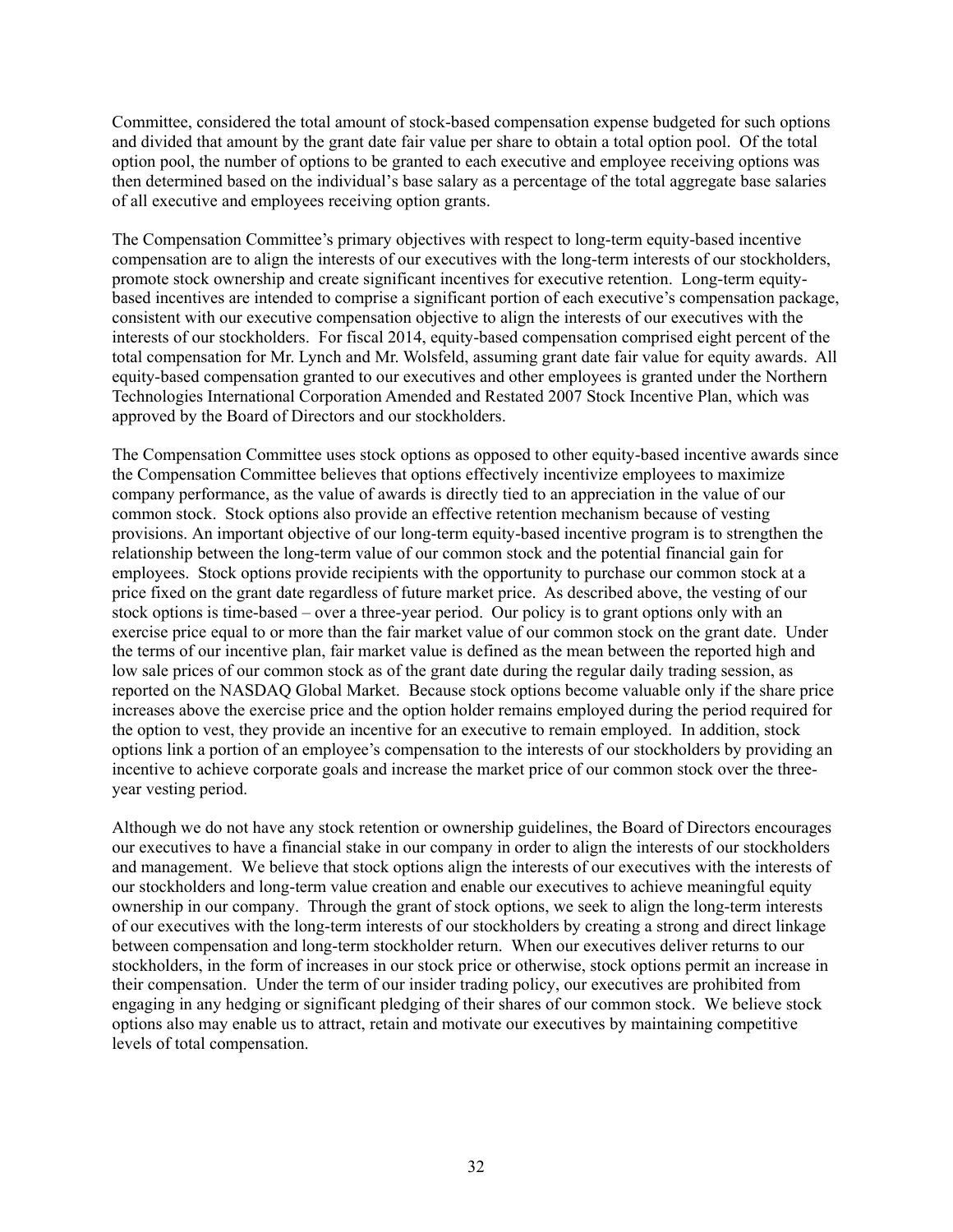*All Other Compensation*. It is generally our policy not to extend significant perquisites to our executives that are not available to our employees generally. The only significant perquisite that we provide to our named executive officers is the personal use of a company owned vehicle. Our executives also receive benefits, which are also received by our other employees, including participation in the Northern Technologies International Corporation 401(k) Plan and health, dental and life insurance benefits. Under the 401(k) plan, all eligible participants, including our named executive officers, may voluntarily request that we reduce his or her pre-tax compensation by up to 10 percent (subject to certain special limitations) and contribute such amounts to a trust. We typically contribute an amount equal to 50 percent of the first seven percent of the amount that each participant contributed under this plan. We do not provide pension arrangements or post-retirement health coverage for our executives or employees. We also do not provide any nonqualified defined contribution or other deferred compensation plans.

#### **Outstanding Equity Awards at Fiscal Year End**

The table set forth below provides information regarding stock options for each of our named executive officers that remained outstanding at August 31, 2014. Note that because of the grant date, the table set forth below does not reflect option grants on September 1, 2014. We did not have any equity incentive plan awards or stock awards outstanding at August 31, 2014.

|                           | <b>Option Awards</b>                                                                                 |                                                                                                          |                                           |                                                      |  |  |  |
|---------------------------|------------------------------------------------------------------------------------------------------|----------------------------------------------------------------------------------------------------------|-------------------------------------------|------------------------------------------------------|--|--|--|
| <b>Name</b>               | <b>Number of Securities</b><br><b>Underlying Unexercised</b><br>Options $(\#)$<br><b>Exercisable</b> | <b>Number of Securities</b><br><b>Underlying Unexercised</b><br>Options $(\#)$<br>Unexercisable $^{(1)}$ | Option<br><b>Exercise</b><br>Price $(\$)$ | Option<br><b>Expiration Date</b>                     |  |  |  |
| G. Patrick Lynch          | 3,362<br>3,362<br>2,775<br>$\bf{0}$                                                                  | $3,363^{(2)}$<br>$5,550^{(3)}$<br>$5,805^{(4)}$                                                          | \$10.25<br>10.25<br>10.25<br>14.70        | 11/15/2022<br>11/15/2022<br>11/15/2022<br>08/31/2023 |  |  |  |
| Matthew C. Wolsfeld.<br>. | 2,485<br>2,485<br>2,051<br>$\theta$                                                                  | $2,486^{(2)}$<br>$4,102^{(3)}$<br>$4,291^{(4)}$                                                          | 10.25<br>10.25<br>10.25<br>14.70          | 11/15/2022<br>11/15/2022<br>11/15/2022<br>08/31/2023 |  |  |  |

### **OUTSTANDING EQUITY AWARDS AT FISCAL YEAR END—FISCAL 2014**

(1) All options described in this table were granted under the Northern Technologies International Corporation Amended and Restated 2007 Stock Incentive Plan. Under the plan, upon the occurrence of a change in control, the unvested and unexercisable options will be accelerated and become fully vested and immediately exercisable as of the date of the change in control. For more information, we refer you to the discussion below under the heading "—Stock Incentive Plan."

- (2) These options vest over a two-year period, with one-half of the underlying shares vesting on each of November 16, 2013 and 2014 so long as the individual remains an employee of NTIC as of such date.
- (3) These options vest over a three-year period, with one-third of the underlying shares vesting on each of November 16, 2013, 2014 and 2015 so long as the individual remains an employee of NTIC as of such date.
- (4) These options vest over a three-year period, with one-third of the underlying shares vesting on each of September 1, 2014, 2015 and 2016 so long as the individual remains an employee of NTIC as of such date.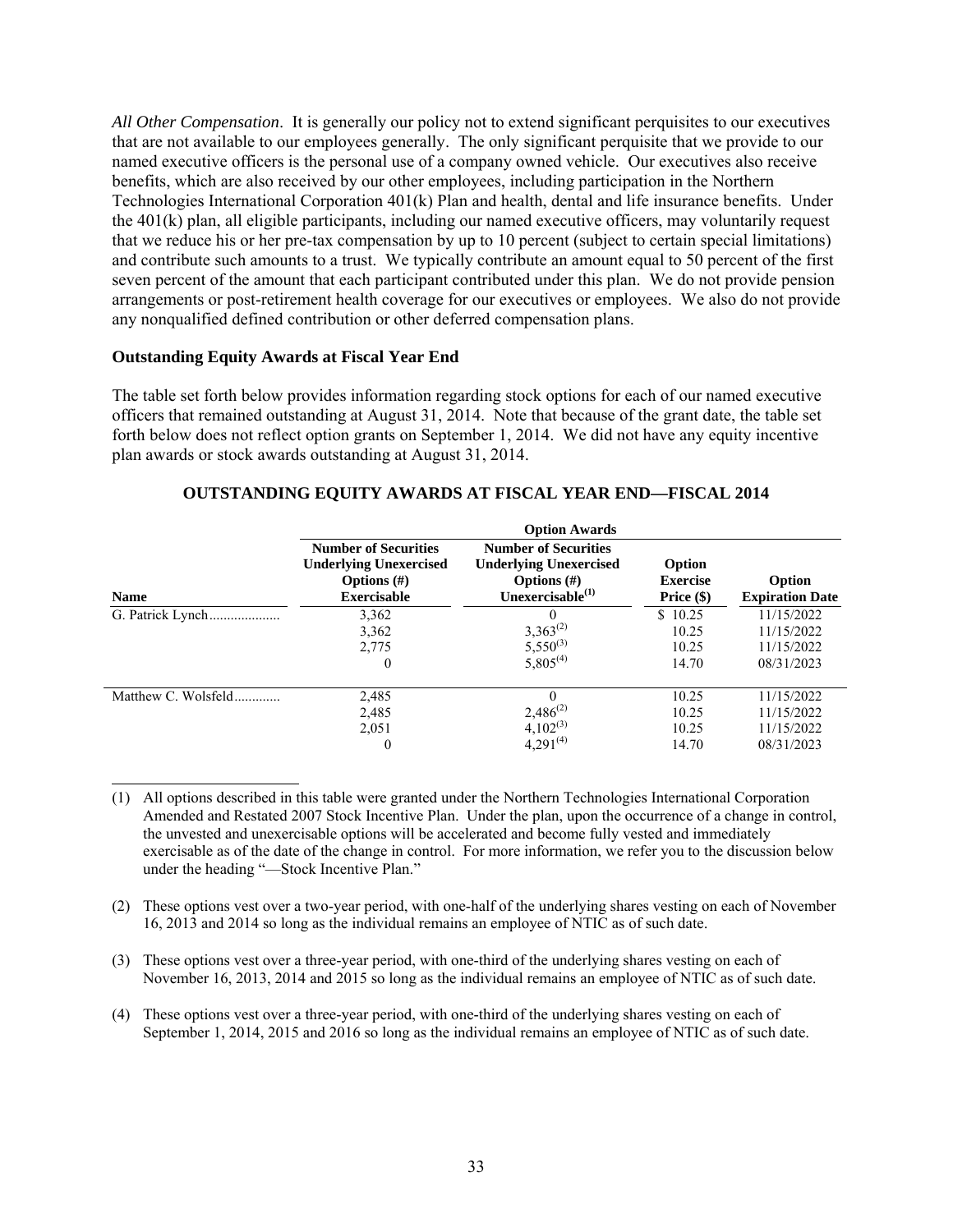#### **Stock Incentive Plan**

We have only one stock incentive plan under which stock options are currently outstanding and future stock incentive awards may be granted – the Northern Technologies International Corporation Amended and Restated 2007 Stock Incentive Plan. Under the terms of the 2007 plan, our named executive officers, in addition to other employees and individuals, are eligible to receive stock-based compensation awards, such as stock options, stock appreciation rights, restricted stock awards, stock bonuses and performance awards. To date, only incentive and non-statutory stock options and stock bonuses have been granted under the plan. The plan contains both an overall limit on the number of shares of our common stock that may be issued, as well as individual and other grant limits.

Incentive stock options must be granted with a per share exercise price equal to at least the fair market value of a share of our common stock on the date of grant. For purposes of the plan, the fair market value of our common stock is the mean between the reported high and low sale price of our common stock, as reported by the NASDAQ Global Market. We generally set the per share exercise price of all stock options granted under the plan at an amount equal to the fair market value of a share of our common stock on the date of grant.

Except in connection with certain specified changes in our corporate structure or shares, the Board of Directors or Compensation Committee may not, without prior approval of our stockholders, seek to effect any re-pricing of any previously granted, "underwater" option or stock appreciation right by amending or modifying the terms of the underwater option or stock appreciation right to lower the exercise price, cancelling the underwater option or stock appreciation right in exchange for cash, replacement options or stock appreciation rights having a lower exercise price, or other incentive awards, or repurchasing the underwater options or stock appreciation rights and granting new incentive awards under the plan. For purposes of the plan, an option or stock appreciation right is deemed to be "underwater" at any time when the fair market value of our common stock is less than the exercise price.

We generally provide for the vesting of stock options in equal annual installments over a three-year period commencing on the one-year anniversary of the date of grant for employees and in full on the oneyear anniversary of the date of grant for directors. We generally provide for option terms of ten years.

Optionees may pay the exercise price of stock options in cash, except that the Compensation Committee may allow payment to be made (in whole or in part) by (1) using a broker-assisted cashless exercise procedure pursuant to which the optionee, upon exercise of an option, irrevocably instructs a broker or dealer to sell a sufficient number of shares of our common stock or loan a sufficient amount of money to pay all or a portion of the exercise price of the option and/or any related withholding tax obligations and remit such sums to us and directs us to deliver stock certificates to be issued upon such exercise directly to such broker or dealer; or (2) using a cashless exercise procedure pursuant to which the optionee surrenders to us shares of our common stock either underlying the option or that are otherwise held by the optionee.

Under the terms of the plan, unless otherwise provided in a separate agreement or amended in connection with an optionee's termination of employment, if a named executive officer's employment or service with our company terminates for any reason, the unvested portion of the options held by such officer will immediately terminate and the executive's right to exercise the then vested portion of the options will:

- immediately terminate if the executive's employment or service relationship with our company terminated for "cause";
- continue for a period of 12 months if the executive's employment or service relationship with our company terminates as a result of the executive's death, disability or retirement; or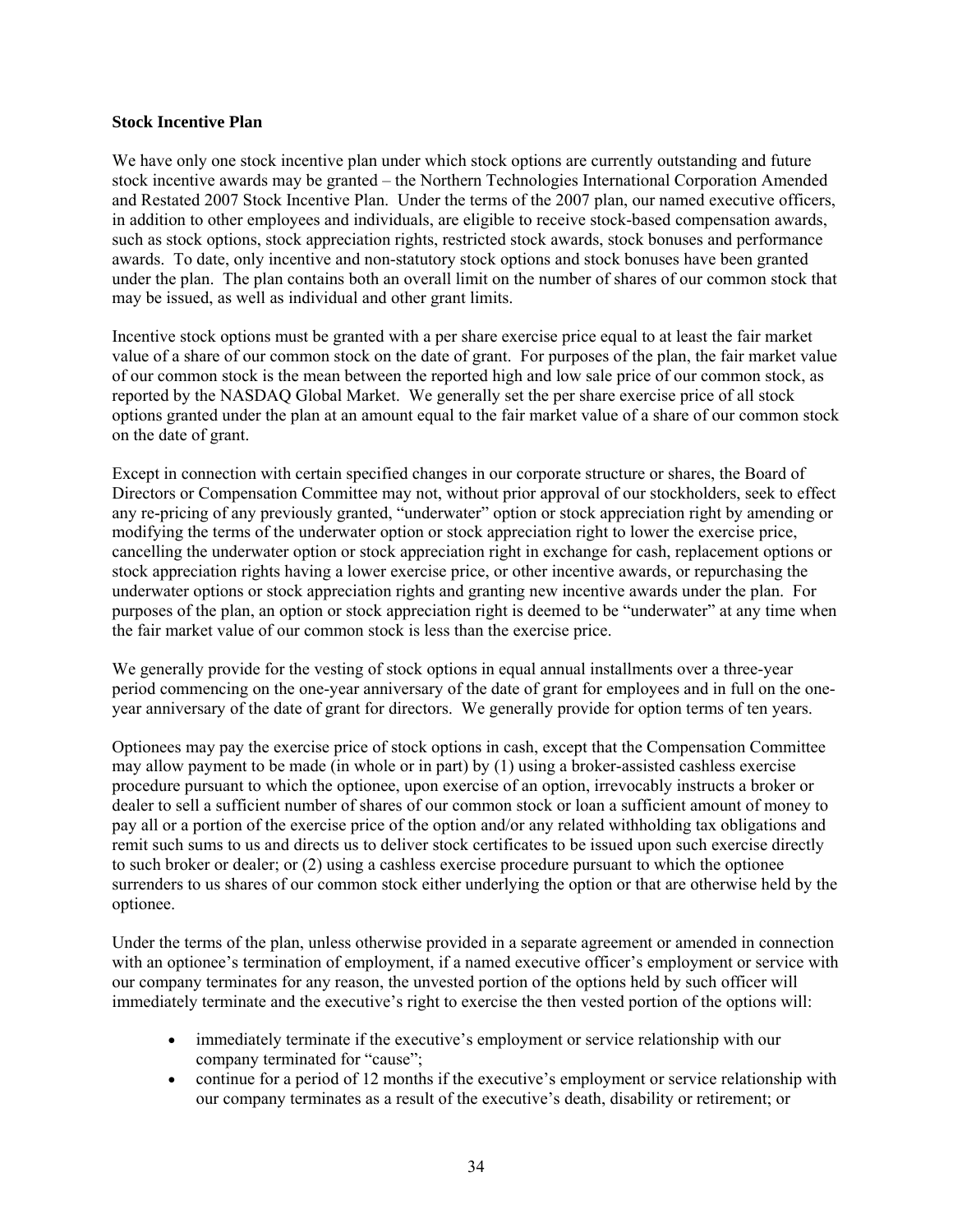continue for a period of three months if the executive's employment or service relationship with our company terminates for any reason, other than for cause or upon death, disability or retirement.

As set forth in the plan, the term "cause" is as defined in any employment or other agreement or policy applicable to the named executive officer or, if no such agreement or policy exists, means (i) dishonesty, fraud, misrepresentation, embezzlement or other act of dishonesty with respect to us or any subsidiary, (ii) any unlawful or criminal activity of a serious nature, (iii) any intentional and deliberate breach of a duty or duties that, individually or in the aggregate, are material in relation to the overall duties, or (iv) any material breach of any employment, service, confidentiality or non-compete agreement entered into with us or any subsidiary.

Under the terms of the plan, if a participant is determined by the committee to have taken any action that would constitute "cause" or an "adverse action" during or within one year after the termination of the participant's employment or other service with our company, all rights of the participant under the plan and any agreements evidencing an award then held by the participant will terminate and be forfeited and the committee may require the participant to surrender and return to us any shares received, and/or to disgorge any profits or any other economic value made or realized by the participant in connection with any awards or any shares issued upon the exercise or vesting of any awards during or within one year after the termination of the participant's employment or other service. Additionally, as applicable, we may defer the exercise of any option or stock appreciation right for a period of up to six months after receipt of a participant's written notice of exercise or the issuance of share certificates upon the vesting of any incentive award for a period of up to six months after the date of such vesting in order for the committee to make any determination as to the existence of cause or an adverse action. An "adverse action" includes any of the following actions or conduct that the committee determines to be injurious, detrimental, prejudicial or adverse to our interests: (i) disclosing any confidential information of our company or any subsidiary to any person not authorized to receive it; (ii) engaging, directly or indirectly, in any commercial activity that in the judgment of the committee competes with our business or the business of any of our subsidiaries; or (iii) interfering with our relationships or the relationships of our subsidiaries and our and their respective employees, independent contractors, customers, prospective customers and vendors.

As described in more detail under the heading "—Post-Termination Severance and Change in Control Arrangements" if there is a change in control of our company, then, under the terms of agreements evidencing options granted to our named executive officers and other employees under the plan, all outstanding options will become immediately exercisable in full and will remain exercisable for the remainder of their terms, regardless of whether the executive to whom such options have been granted remains in the employ or service of us or any of our subsidiaries.

### **Post-Termination Severance and Change in Control Arrangements**

We have entered into employment agreements with G. Patrick Lynch, NTIC's President and Chief Executive Officer, and Matthew C. Wolsfeld, NTIC's Chief Financial Officer and Corporate Secretary. Although each of the executive's employment with our company remains "at will," the employment agreements provide each of the executives certain severance benefits in the event the executive's employment is terminated by us without "cause" or by the executive for "good reason" and the executive executes and does not revoke a separation agreement and a release of all claims.

If an executive's employment is terminated by us without "cause" or by the executive for "good reason," in addition to any accrued but unpaid salary and benefits through the date of termination, the executive will be entitled to a severance cash payment from us in an amount equal to two times (one and one-half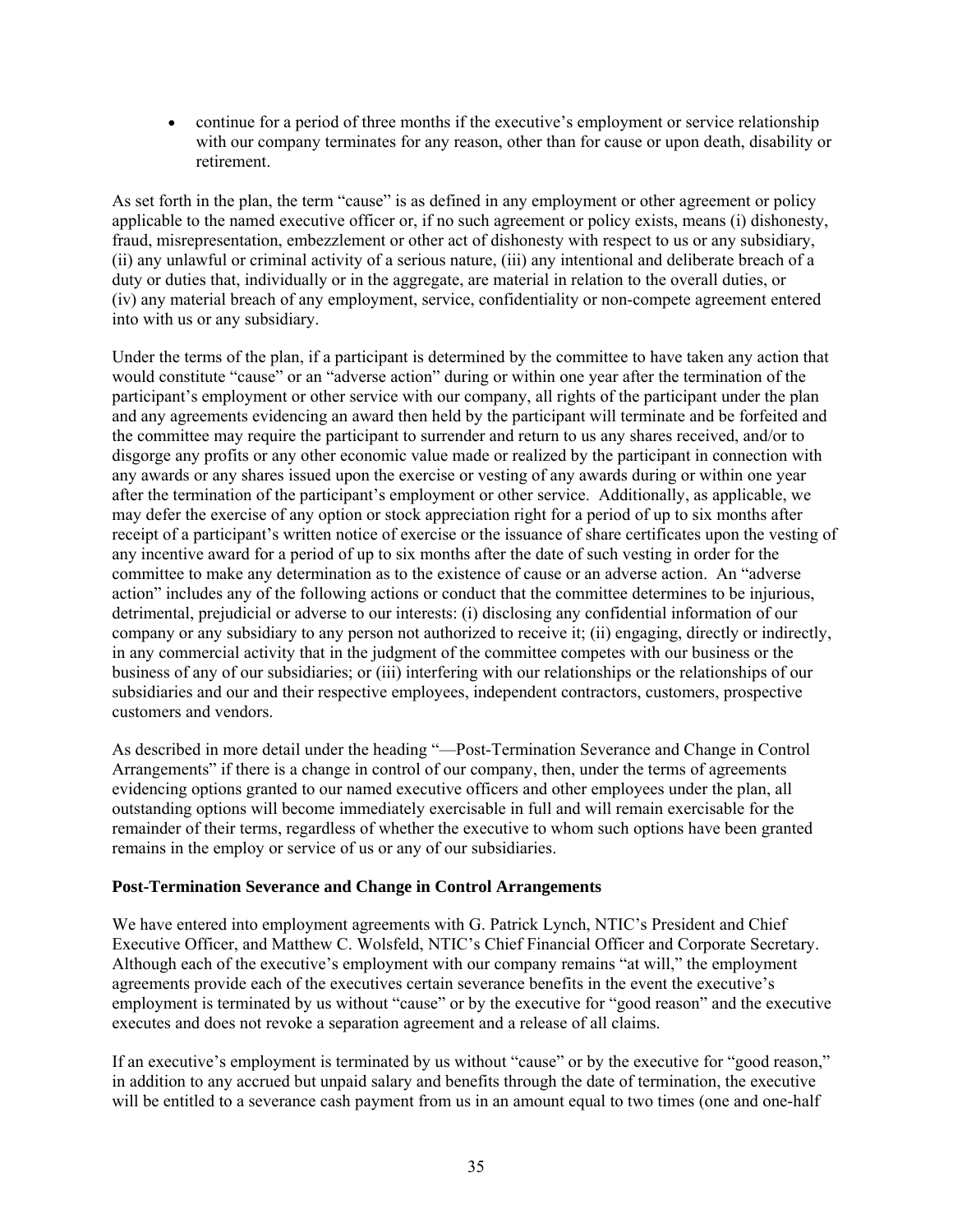times, in the case of Mr. Wolsfeld) the executive's average total annual compensation for the two most recently completed fiscal years, plus a pro rata portion of the target bonus that the executive otherwise would have been eligible to receive under our bonus plan for the fiscal year during which the executive's employment is terminated, with such pro rata portion based on the number of complete months during the fiscal year that the executive was employed with our company. The severance payment will be paid in several installments in the form of salary continuation in accordance with our normal payroll practices over a 24-month period (18-month period, in the case of Mr. Wolsfeld). If, however, the termination event occurs within 24 months after a change in control of our company, the severance payment will be paid in one lump sum. If the executive is eligible for and timely elects continued coverage under our group medical plan, group dental plan and/or group vision plan pursuant to Section 4980B of the Internal Revenue Code of 1986, as amended ("COBRA"), for each of the first 18 months of the COBRA continuation period, we also will reimburse the executive in an amount equal to the difference between the amount the executive pays for such COBRA continuation coverage each month and the amount paid by a full-time active employee each month for the same level of coverage elected by the executive. In addition, all outstanding and unvested options to purchase shares of our common stock and other stock incentive awards granted to the executive under our stock incentive plan will become immediately vested and exercisable.

Under the employment agreements, "cause" is defined as (i) the executive's material breach of any of the executive's obligations under the employment agreement, or the executive's willful and continued failure or refusal to perform his duties, responsibilities and obligations as an executive officer of our company, for reasons other than the executive's disability, to the satisfaction of the Board of Directors; (ii) the executive's commission of an act of dishonesty, fraud, embezzlement, misappropriation, or intentional and deliberate injury or material breach of fiduciary duty, or material breach of the duty of loyalty related to or against us or our business, or any unlawful or criminal activity of a serious nature involving any felony, or conviction by a court of competent jurisdiction of, or pleading guilty or nolo contendere to, any felony or any crime involving moral turpitude; or (iii) the existence of any court order or settlement agreement prohibiting the executive's continued employment with our company. "Good reason" is defined as (i) a material diminution in the executive's authority, duties or responsibilities; (ii) a material diminution in the executive's annual base salary; (iii) a material change in the geographic location at which we require the executive to provide services, except for travel reasonably required in the performance of the executive's responsibilities; or (iv) any action or inaction that constitutes a material breach by us of the employment agreement. "Change in control" has the meaning assigned to such term in our stock incentive plan as in effect from time to time to the extent such change in control is a "change of control event" as defined under Code Section 409A and applicable Internal Revenue Service regulations. Under the terms of our stock incentive plan, a "change in control" means:

- the sale, lease, exchange or other transfer of all or substantially all of our assets to a corporation that is not controlled by us;
- the approval by our stockholders of any plan or proposal for our liquidation or dissolution;
- certain merger or business combination transactions;
- more than 40 percent of our outstanding voting shares are acquired by any person or group of persons who did not own any shares of common stock on the effective date of the plan; and
- certain changes in the composition of our Board of Directors.

If a change in control of our company had occurred on August 31, 2014, the number of options indicated in the table below held by each of our named executive officers would have been automatically accelerated and exercisable. The estimated value of the automatic acceleration of the vesting of unvested stock options held by a named executive officer as of August 31, 2014 is also indicated in the table below and is based on the difference between: (i) the market price of the shares of our common stock underlying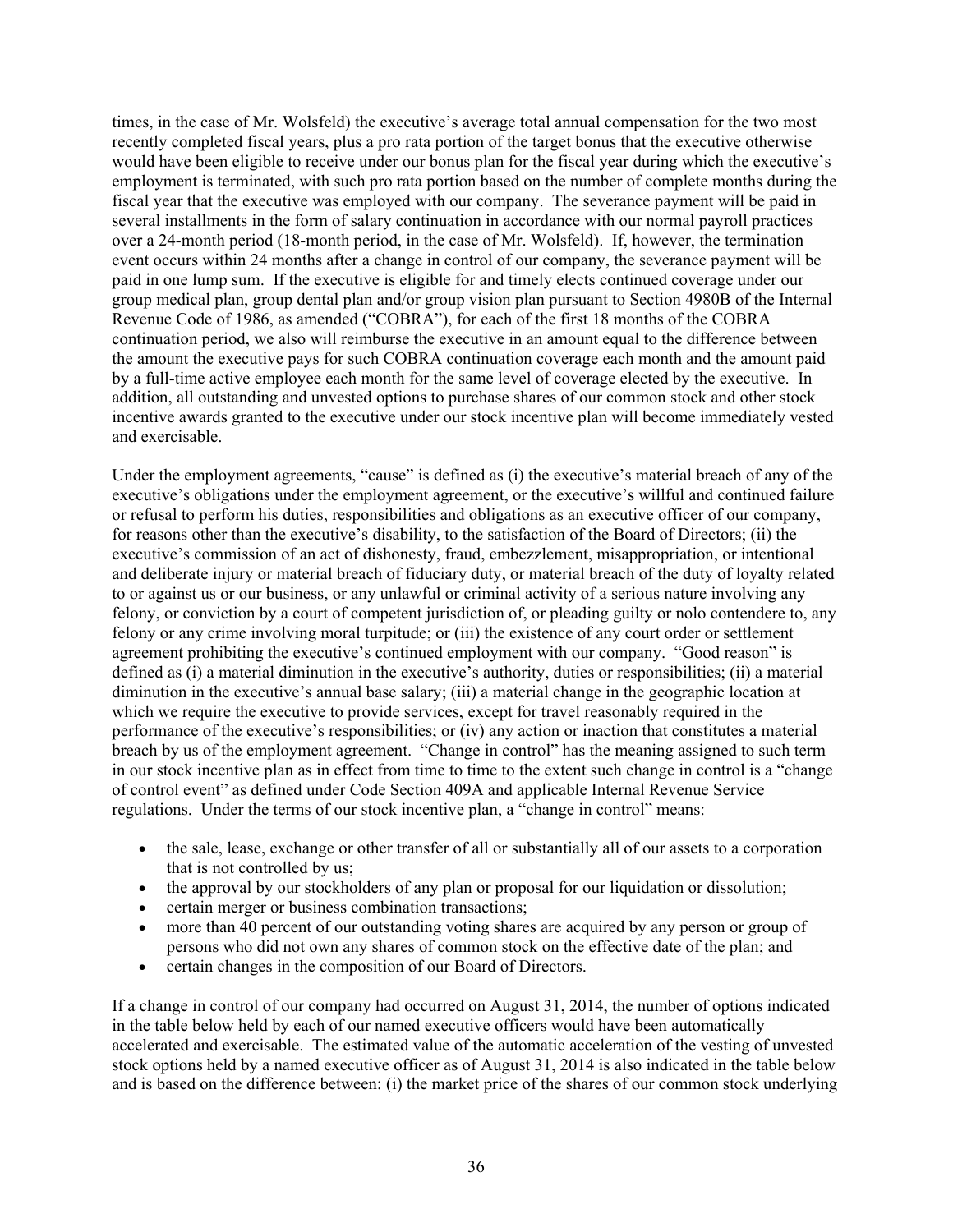the unvested stock options held by such officer as of August 31, 2014 (based on the closing sale price of our common stock on August  $31, 2014 - $20.71$ , and (ii) the exercise price of the options.

| <b>Executive Officer</b> | <b>Number of Unvested Options</b><br><b>Subject to Automatic Acceleration</b> | <b>Estimated Value of Automatic</b><br><b>Acceleration of Vesting</b> |  |  |  |
|--------------------------|-------------------------------------------------------------------------------|-----------------------------------------------------------------------|--|--|--|
| G. Patrick Lynch         | 14.718                                                                        | \$ 128,118                                                            |  |  |  |
| Matthew C. Wolsfeld      | 10.879                                                                        | 94.699                                                                |  |  |  |

If the employment of our named executive officers was terminated as of August 31, 2014, they would have been entitled to the following compensation and benefits, depending upon the applicable triggering event:

|                                                   |                                      | <b>Triggering Event</b>                              |          |                                                                     |                                                                 |          |          |                   |          |
|---------------------------------------------------|--------------------------------------|------------------------------------------------------|----------|---------------------------------------------------------------------|-----------------------------------------------------------------|----------|----------|-------------------|----------|
| <b>Executive Officer</b>                          | <b>Type of Payment</b>               | Voluntary/<br><b>For Cause</b><br><b>Termination</b> |          | <b>Involuntary</b><br><b>Termination</b><br>without<br><b>Cause</b> | <b>Oualifying</b><br>Change in<br>Control<br><b>Termination</b> | Death    |          | <b>Disability</b> |          |
| G. Patrick Lynch                                  | Cash severance <sup>(1)</sup>        | \$                                                   | $\theta$ | \$998,750                                                           | \$998,750                                                       | S        | $\theta$ | S                 | $\theta$ |
|                                                   | Benefits continuation <sup>(2)</sup> |                                                      | $\theta$ | 24,971                                                              | 24,971                                                          |          | 0        |                   | 0        |
|                                                   | Equity acceleration <sup>(3)</sup>   |                                                      | $\theta$ | 128,118                                                             | 128.118                                                         |          |          |                   | $\theta$ |
|                                                   | Total:                               | \$                                                   | $\theta$ | \$1,151,839                                                         | \$1,151,839                                                     |          | $\theta$ |                   | $\theta$ |
| Matthew C. Wolsfeld Cash severance <sup>(1)</sup> |                                      | \$                                                   | $\theta$ | \$553,665                                                           | \$553,665                                                       | <b>S</b> | $\theta$ | \$                | $\theta$ |
|                                                   | Benefits continuation <sup>(2)</sup> |                                                      | $\Omega$ | 22,627                                                              | 22,627                                                          |          | 0        |                   | $\theta$ |
|                                                   | Equity acceleration <sup>(3)</sup>   |                                                      | 0        | 94,699                                                              | 94,699                                                          |          | $\theta$ |                   | $\theta$ |
|                                                   | Total:                               |                                                      | $\Omega$ | \$670,991                                                           | \$670,991                                                       | S        | $\theta$ | \$                | $\theta$ |

<sup>(1)</sup> Includes the value of two times (one and one-half times, in the case of Mr. Wolsfeld) the executive's average total annual compensation for the two most recently completed fiscal years plus a pro rata portion of the target bonus that the executive otherwise would have been eligible to receive under our bonus plan for the fiscal year during which the executive's employment is terminated, which in this case in light of the assumed termination date of August 31, 2014, the last day of the fiscal year, represents the value of the full target bonus for the entire year.

- (2) Includes the value of medical, dental and vision benefit continuation for each executive and their family for 18 months following the executive's termination.
- (3) Includes the value of acceleration of all unvested shares that are subject to options, based on a closing sale price of \$20.71 per share as of August 31, 2014.

### **Indemnification Agreements**

We have entered into agreements with all of our executive officers under which we are required to indemnify them against expenses, judgments, penalties, fines, settlements and other amounts actually and reasonably incurred, including expenses of a derivative action, in connection with an actual or threatened proceeding if any of them may be made a party because he or she is or was one of our executive officers. We will be obligated to pay these amounts only if the executive officer acted in good faith and in a manner that he or she reasonably believed to be in or not opposed to our best interests. With respect to any criminal proceeding, we will be obligated to pay these amounts only if the executive officer had no reasonable cause to believe his or her conduct was unlawful. The indemnification agreements also set forth procedures that will apply in the event of a claim for indemnification.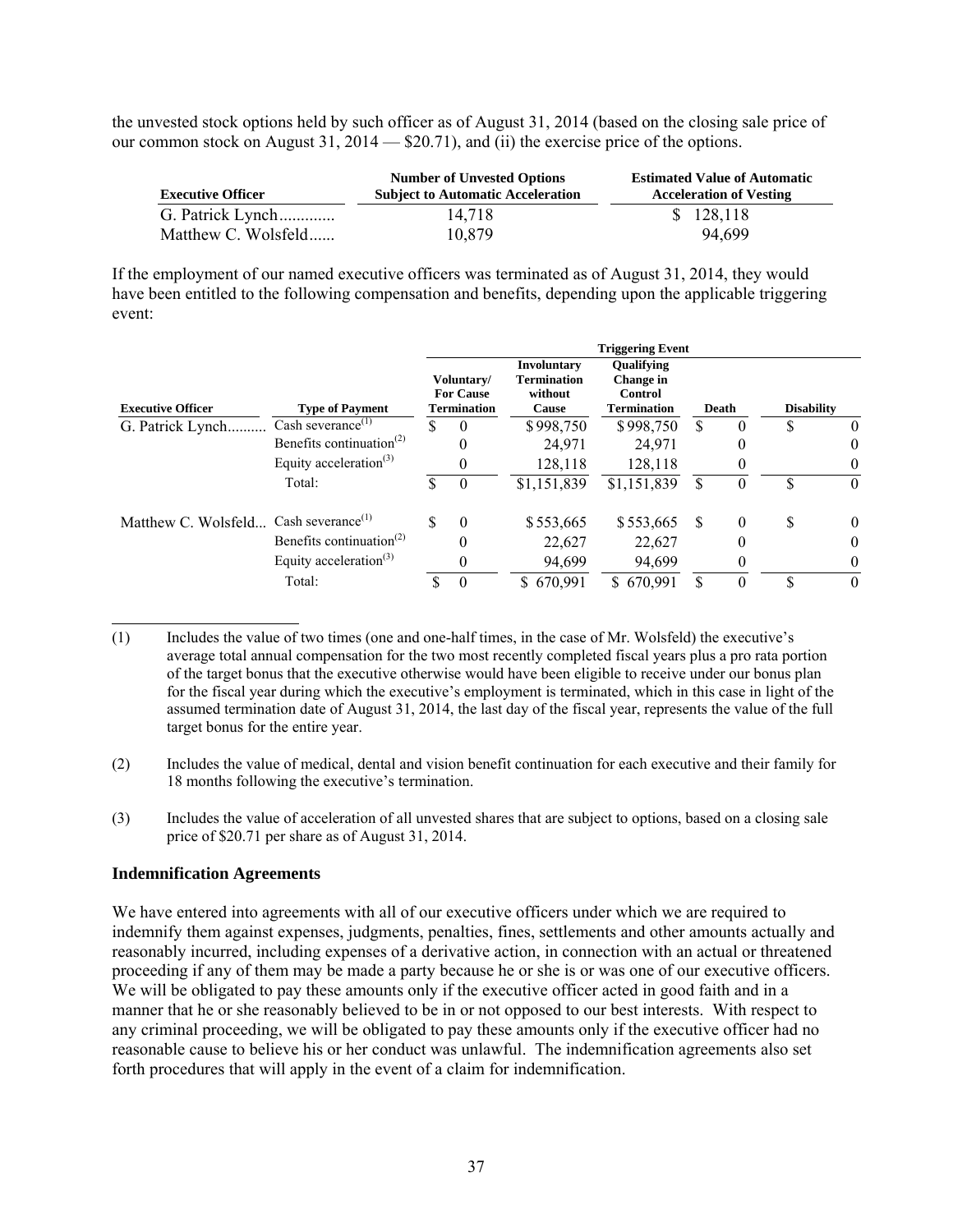## **RELATED PERSON RELATIONSHIPS AND TRANSACTIONS \_\_\_\_\_\_\_\_\_\_\_\_\_\_\_\_**

Please see "Director Compensation" and "Executive Compensation" for information regarding a consulting arrangement we have with one of our current directors and the other compensation arrangements with our directors and executive officers.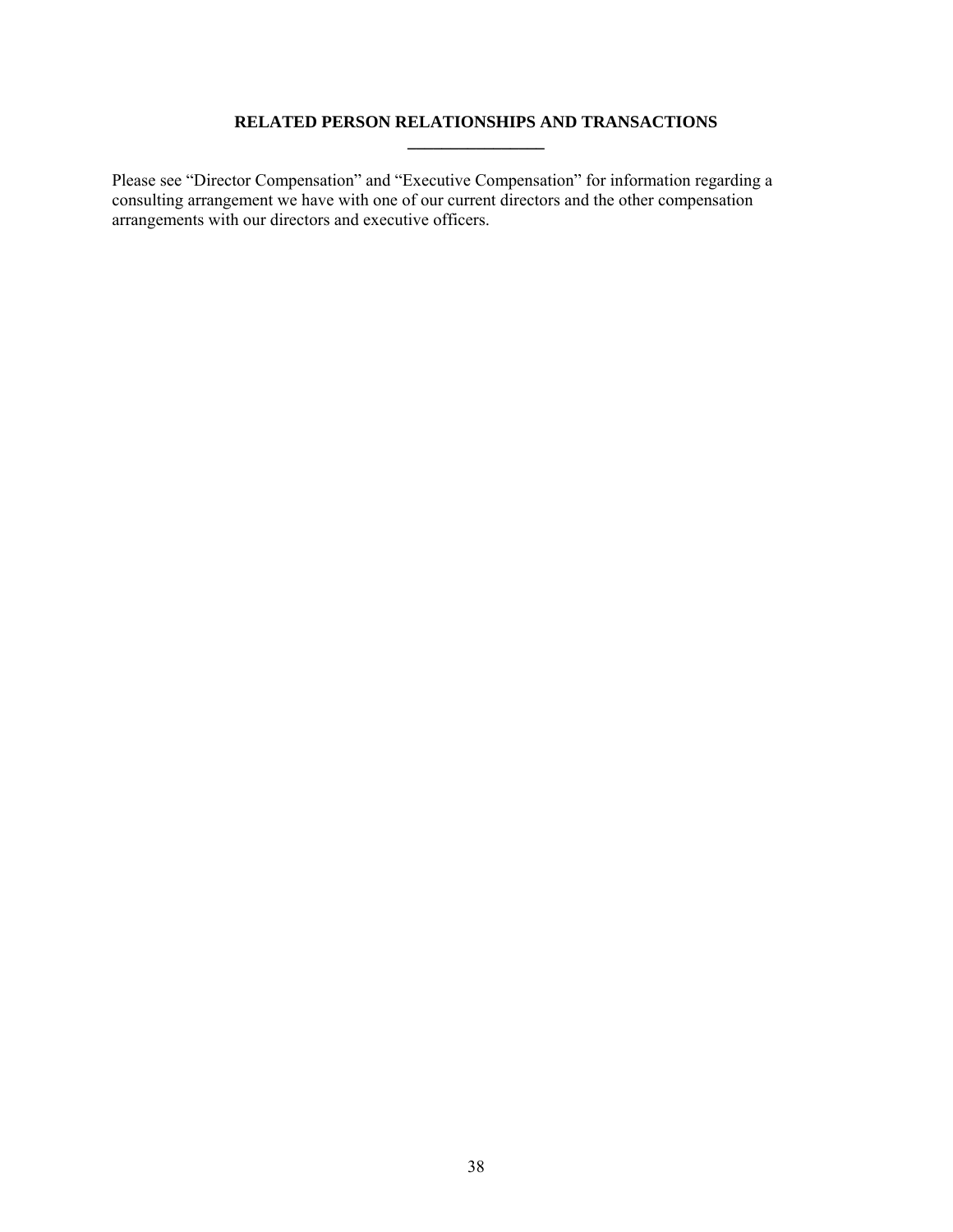## **STOCKHOLDER PROPOSALS AND DIRECTOR NOMINATIONS FOR 2016 ANNUAL MEETING OF STOCKHOLDERS \_\_\_\_\_\_\_\_\_\_\_\_\_\_\_\_**

#### **Stockholder Proposals for 2016 Annual Meeting**

Stockholders who, in accordance with Rule 14a-8 under the Exchange Act, wish to present proposals for inclusion in the proxy materials relating to the 2016 Annual Meeting of Stockholders must submit their proposals so that they are received by us at our principal executive offices no later than the close of business on August 4, 2015, unless the date of the meeting is delayed by more than 30 calendar days. The proposals must satisfy the requirements of the proxy rules promulgated by the Securities and Exchange Commission and as the rules of the Securities and Exchange Commission make clear, simply submitting a proposal does not guarantee that it will be included.

Any other stockholder proposals to be presented at the 2016 Annual Meeting of Stockholders (other than a matter brought pursuant to SEC Rule 14a-8) must be given in writing to our Corporate Secretary and must be delivered to or mailed and received at our principal executive offices, not less than 90 days nor more than 120 days prior to the anniversary date of the 2016 Annual Meeting of Stockholders; provided, however, that in the event that the 2016 Annual Meeting of Stockholders is not held within 30 days before or after such anniversary date, notice by the stockholder to be timely must be received not later than the close of business on the  $10<sup>th</sup>$  day following the day on which such notice of the date of the annual meeting was mailed or such public disclosure was made, whichever first occurs. The proposal must contain specific information required by our Bylaws, a copy of which may be obtained by writing to our Corporate Secretary. If a proposal is not timely and properly made in accordance with the procedures set forth in our Bylaws, it will be defective and may not be brought before the meeting. If the proposal is nonetheless brought before the meeting and the Chairman of the meeting does not exercise the power and duty to declare the proposal defective, the persons named in the proxy may use their discretionary voting with respect to the proposal.

### **Director Nominations for 2016 Annual Meeting**

In accordance with procedures set forth in our Bylaws, NTIC stockholders may propose nominees for election to the Board of Directors only after providing timely written notice to our Corporate Secretary. To be timely, a stockholder's notice to the Corporate Secretary must be delivered to or mailed and received at NTIC's principal executive offices not less than 90 days nor more than 120 days prior to the anniversary date of the immediately preceding annual meeting; provided, however, that in the event that the annual meeting with respect to which such notice is to be tendered is not held within 30 days before or after such anniversary date, notice by the stockholder to be timely must be received not later than the close of business on the  $10<sup>th</sup>$  day following the day on which such notice of the date of the meeting was mailed or public disclosure was made, whichever first occurs. The notice must set forth, among other things:

- the nominee's name, age, business address, residence address and record address;
- the nominee's principal occupation or employment;
- the class and number of shares of NTIC capital stock which are beneficially owned by the nominee;
- signed consent to serve as a director of NTIC; and